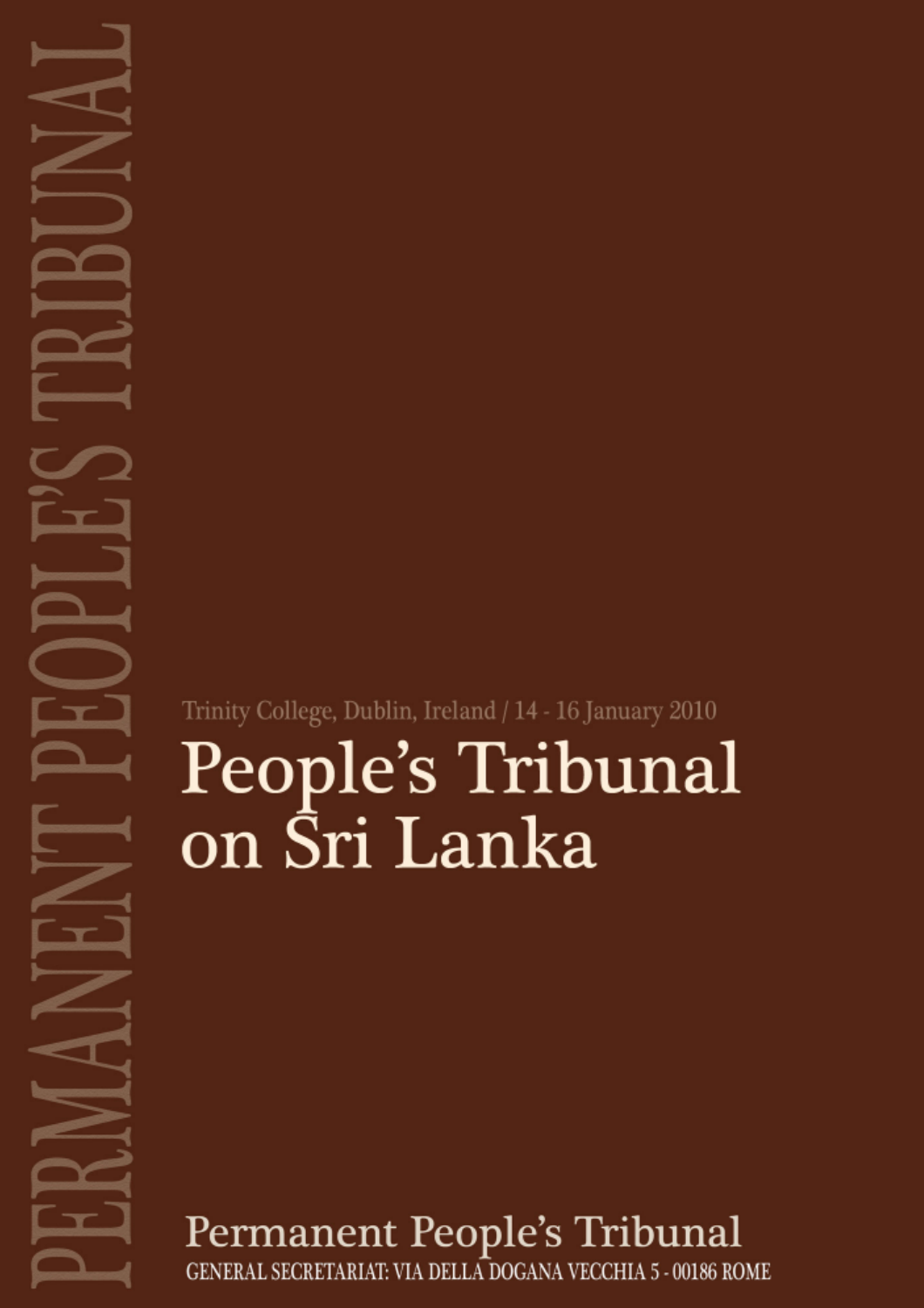Permanent People's Tribunal

Founder

Lelio Basso (Italy)

President Salvatore Senese (Italy)

#### General Secretary

Gianni Tognoni (Italy)

Fondazione Leile Basso Sezione Internazionale, Via della Dogana Vecchia, 5 - 00186 Roma, Italia Tel/Fax: 0039 066877774

E-mail:pptribunal@internazionaleleliobasso.it tribunale@internazionaleleliobasso.it filb@iol.it Web: http://www.internazionaleleliobasso.it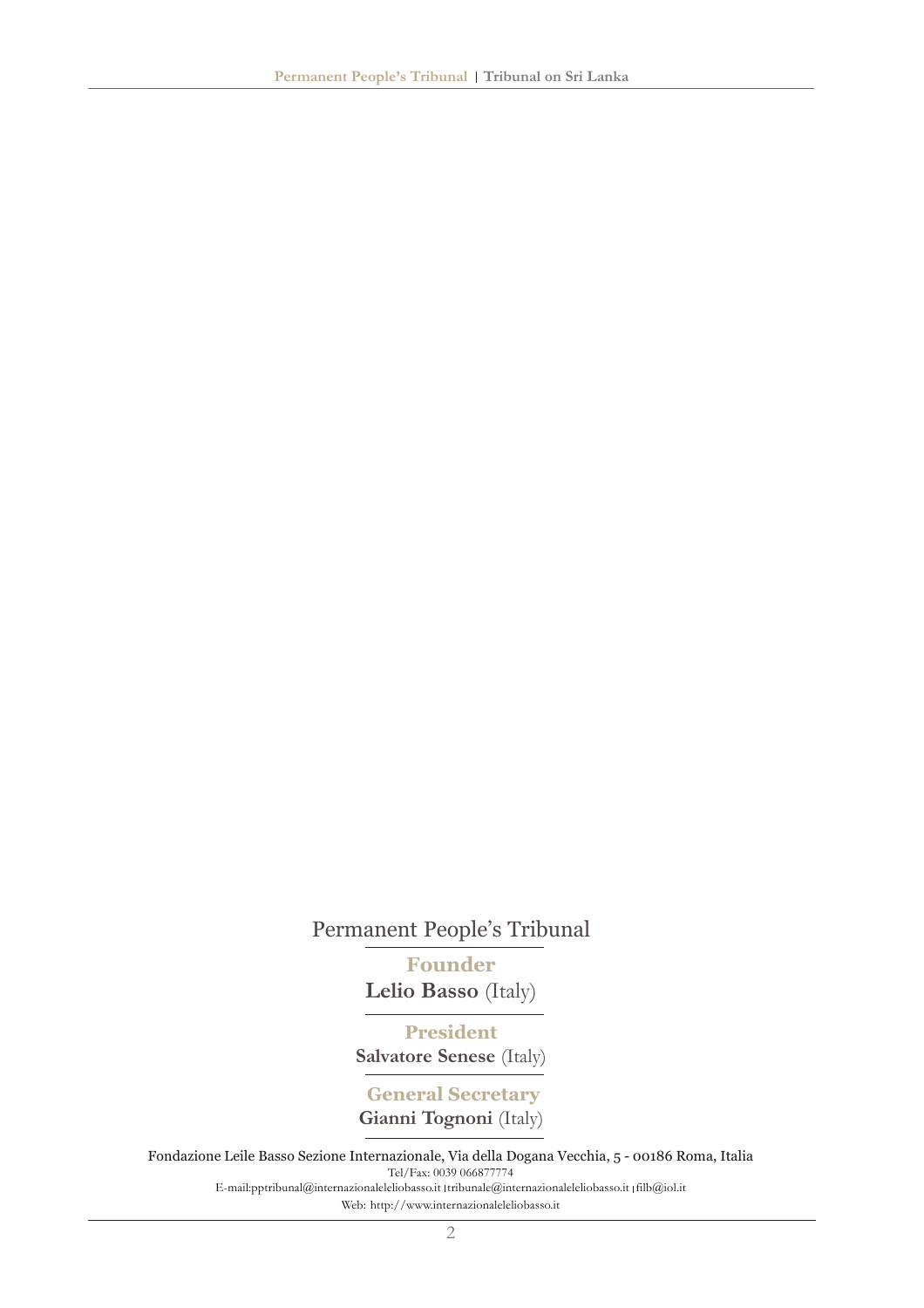# Permanent People's Tribunal

# Tribunal on Sri Lanka

# 14-16 January 2010

#### HOSTED BY

The Irish School of Ecumenics, Trinity College Dublin The School of Law and Government, Dublin City University

#### ORGANIZED BY

Irish Forum for Peace in Sri Lanka c/o Churchtown Meeting House 82 Churchtown Road Dublin 14, Ireland

irishpeaceforum@gmail.com

#### CONDUCTED BY

Permanent People's Tribunal Fondazione Leile Basso Sezione Internazionale Via della Dogana Vecchia 5 - 00186 Roma Italia

pptribunal@internazionaleleliobasso.it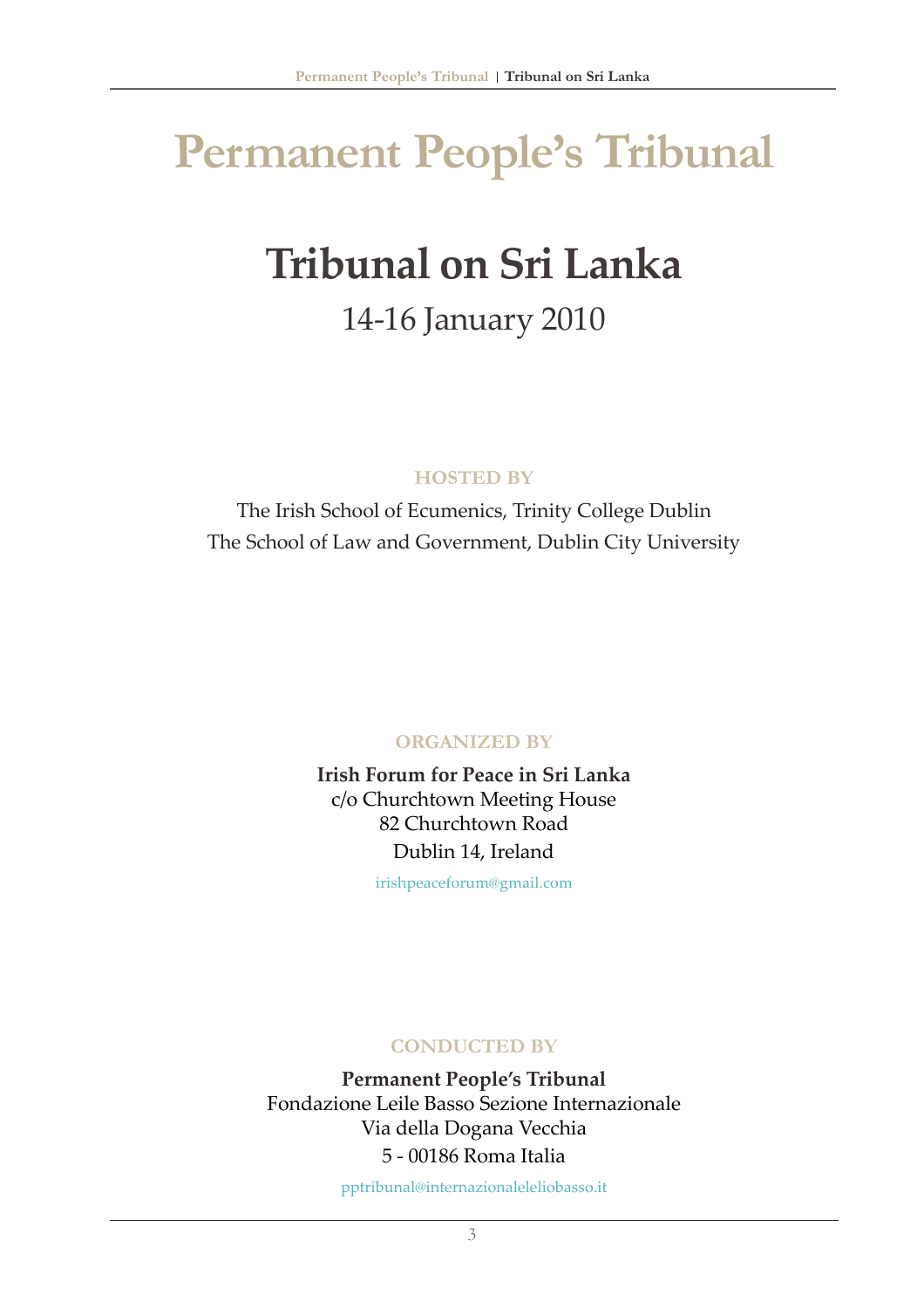# **Contents**

| 7. Personal Appeal for Peace from Thai Buddhist Sulak Sivaraksa23 |  |
|-------------------------------------------------------------------|--|
| 8. Annex I                                                        |  |
|                                                                   |  |
|                                                                   |  |
|                                                                   |  |
|                                                                   |  |
| 8.5 Written Submissions: Identified Persons & Organizations31     |  |
|                                                                   |  |
|                                                                   |  |
|                                                                   |  |
|                                                                   |  |
|                                                                   |  |
|                                                                   |  |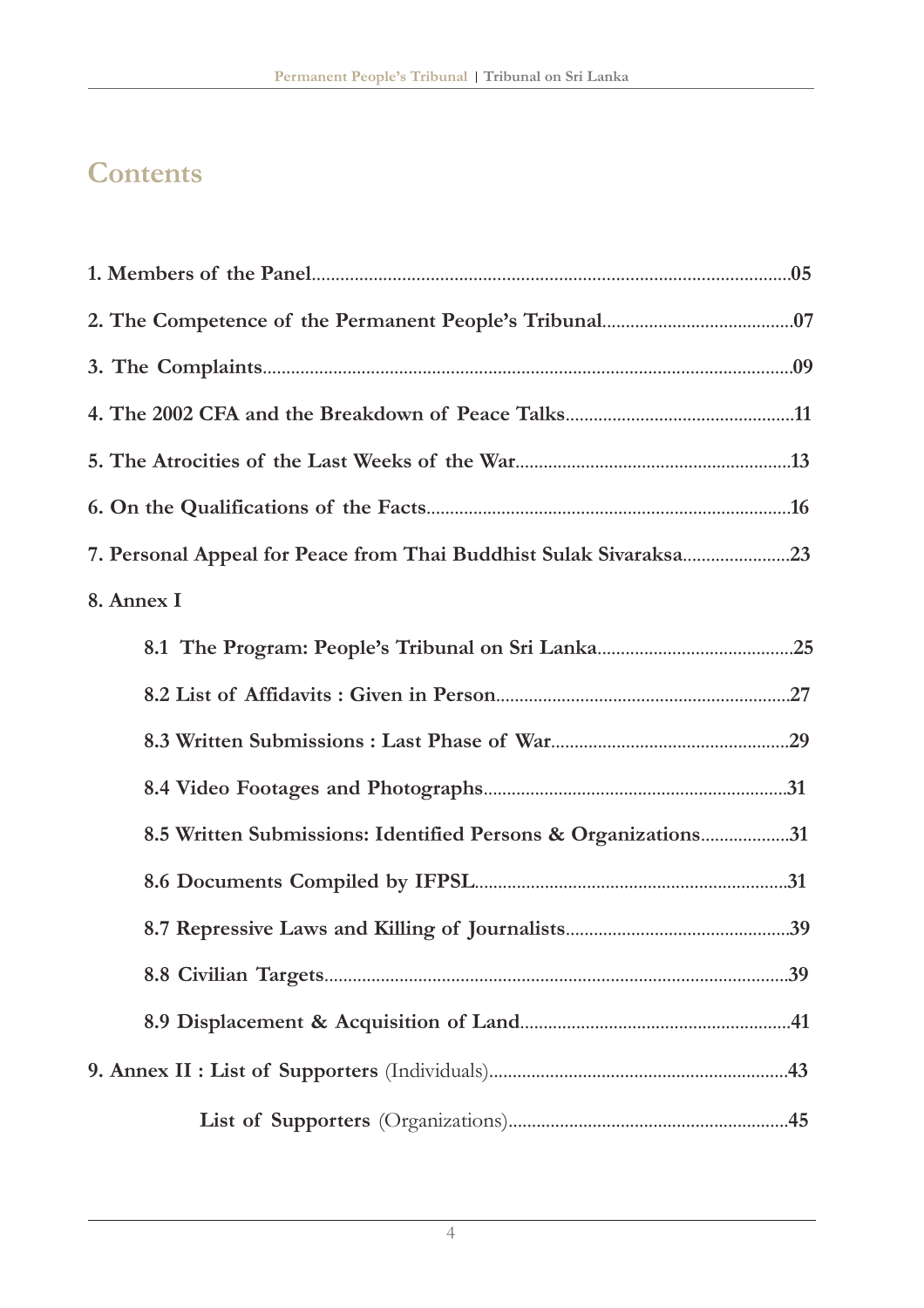# Members of the Panel



#### Feierstein, Daniel

Director of the Centre for Genocide Studies at the Universidad Nacional de Tres de Febrero, Professor in the Faculty of Genocide at the University of Buenos Aires and a member of CONICET (Consejo Nacional de Investigaciones Cientificas y Tecnicas, (The Argentine National Center for Scholars).



#### Halliday, Denis

Former Assistant Secretary-General of the United Nations. He resigned from his 34 year old career in the UN because of the economic sanctions imposed on Iraq by the Security Council. Laureate of the Gandhi International Peace Award.



#### Houtart, François (Chairperson)

Prof. Emeritus of Catholic University of Louvain ( Belgium), a member of the UN Commission on Reform of the Financial and Monetary System, Founding Member of the World Social Forum, Honorary Member of the Academy of Sciences of Vietnam and Cuba, Dr. h.c. of Notre Dame University (USA) and of the University of Havana (Cuba) and UNESCO-Madanjeet Singh Prize Awardee for the Promotion of Tolerance and Non-Violence



#### Lawlor, Mary

Director, Front Line, The International Foundation for the Protection of Human Rights Defenders, Dublin.



#### Martone, Francesco

An ex-Senator in Italy, a leading activist in the non-governmental sector and an ecologist.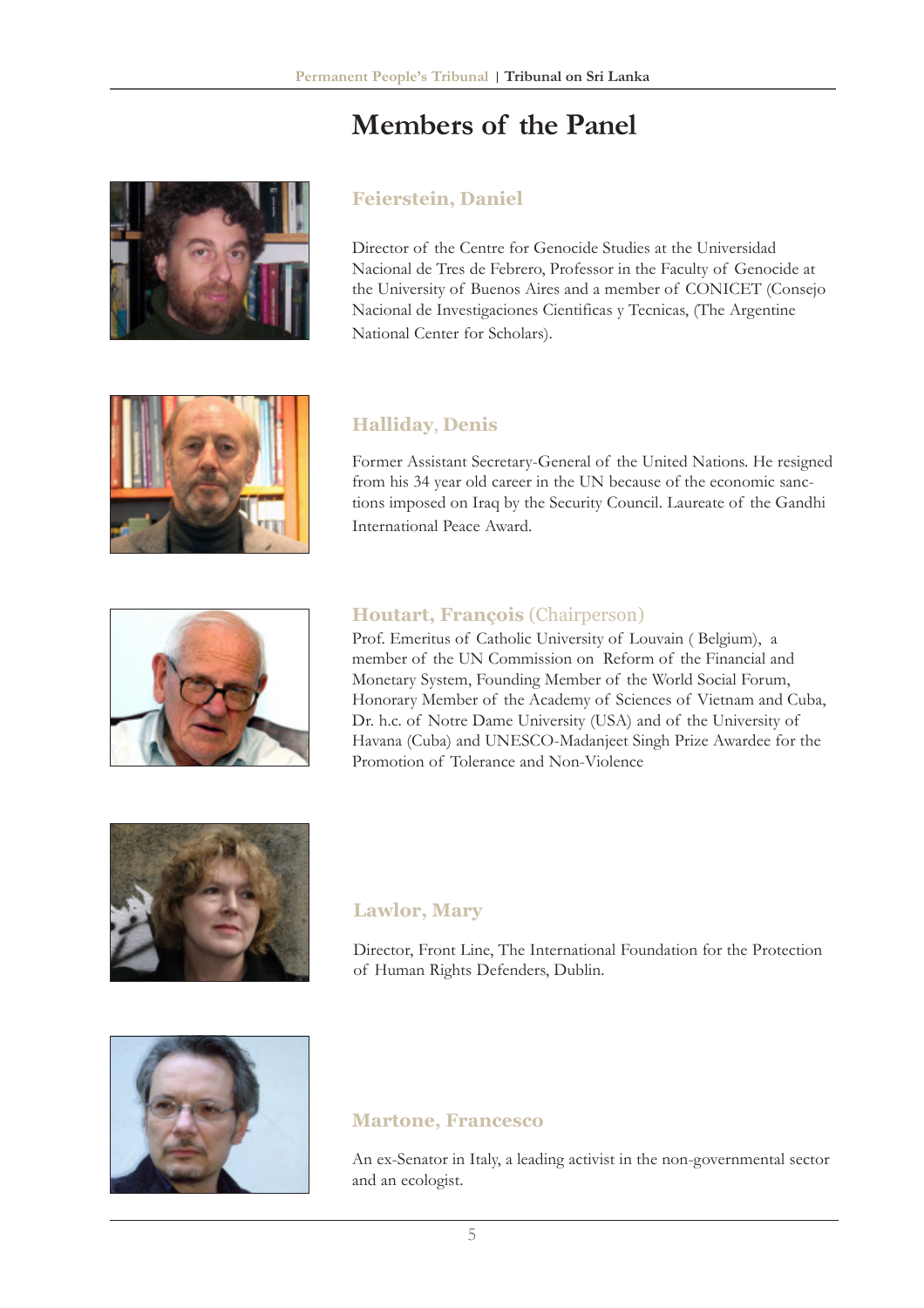



Egyptian writer, trained as a medical doctor, known for her outstanding work for women's rights in Egypt and in the region. She has been imprisoned for her activities and writings in Egypt. She has also been United Nation's Advisor for the Women's Programme in Africa (ECA) and Middle East (ECWA) from 1979 to 1980. She is a prolific author.





#### Sachar, Rajindar

Former Chief Justice, High Court of Delhi and the Chairperson of the Indian Prime Minister's High Committee on the social, economic and educational status of the Muslim community in India. Former President, Peoples Union for Civil Liberties in India.

#### Sivaraksa, Sulak

Thai Buddhist peace campaigner and writer, initiator of a number of social, humanitarian, ecological and spiritual movements and organizations in Thailand and a laureate of the Alternative Nobel Prize (Right Livelihood Award).



#### Tognoni, Gianni

Secretary General, Permanent People's Tribunal, Rome.



#### Tveter, Øystein

A scholar of International Law and member of the People's Tribunal on extra-judicial killings and violations of human rights in the Philippines.

6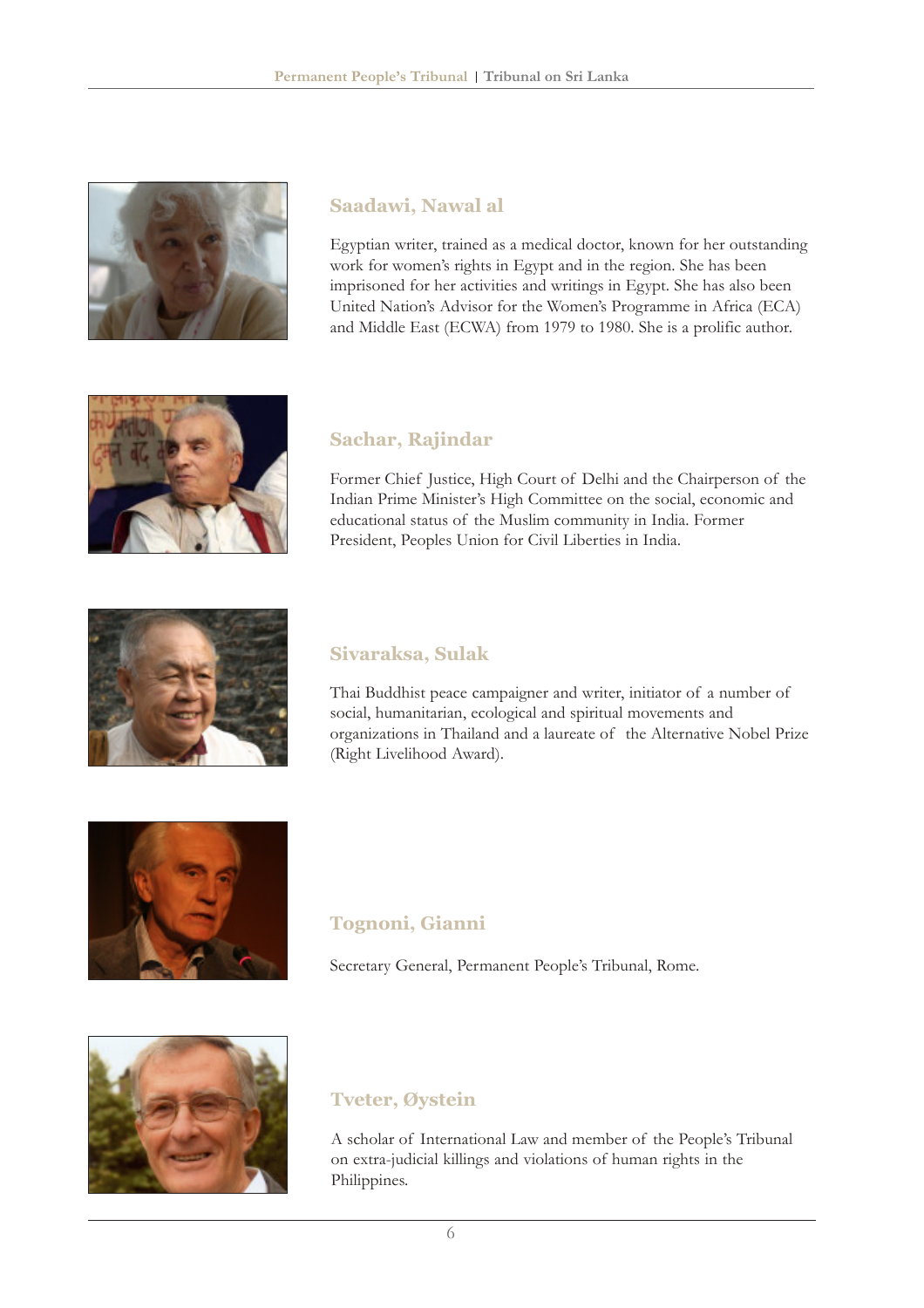# 1. The Competence of the Permanent Peoples' Tribunal

T

he Permanent Peoples' Tribunal (PPT) is an international opinion tribunal, independent from any State authority. It examines cases regarding violations of human rights and the rights of peoples.

Promoted by the Lelio Basso International Foundation for the Rights and Liberation of Peoples, the PPT was founded in June 1979, in Bologna, Italy, by a broad spectrum of legal experts, writers, and other cultural and community leaders (including five Nobel Prize laureates) from 31 countries. The PPT is rooted in the historical experiences of the Russell Tribunals on Vietnam (1966-67) and the dictatorships in Latin America (1974-1976). The importance and strength of decisions by the PPT rest on the moral weight of the causes and arguments to which they give credibility, as well as the integrity and capability to judge of the Tribunal members.

Complaints heard by the Tribunal are submitted by the victims, or by groups or individuals representing them. The PPT calls together all parties concerned and offers the defendants the possibility to make their own arguments heard. The Jury is selected for each case by combining members who belong to a permanent list of jurors, and individuals who are recognized for their competence and integrity.

From June 1979 to the present date the PPT has held some 40 sessions whose results and judgements are available at www.internazionaleleliobasso.it.

.For this Session on Sri Lanka, the Secretariat of the PPT was first approached by representatives of a broad spectrum of NGOs, as early as July 2009. The government of Sri Lanka had declared the war over two months prior, following months of bloody massacre which had made headlines worldwide. The urgency of the matter was recognized. Additionally, the specific competence of the PPT was considered in response to the substantial disregard of the matter by international institutions which accompanied the "disappearance" of the massacre of the Tamils from the attention of the international media.

The documents supporting the request to convene a session of the PPT with the primary objective of focusing on "the last phase of the war, the period after the collapse of the peace process, and especially the last months" were received and accepted on November 19, 2009.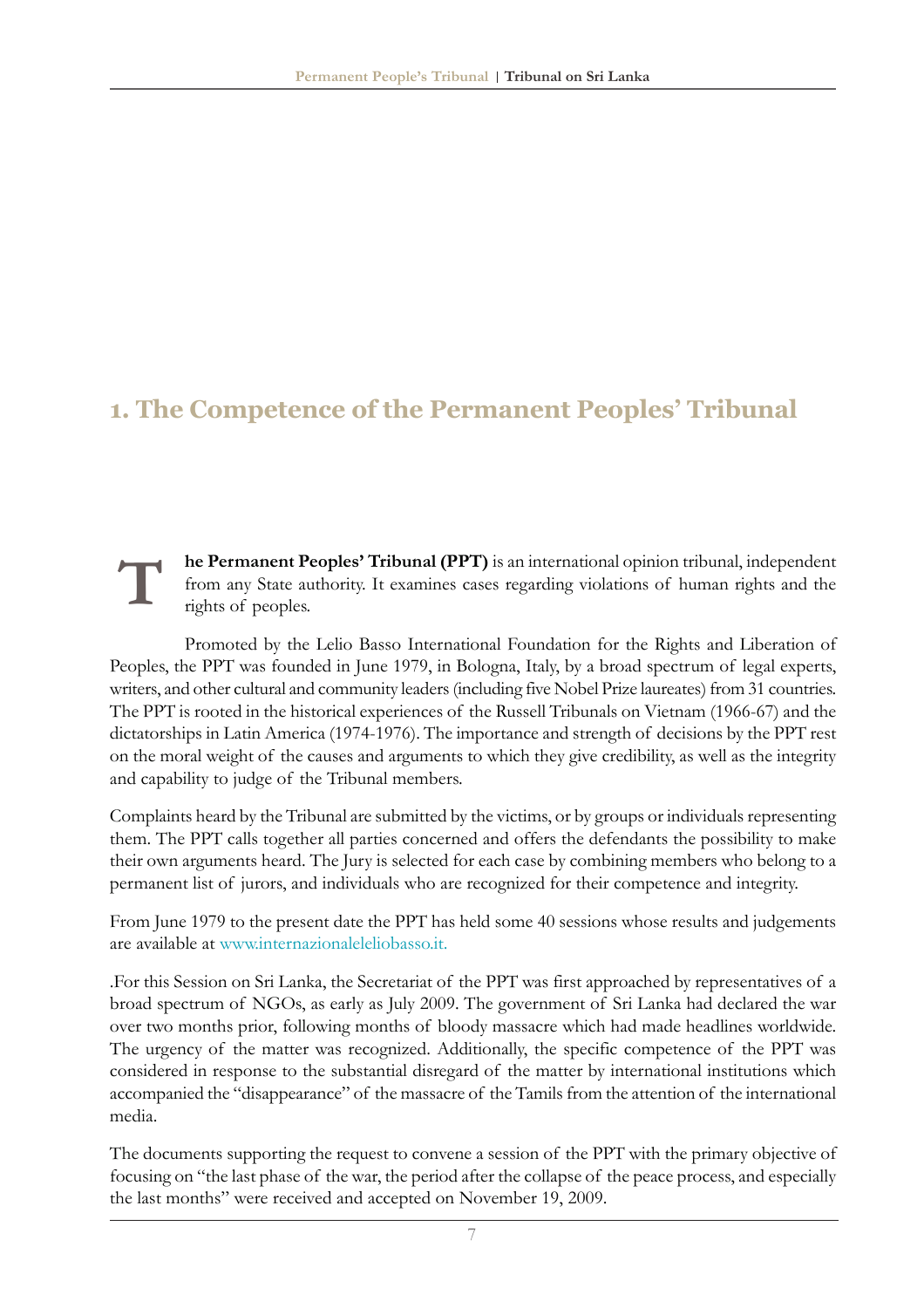The notification of the procedures and the invitation to participate in the session of the PPT in Dublin were submitted to the representative of the Government of Sri Lanka in London, H.E. Justice Nihal Jayasinghe, on December 1, 2009.

According to the Statutes of the PPT, and as specified in the notification, in the absence of a positive response to the request for formal representation of their positions, the PPT mandated a rapporteur to present the views of the Government of Sri Lanka in the Public Session.

The work of the PPT took place in the facilities of Trinity College (c.f. program attached in Annex 1).

Due to security reasons, the members of the panel of the PPT heard the highly detailed eye-witness accounts of the events related to the last months of war, and to the concentration camps during, "in camera" sessions.

The PPT certifies that the resources which have covered the organizational and financial needs of the sessions correspond mainly to the voluntary work of the members of the NGOs supporting the initiative, and that no economic contribution has been derived from sources directly or indirectly related to Tamil organizations, nor to states involved in the events considered in this session.

The written and visual documentation presented and examined by the PPT aside from the oral hearings and cross-examinations, is listed in Annex II and available on the PPT and IFPSL websites. A new website - www.pptsrilanka.org - will make the findings and other relevant material available to the public in several languages.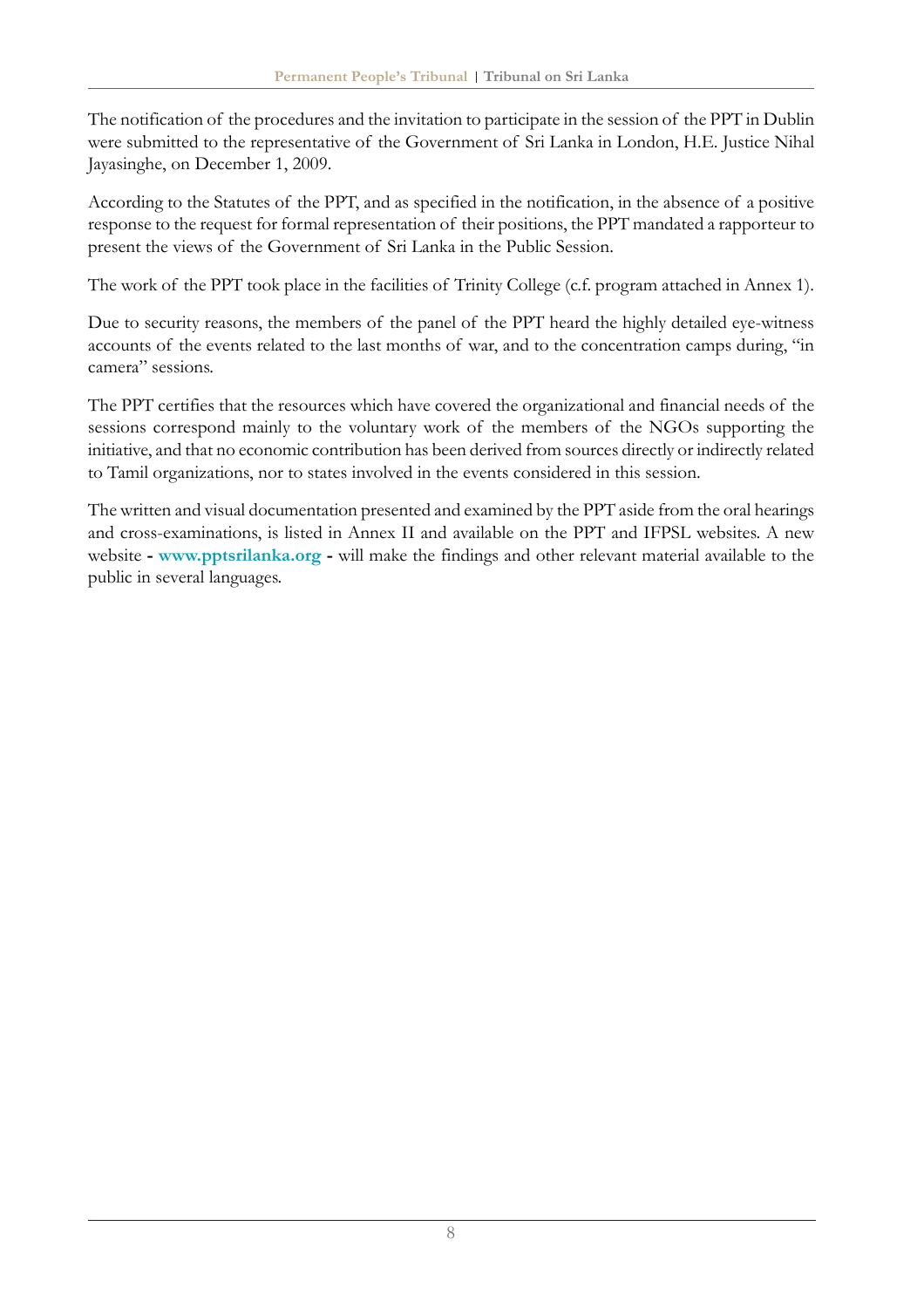# 2. The Complaints

he request to conduct a Peoples' Tribunal came from the Irish Forum for Peace in Sri Lanka, in a letter dated 19.11.09. The Forum claimed that from the time that the war began in July 2006 through April 2009, according to United Nations internal documents, air raids and the use of heavy weaponry resulted in the death of 116 people per day. British and French mainstream media reported that during the final few weeks 20,000 Tamil people were killed. There were numerous accusations that Sri Lankan security forces were guilty of violating the Geneva Conventions on warfare and of having committed gross war crimes and crimes against humanity, particularly during the last five months of the war, between January and May 2009. The charges included the bombing of civilian habitations, hospitals, and government-proclaimed 'safety zones' or 'no fire zones' by security forces, causing innumerable deaths of civilians, doctors and aid workers. Additionally, the charges also included depriving the population of essential services such as food, water, and health facilities in war zones, and other grave crimes against humanity. T

Even before the war ended, UN agencies had been voicing their concern to the Sri Lankan Government over the level of impunity surrounding human rights abuses, the continued attacks on civilians by its armed forces, and the denial of aid to the local population residing in areas formerly administered by the Liberation Tigers of Tamil Eelam (LTTE). Nonetheless, Sri Lankan security forces completely ignored these warnings and continued their deadly assault. In the immediate months after the war attention shifted to the plight of over 280,000 Sri Lankan Tamils forced to live in internment camps in the Vanni region. Densely packed in camps, with inadequate infrastructure to provide safe food, water, sanitation and health facilities, the Government announced that the internally displaced people (IDPs) would be kept there until they had been 'screened' for possible LTTE sympathies. In subsequent weeks, reports poured in of scores of Tamil youths disappearing from the camps, having been taken away by security forces and government-sponsored paramilitary groups. Hundreds are feared to have died.

Following the international outcry resulting from the forcible detention of Tamil people in these camps for more than 5 months, the Government announced that a significant number of them would be resettled. However, it has been reported in the BBC and other news media that a considerable number of those released were simply moved to new satellite camps in remote areas. The Sri Lankan Government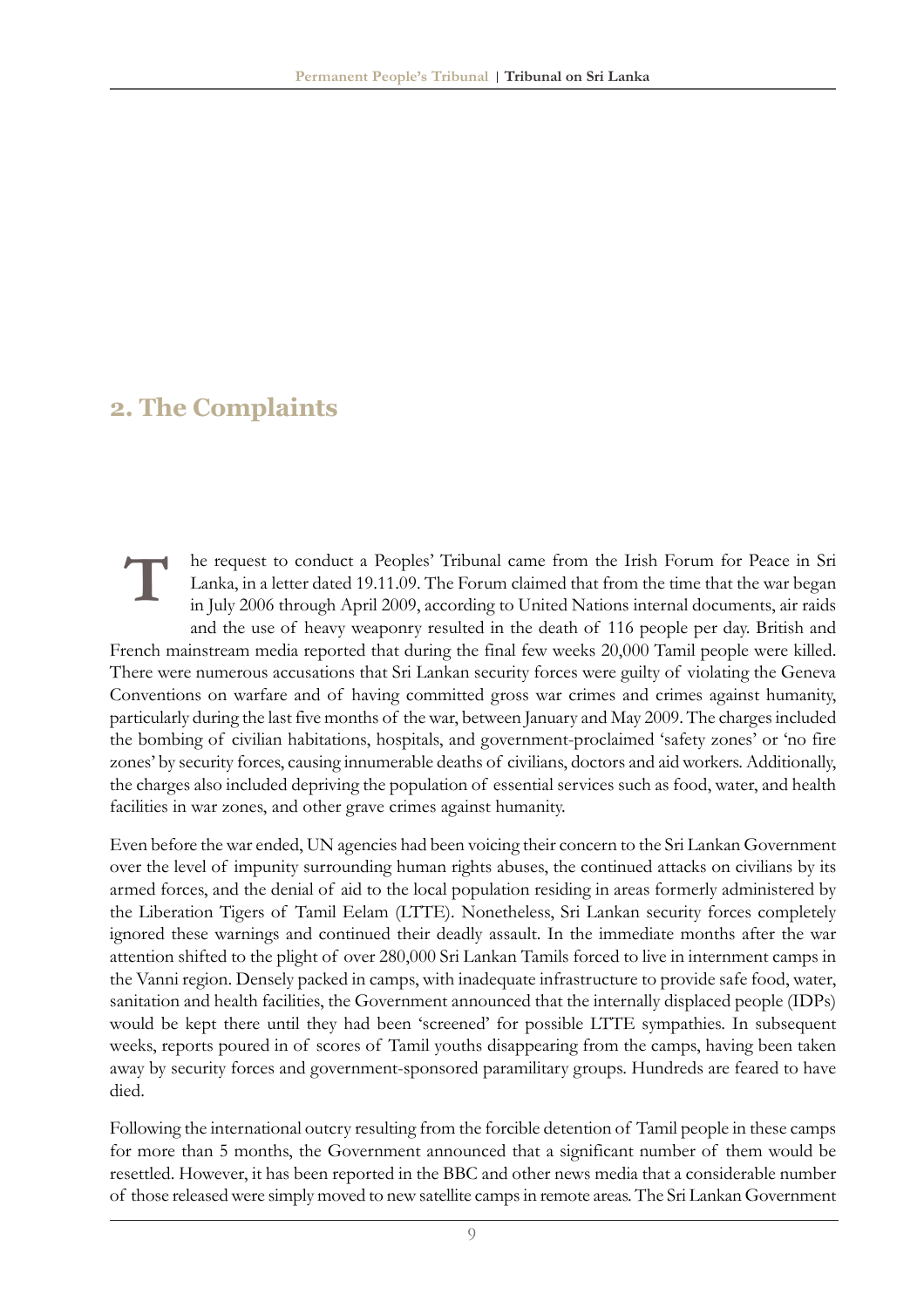has always vehemently denied all wrongdoing on the part of its forces and has dismissed all accusations as attacks on Sri Lanka's sovereignty. It has steadfastly refused to permit the media and other organisations, both national and international, including UN bodies, to enter and to ascertain the facts by interacting with local people. In the Sri Lankan south, any call to critically examine the conduct of the war and the action of the Sri Lankan security forces in terms of internationally accepted war conventions and human rights standards, is regarded as treason.

Against this background the Permanent Peoples' Tribunal was asked to examine the following:

1) Did widespread or systematic attacks directed against the Tamil civilian population take place in the sense that has been described by the 'Rome Statute' of the International Criminal Court as 'crimes against humanity'?

2) Was there an intentional infliction of conditions of life calculated to bring about the destruction of part of the Tamil population, inter alia the deprivation of access to food and medicine, consistent with the definition of 'extermination' elaborated under 'crimes against humanity' within the Rome Statute?

3) Have Sri Lankan government forces violated the international law of war by executing war prisoners who surrendered themselves to the Sri Lankan Army? Have Sri Lankan armed forces subjected Tamils that they have captured, or those who have surrendered, to torture? Have there been outrages committed against the personal dignity of prisoners, or humiliating and degrading treatment inflicted upon them?

4) Have sexual assault and rape been used as weapons of war?

5) Have murder and disappearance of Tamil people in contravention of the Rome Statute on 'Enforced disappearances of persons' taken place?

6) Has there been mass deportation and detention of Tamil people in contravention of international law?

7) Have Sri Lankan armed forces committed war crimes by indiscriminately using heavy weaponry and air power in densely populated areas? Have they utilized weapons forbidden by international law, such as cluster munitions and weapons of chemical nature?

8) Have Sri Lankan government forces committed war crimes by desecrating the dead?

This Tribunal is dealing with the crimes committed by the Sri Lankan government, but not with the crimes committed by the LTTE forces in the war.

The reason for this is that humanitarian law was created to protect citizens from the State. Any crime committed by individuals or groups can be judged and punished by the State. However, crimes committed by the State usually result in impunity, as the State is not willing to judge and punish its own actions.

The category of human rights violations in international law applies specifically to the State. The action of this Tribunal is a mechanism to ratify this principle.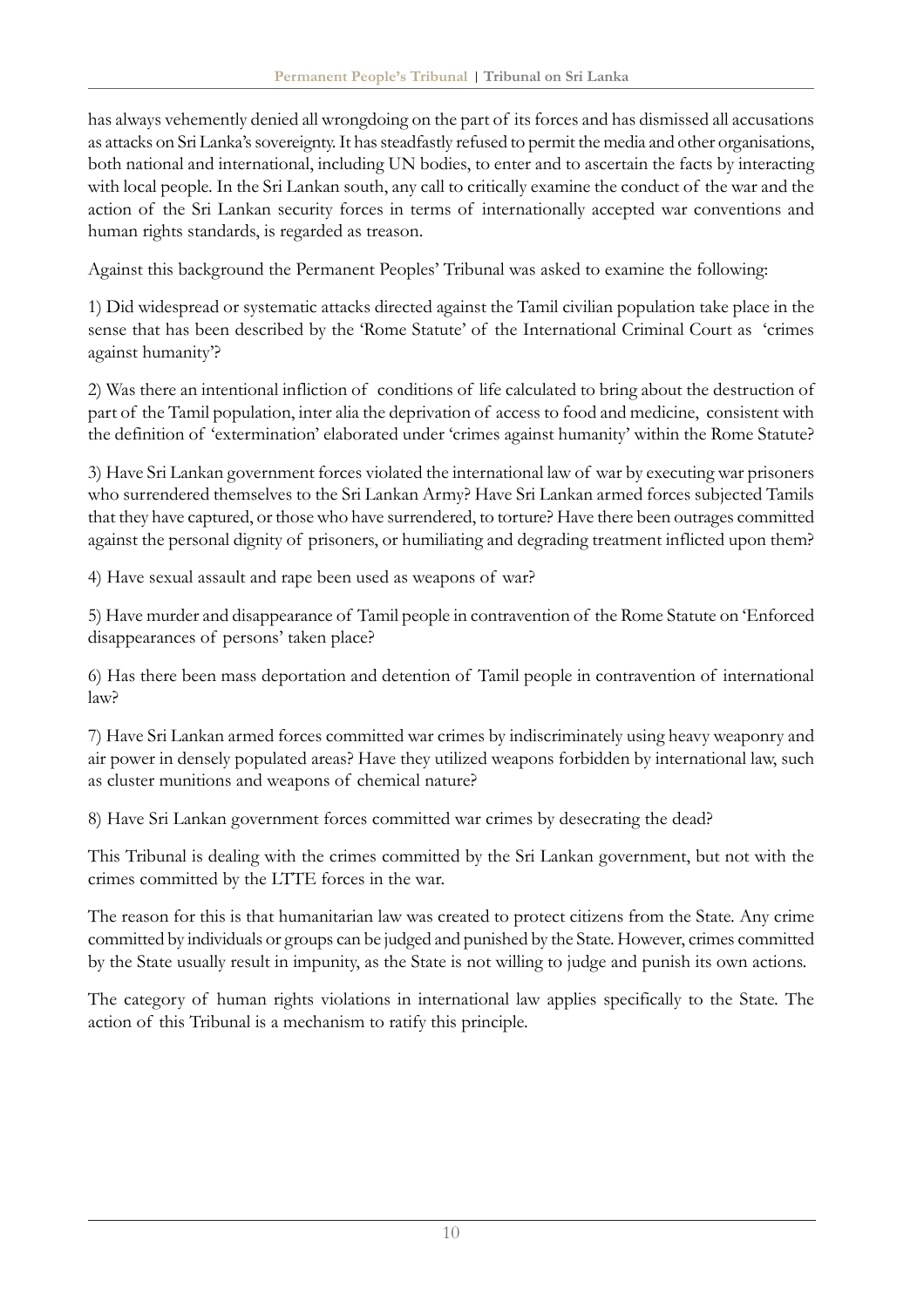# 3. The 2002 CFA and the Breakdown of Peace Talks

n the 22nd of February 2002, the Government of Sri Lanka (GoSL) and the Liberation Tigers of Tamil Eelam (LTTE) signed a permanent Ceasefire Agreement (CFA), formalizing the unilateral truce declared by the Tigers. The Norwegian peace envoys who facilitated the signing of the agreement were backed by the Co-chairs of the donor countries who were overseeing the Sri Lankan peace process, namely the EU, USA, Japan and Norway. The overall objective was to "find a negotiated solution to the ongoing conflict in Sri Lanka." The CFA was intended to be "a means of establishing a positive atmosphere upon which further steps towards negotiations on a lasting solution can be taken." A separate body, the Sri Lanka Monitoring Mission (SLMM), was created to monitor ceasefire violations. Its members were drawn primarily from Norway, Sweden, Finland, Denmark and Iceland. The war-weary people on the Island, both Tamils, as well as Sinhalese, were supportive of the CFA, as was the Sri Lanka business community and their external partners. O

There were certain initial benefits following the signing of the CFA. The ceasefire paved the way for six rounds of direct peace talks between the GoSL and the LTTE. Mutual confidence was rebuilt on the basis of the CFA and new political and social spaces were opened up allowing all communities to mutually interact with each other and to initiate a long delayed inter- ethnic dialogue. The ceasefire also facilitated the opening of the A-9 highway – the only land route linking the Jaffna peninsula with the rest of the Island – re-linking the North and the South.

Despite the historical significance of the ceasefire, its benefits were short lived as the CFA gradually fell apart. Even though the six rounds of talks achieved considerable success, the overall significance soon started to fade away. Limited hostilities recommenced in late 2005, and the conflict escalated after July 2006. Through massive military offensives, the GoSL drove the LTTE out of the entire Eastern Province and extended operations to the north of the country.

By 2007, five years after the CFA was signed, the situation was described as "undeclared war" characterized by high casualties, humanitarian strife and large- scale displacement. Following the completion of the eastern offensives, the GoSL announced that its troops would be moved to the northern areas, in order to regain the "guerrilla- administered territory". On the 2<sup>nd</sup> of January 2008,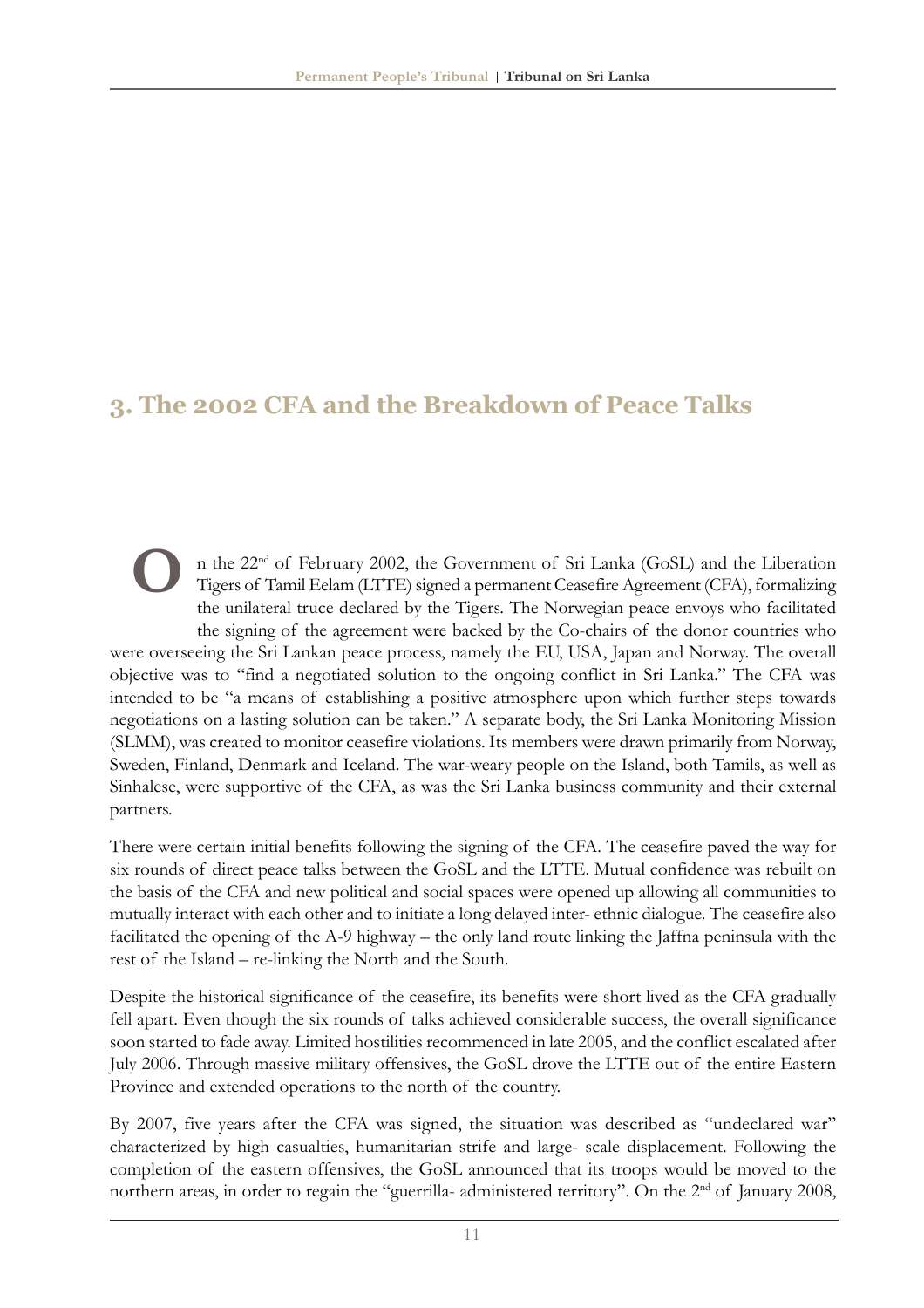the GoSL officially revealed its withdrawal from the CFA. Both parties accused each other of violating the CFA and thus weakening the mutual confidence that had been achieved.

The failure of the CFA has been attributed to a number of causes. While the GoSL accused the LTTE of repeatedly violating the ceasefire, the LTTE accused the state and its armed troops of undermining confidence- building measures and of not delivering peace dividends to Tamil people living in waraffected areas. In addition, both parties traded accusations regarding targeted assassinations of high profile individuals belonging to the opposing party. Furthermore, the delayed response of the GoSL in beginning reconstruction and rehabilitation work in the war-ravaged areas, and in failing to ensure the social and economic well- being of the people, contributed significantly to eroding mutual confidence. Especially after the Indian Ocean Tsunami, Tamils felt neglected, marginalized and discriminated against, increasing their distrust. Moreover, hard-line Sinhalese nationalists put all their efforts into blocking any positive development which would guarantee the rights of the Tamil people and improve their living conditions. They had opposed the CFA since its inception, and used every possible means to undermine and weaken it.

It has also been pointed out that international actors did not intervene in a productive and evenhanded manner to strengthen the CFA and to uphold the achievements already realized. In particular, the USA, UK and others have been accused of undermining the LTTE and its commitment to peace by repeatedly calling for a complete renunciation of violence "in word and deed". The European Union's decision to ban the LTTE even before the war started has also been seen as a grave error that destroyed the parity of status necessary for the continuation of the peace process.

Furthermore, it has been asserted that the "Washington episode" led the LTTE to withdraw from direct talks after they were excluded from talks in Washington. In addition, the USA has been accused of being instrumental in undermining the Post-Tsunami Operational Management Structure (P-TOMS), which was put in place as a unified mechanism to carry out joint rehabilitation and relief work in the Tsunami-affected Tamil areas, by insisting that it would not direct money to any joint fund other than the Government treasury. A further setback came in 2006, when the European Union added the LTTE to its list of terrorist organizations, while even the GoSL remained reluctant to ban the Tigers in Sri Lanka.

Throughout the six years that the CFA was in place, the SLMM, which was an autonomous and impartial body established to monitor the truce, accused both parties of violating the ceasefire agreement. Until its operation ceased in January 2008, following the GoSL's unilateral abrogation of the CFA, the SLMM conducted verification and monitoring operations in the conflict areas. It had two main objectives: to assist the GoSL and the LTTE in implementing the CFA properly, and to inquire into and report on violations of the CFA. In the period that followed the signing of the CFA, the SLMM observed a "considerable and notable reduction of violence".

In spite of minor setbacks, the initial period after the CFA marked a clear step forward with regard to decreasing acts of hostilities and achieving important breakthroughs in the direct talks. However, this success depended on the equal status of the two parties, and once this was breached, mainly as a result of the Washington episode, the CFA started to lose effectiveness. As a result, new hostilities emerged, which eventually evolved into a full scale war, and pushed Sri Lanka back into a becoming a killing-field once again.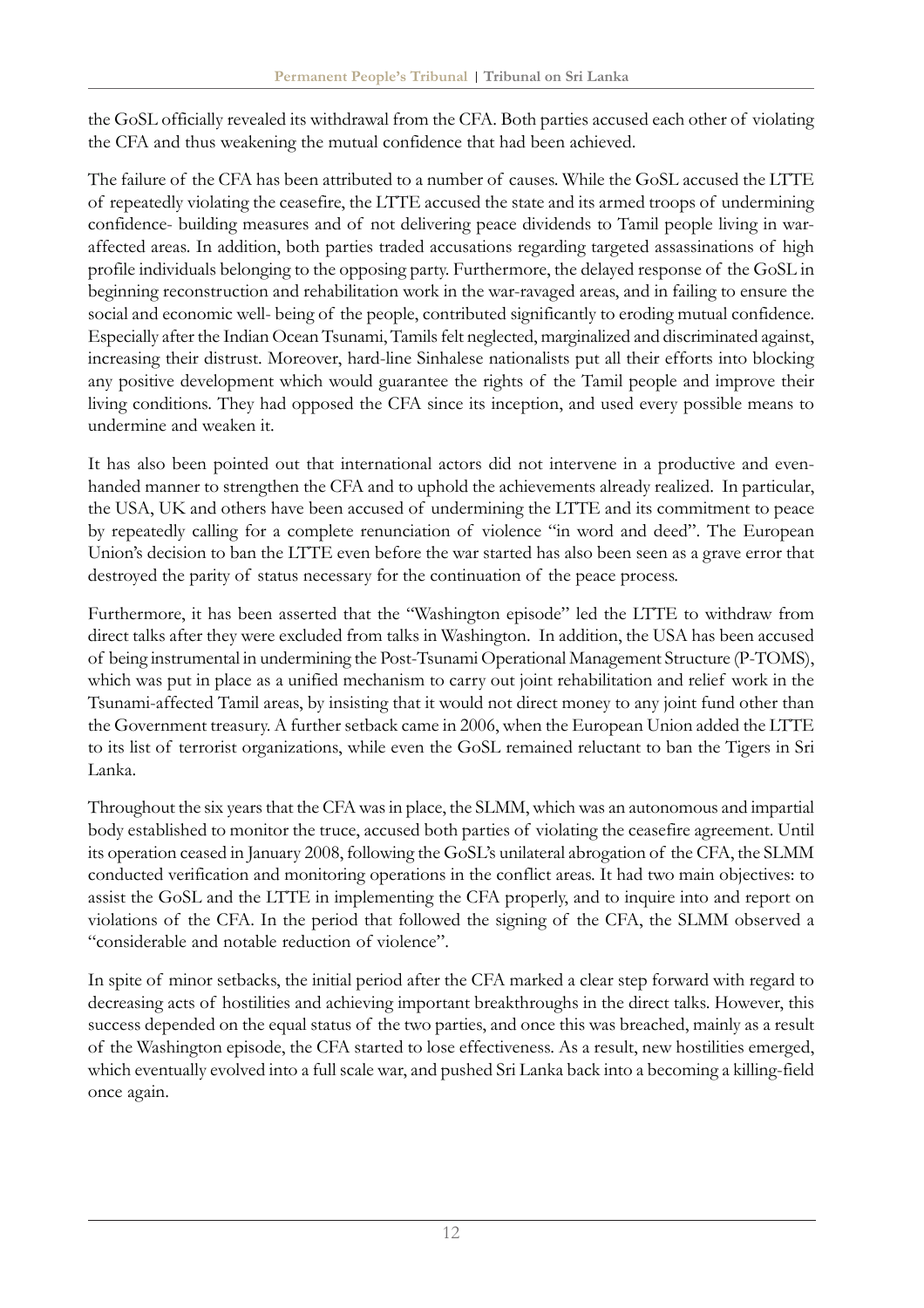# 4. The Atrocities of the Last Weeks of the War

#### his part of the report of the Tribunal is focussed on the terrible consequences of the collapse of the ceasefire agreement (CFA), and in particular the military and other actions taken by the Government of Sri Lanka in respect to the LTTE forces, and the civilians associated with them. T

The tribunal listened to several presentations by NGOs, experts on the recent and current "civil war" situation in Sri Lanka, in front of a public audience. The Tribunal listened to a larger number of witnesses, victims, human rights defenders, journalists and Tamils from the diaspora in 'in camera sessions' in order to protect their identity.

In its work the Tribunal was reminded several times that this civil war was a "war without witnesses" because the GoSL had prevented either national or international media coverage. In fact, some of the early victims were the many journalists that were murdered by unknown assassins, something which appeared to serve the agenda of the Government by silencing critical opinion. The impression held by most experts and witnesses is that this was a civil war, and an exercise in ethnic cleansing, perhaps even genocide, and that the Government did not wish to share this with the media. Instead, significant misinformation as to the policies, the fighting, and the numbers and overall well-being of civilians in LTTE-controlled areas was provided by Colombo.

This misinformation frequently underestimated the number of Tamil civilians within LTTE-controlled areas who were trapped by the military, and exposed to attack by aircraft and artillery. It was only when the final exodus from the much diminished LTTE-held territory began, and the internally displaced persons (IDPs) were counted that it was seen that the government had misinformed both the national and the international public.

The atrocities carried out by the military relate particularly to civilians, and there is evidence of cluster munitions being dropped by warplanes. Some witnesses reported that white phosphorous was used in violation of international law. Several witnesses had seen burn marks on wounded civilians. Others believed that indications of napalm were apparent, and evidence of other incendiary devices has been confirmed by doctors who had cared for hundreds of Tamil civilians wounded in this manner. The sight of hundreds of dead bodies was reported by a number of witnesses. This indicates that in addition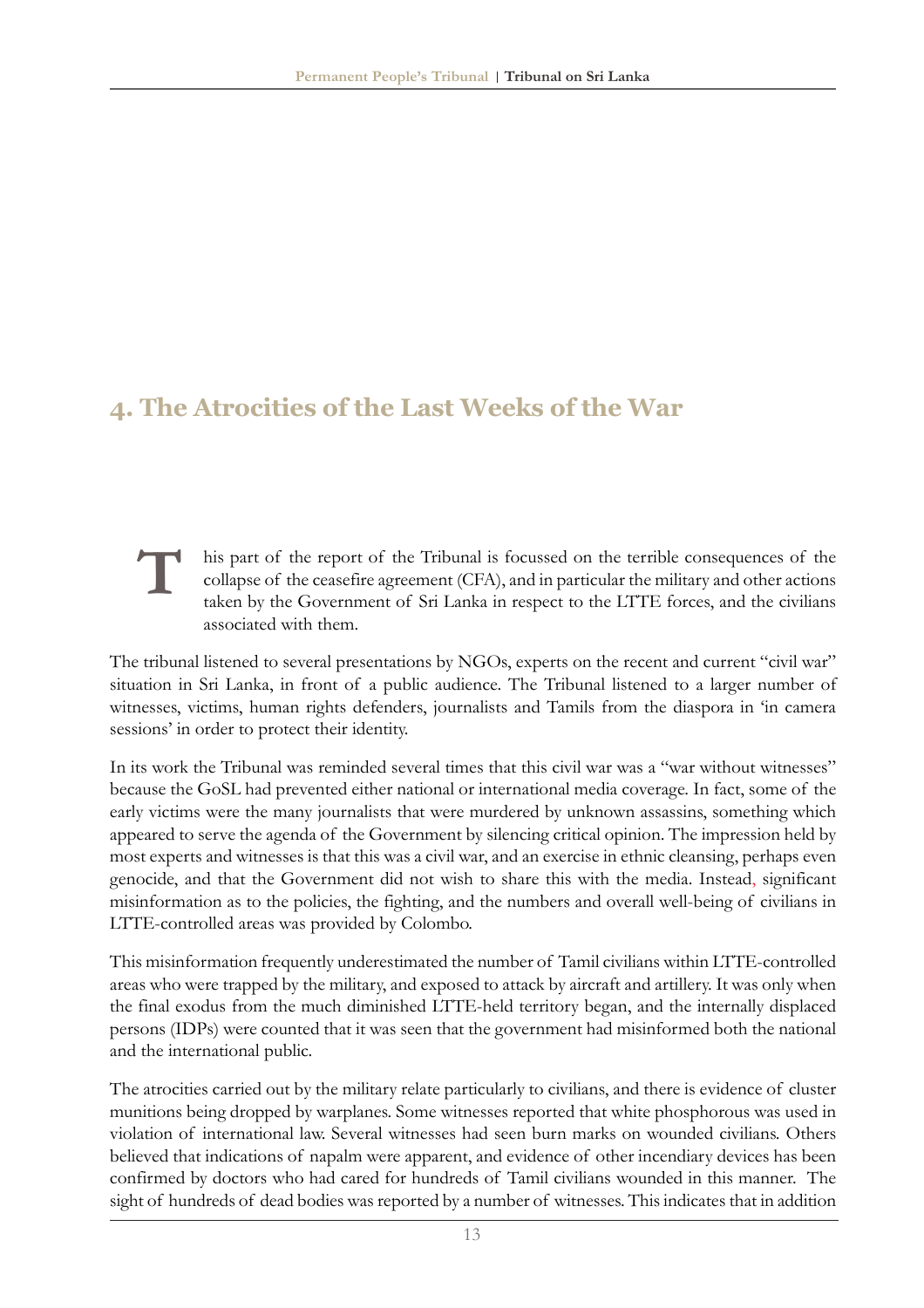to the many wounded and the heavy loss of civilian life, the destruction of civilian infrastructure essential for human wellbeing was common (with women and children among those targeted) in the diminishing areas controlled by the LTTE.

The frequent use of heavy artillery by the military against LTTE forces in civilian areas, including on public buildings such as hospitals and schools as indicated above, constitutes a violation of the Geneva Conventions. The populace suffered from the lack of potable water, lack of access to essential medical care and continuing lack of access to educational facilities. Virtually all their basic human rights were violated. Further, loss of civilian life under these conditions was very high. By April 2009, according to internal documents of the United Nations, use of heavy weapons, combined with air-raids caused the death of some 116 persons each day. Further, British and French media indicated that during the final weeks of fighting some 20.000 Tamils were killed.

The attempt to annihilate the Tamil population with or without the use of illegal weapons certainly constitutes one form of war crime. The question remains if the government intended genocide in respect of the Tamil people in brutally suppressing armed and political resistance. From expert and eye-witness testimony, it would seem certain that the military attacked targets of a purely civilian nature, such as hospitals, fleeing IDPs and many villages. Further, evidence that the military executed both Tamil civilians and LTTE prisoners of war, who in some cases had voluntarily surrendered, further supports charges of ethnic cleansing and violations of international law.

Before drawing any conclusions, other atrocities and abuses of Tamil civilians need to be considered. Witness testimony on IDP "camps", or perhaps "concentration camps" as suggested by testimony, demands attention. Portrayed by the government as temporary residential facilities pending the return home or resettlement of those detained within them, the camps were designated as "welfare villages" by the government. Fifteen such IDP camps were so designated. These camps continue to be in gross violation of the Geneva Conventions and the Universal Declaration of Human Rights. Many tragedies within the camps were reported to the Tribunal members. Living space was very modest, cover was of galvanised tin which in hot conditions became a health hazard, often resulting in poor skin conditions. Many children in particular, but also women and the aged, died from diseases such as cholera and malnutrition. Water supply was a significant problem, with five litres per day for all the needs of a family being totally inadequate and threatening to health. Sufficient water for simple hygiene, toilet use and the washing of clothes (most IDPs had only the clothes on their backs) was simply unavailable. Garbage remained in place, and toilets pits constructed without cement often collapsed leading to flooding, and, in some cases, the drowning of children. Many children had lost both parents and become orphans, or only had the protection of a single parent, and were thus vulnerable to the many dangers lurking in the camps.

Another unacceptable government policy was the withholding of food, and the use of this tactic as a tool to coerce and torture Tamil civilians. The blockade of food supplies and deliberate underestimation of the numbers of civilians within the LTTE-controlled areas also led to dangerous food shortages. The additional withholding of medical supplies to Tamil civilians is equally unacceptable and a violation of humanitarian law.

Sexual abuse and the rape of women by government troops was yet another atrocity repeated throughout the civil war by government military in destroyed villages and in the "welfare villages". This practice, which is in violation of the Rome Statute as a crime against humanity, led to tragedies such as abortions and suicide on the part of victims unable to live with family shame and mental trauma. This policy of targeting also applied to Tamils living outside the conflict zone. Apart from mass deportations, selective terror campaigns were carried out by means of abductions, assassinations, arbitrary arrests, detention, sexual assault and torture.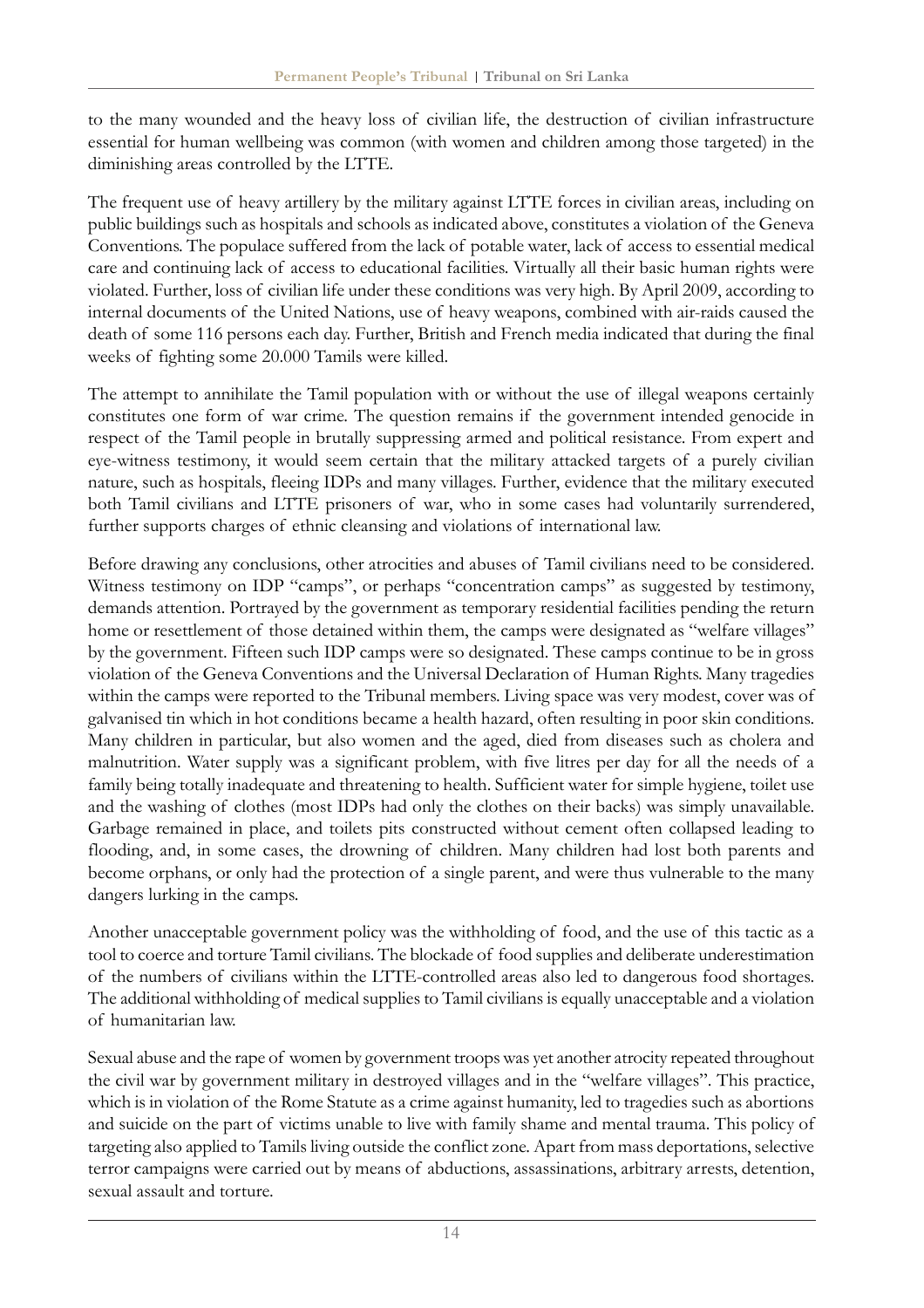The information provided in the paragraphs above can be found in the reports of Human Rights Watch (28.07.09 and 24.11.09), of Amnesty International (10.08.09), and of the Centre for Policy Alternatives (September 2009).

Specific assassinations of Tamil leaders are yet another atrocity, and highlighting this occurrence is the targeted killing of members of Parliament, including Joseph Pararajasingham, Nadarasa Raviraj and T. Maheshwaran, who had protested the military massacres.

One aspect of government policy that facilitated a variety of atrocities was the Prevention of Terrorism Act (PTA) of 1979 which designated the LTTE forces as "terrorists." It further undermined some of the safeguards in the justice and military legal systems, leading to significant abuse.

Evidence shows that maltreatment of the dead also took place.

In summary, in pursuing its ambitions to remove the threat that LTTE forces presented and to control the Tamil civilian population, the Government of Sri Lanka pursued military actions in violation of international law, including the Geneva Conventions and the Declaration of Human Rights. The resulting atrocities of rape, torture, assassinations, "disappearances," and withholding of food, water and medical supplies brutalised and threatened the survival of the Tamil community. The use of artillery and illegal weapons such as white phosphorus and cluster munitions places the government outside accepted international legal standards. It is not surprising that charges of atrocities, ethnic cleansing and indeed genocide have been levelled at Colombo. War crimes and crimes against humanity clearly appear to have been committed.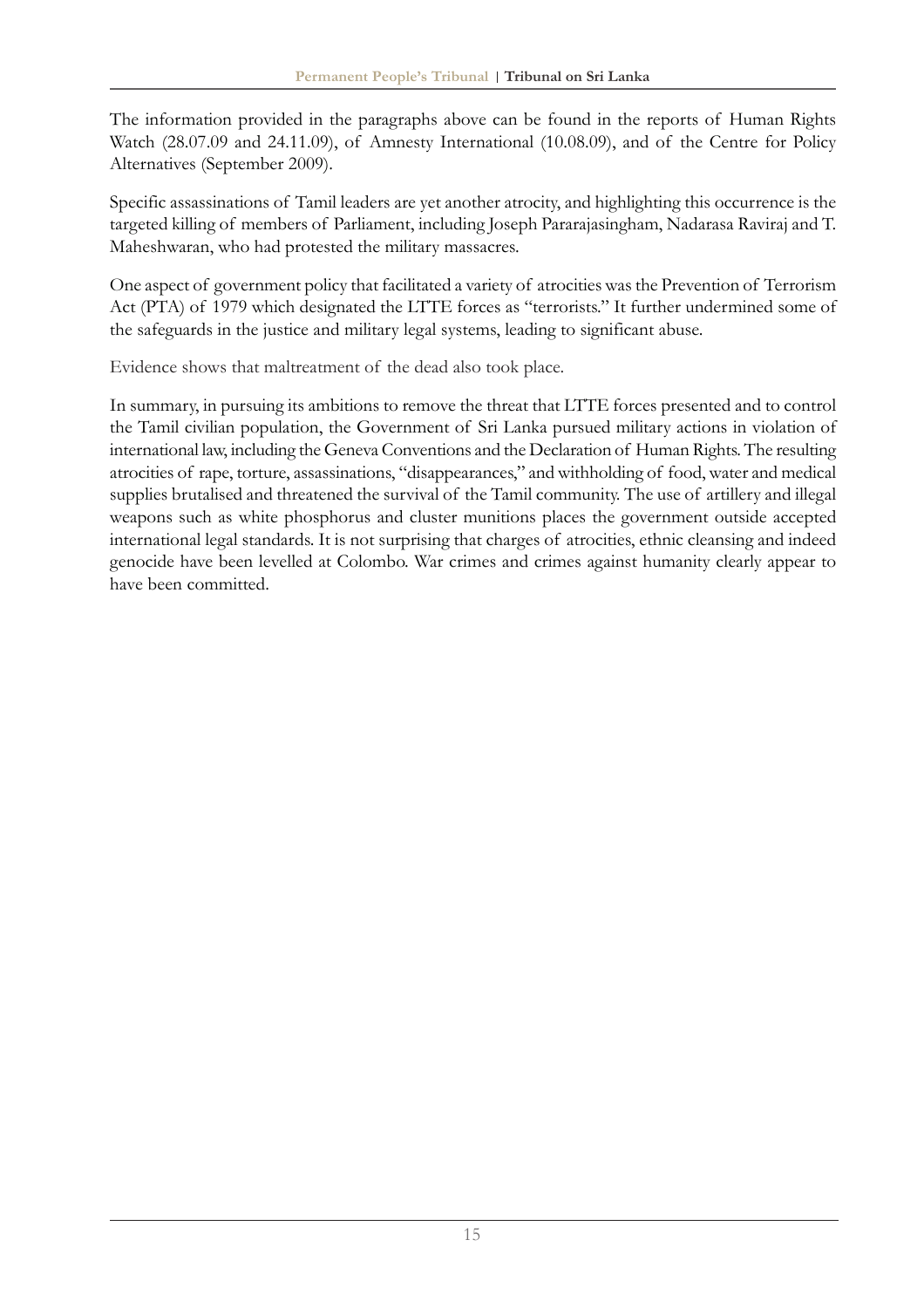# 5. On the Qualifications of the Facts

umming up the facts established before this Tribunal by reports from NGOs, victims' testimony, eye-witnesses accounts, expert testimony and journalistic reports, we are able to distinguish three different kinds of human rights violations committed by the Sri Lankan Government from 2002 (the beginning of the CFA) to the present: S

- Forced "disappearances" of targeted individuals from the Tamil population;
- Crimes committed in the re-starting of the war (2006-2009), particularly during the last months of the war:
- Bombing civilian objectives like hospitals, schools and other non-military targets;
- Bombing government-proclaimed 'safety zones' or 'no fire zones';
- Withholding of food, water, and health facilities in war zones;
- Use of heavy weaponry, banned weapons and air-raids;
- Using food and medicine as a weapon of war;
- The mistreatment, torture and execution of captured or surrendered LTTE combatants, officials and supporters;
- Torture;
- Rape and sexual violence against women;
- Deportations and forcible transfer of individuals and families;
- Desecrating the dead;
- Human rights violations in the IDP camps during and after the end of the war:
- Shooting of Tamil citizens and LTTE supporters;
- Forced disappearances;
- Rape;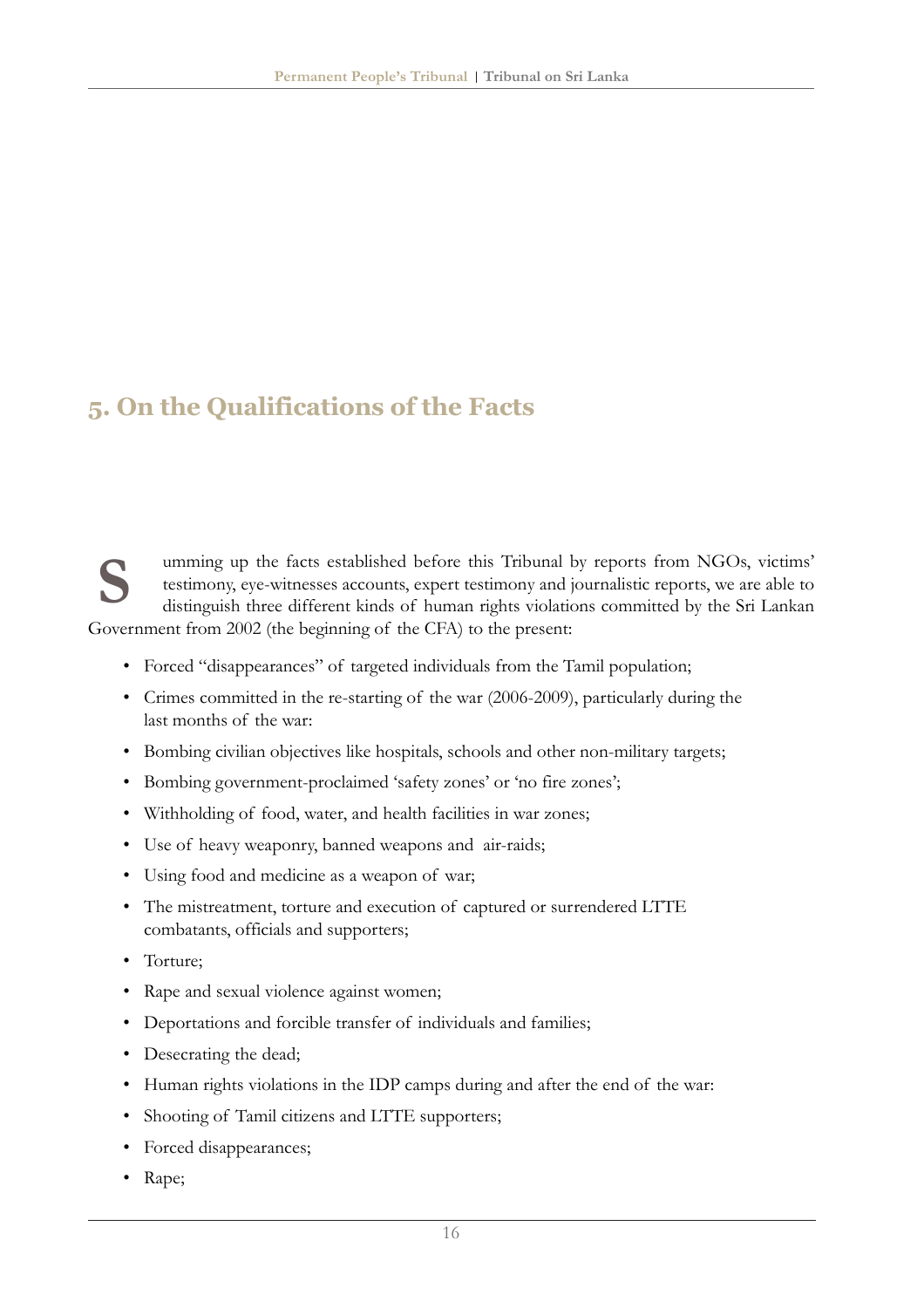- Malnutrition; and
- Lack of medical supplies.

#### 5.1 War Crimes

The actions included under the second point above clearly constitute "war crimes" committed by the Sri Lankan Government, its security forces and aligned paramilitary forces, as defined under the Geneva Conventions and in the Rome Statute, with regard to the following sections of Article 8.

#### If this conflict is recognized as international in nature, the following charges would apply:

(b) Other serious violations of the laws and customs applicable in international armed conflict, within the established framework of international law, namely, any of the following acts:

(i) Intentionally directing attacks against the civilian population as such or against individual civilians not taking direct part in hostilities;

(ii) Intentionally directing attacks against civilian objects, that is, objects which are not military objectives;

(iv) Intentionally launching an attack in the knowledge that such attack will cause incidental loss of life or injury to civilians or damage to civilian objects or widespread, long-term and severe damage to the natural environment which would be clearly excessive in relation to the concrete and direct overall military advantage anticipated;

(vi) Killing or wounding a combatant who, having laid down his arms or having no longer means of defence, has surrendered at discretion;

(ix) Intentionally directing attacks against buildings dedicated to religion, education, art, science or charitable purposes, historic monuments, hospitals and places where the sick and wounded are collected, provided they are not military objectives;

(xxi) Committing outrages upon personal dignity, in particular humiliating and degrading treatment;

(xxii) Committing rape, sexual slavery, enforced prostitution, forced pregnancy, as defined in article 7, paragraph 2 (f), enforced sterilization, or any other form of sexual violence also constituting a grave breach of the Geneva Conventions;

 (xxv) Intentionally using starvation of civilians as a method of warfare by depriving them of objects indispensable to their survival, including willfully impeding relief supplies as provided for under the Geneva Conventions;

#### If the conflict is of a domestic character, the following charges would apply:

(c) In the case of an armed conflict not of an international character, serious violations of article 3 common to the four Geneva Conventions of 12 August 1949, namely, any of the following acts committed against persons taking no active part in the hostilities, including members of armed forces who have laid down their arms and those placed hors de combat by sickness, wounds, detention or any other cause:

(i) Violence to life and person, in particular murder of all kinds, mutilation, cruel treatment and torture;

(ii) Committing outrages upon personal dignity, in particular humiliating and degrading treatment;

(iii) Taking of hostages;

(iv) The passing of sentences and the carrying out of executions without previous judgement pronounced by a regularly constituted court, affording all judicial guarantees which are generally recognized as indispensable.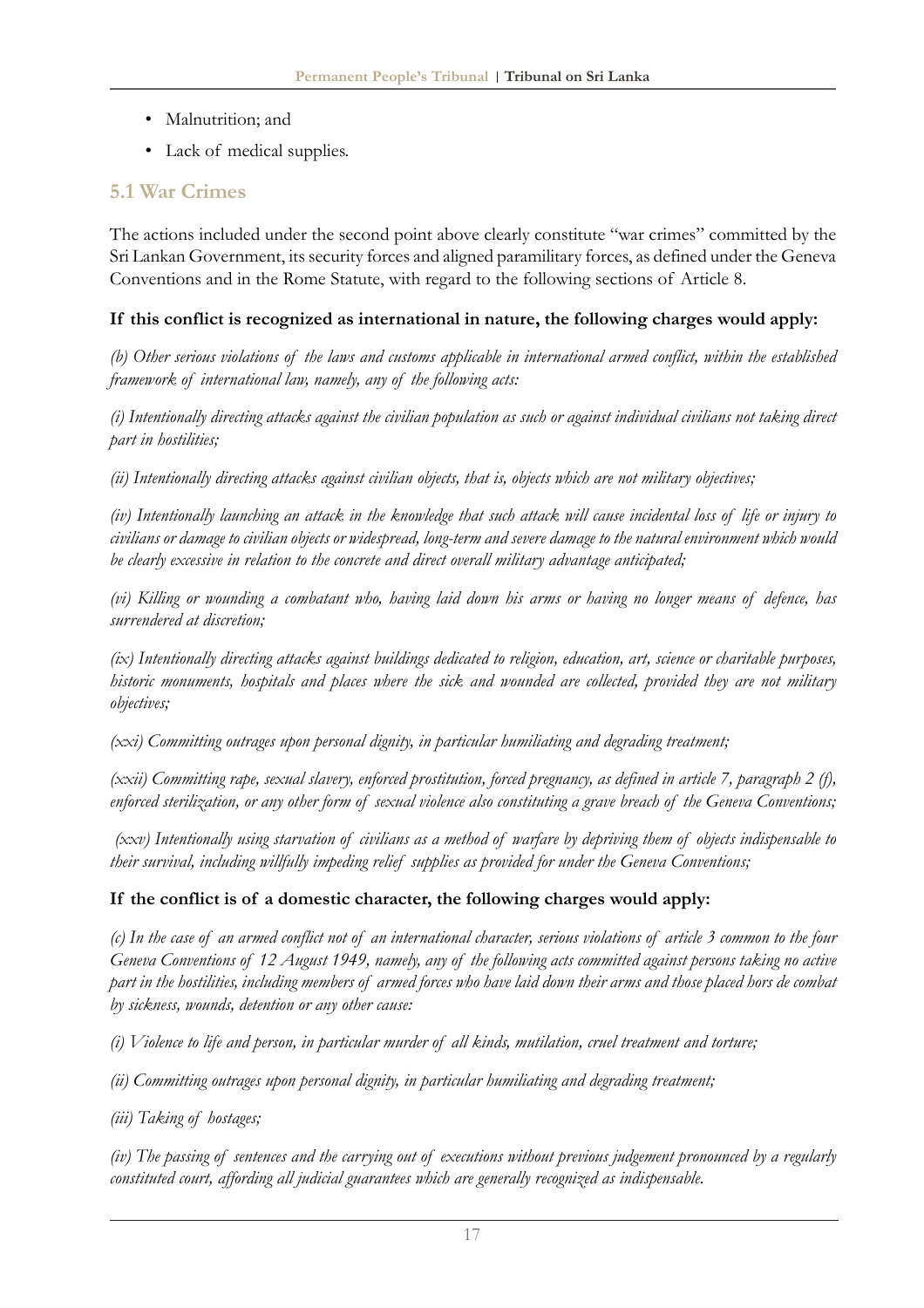(e) Other serious violations of the laws and customs applicable in armed conflicts not of an international character, within the established framework of international law, namely, any of the following acts:

(i) Intentionally directing attacks against the civilian population as such or against individual civilians not taking direct part in hostilities;

(iv) Intentionally directing attacks against buildings dedicated to religion, education, art, science or charitable purposes, historic monuments, hospitals and places where the sick and wounded are collected, provided they are not military objectives;

(vi) Committing rape, sexual slavery, enforced prostitution, forced pregnancy, as defined in article 7, paragraph 2 (f), enforced sterilization, and any other form of sexual violence also constituting a serious violation of article 3 common to the four Geneva Conventions.

So, if we analyze the conflict as either an international conflict or as an internal armed conflict, we have clearly found that war crimes were committed by the Government of Sri Lanka.

#### 5.2 Crimes against humanity

The actions included under the points 1 (forced disappearances) and 3 (violations committed in the IDP camps during and after the war) clearly constitute "crimes against humanity", as defined in the Rome Statute, Article 7, specifically in the following sections:

Any of the following acts when committed as part of a widespread or systematic attack directed against any civilian population, with knowledge of the attack:

- (a) Murder;
- (b) Extermination

(d) Deportation or forcible transfer of population;

(e) Imprisonment or other severe deprivation of physical liberty in violation of fundamental rules of international law;

(f) Torture;

(g) Rape, sexual slavery, enforced prostitution, forced pregnancy, enforced sterilization, or any other form of sexual violence of comparable gravity;

(h) Persecution against any identifiable group or collectivity on political, racial, national, ethnic, cultural, religious, gender as defined in paragraph 3, or other grounds that are universally recognized as impermissible under international law, in connection with any act referred to in this paragraph or any crime within the jurisdiction of the Court;

(i) Enforced disappearance of persons;

 (k) Other inhumane acts of a similar character intentionally causing great suffering, or serious injury to body or to mental or physical health.

#### 5.3 The possible commission of the crime of genocide

Although the charge of genocide was not included in the inquiry requested of the Tribunal, some of the organizations and persons that gave testimony insisted that it be recognized that genocide occurred, or may have occurred, against the Tamil population in Sri Lanka. There was not enough evidence presented before the Tribunal to determine that the crime of genocide be added to the charges of war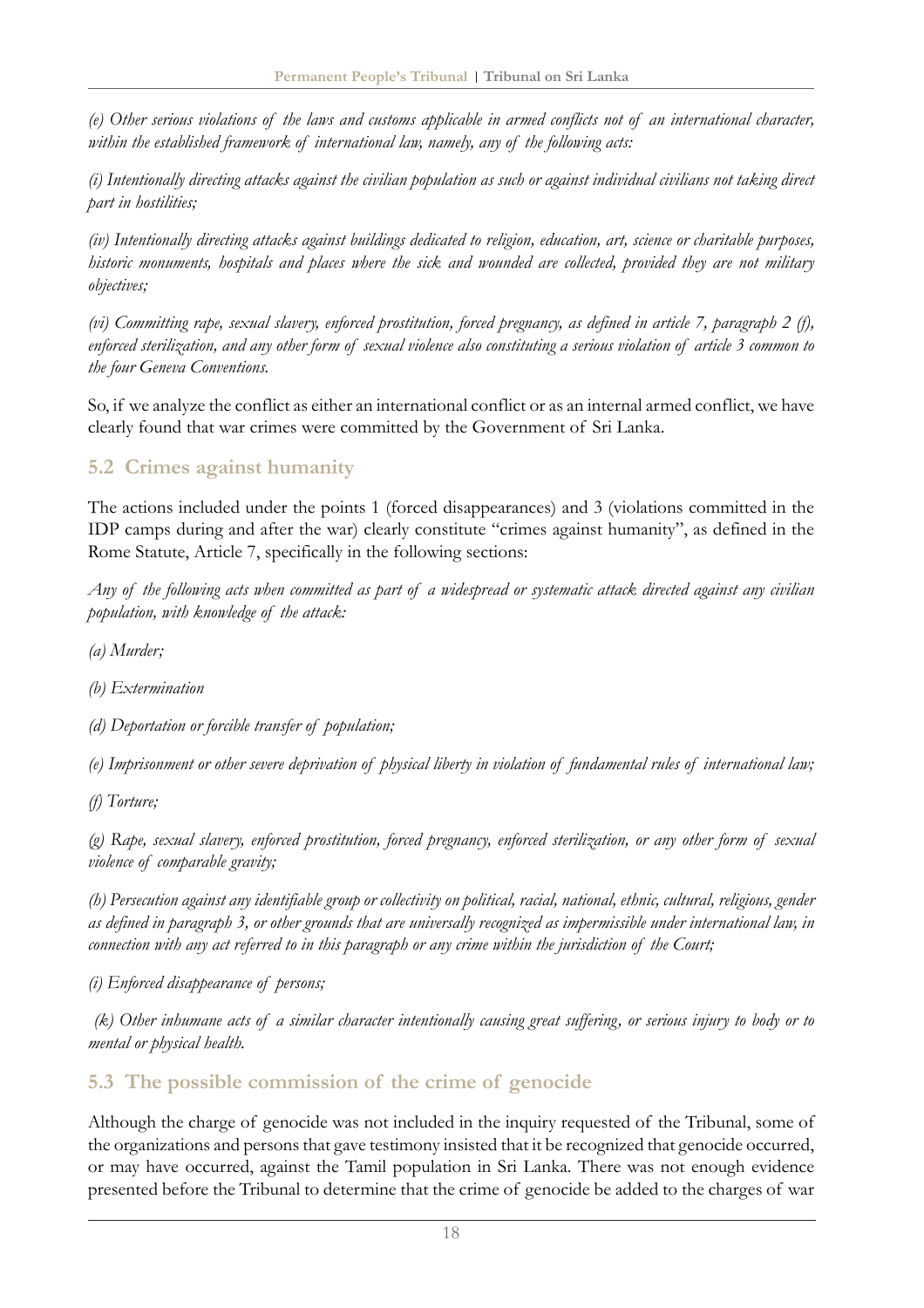crimes and crimes against humanity. Some of the facts presented should be investigated thoroughly, as possible acts of genocide. Such facts include the following:

- A possible pattern of forced "disappearances" of Tamil individuals carried out by the Sri Lankan armed forces and by paramilitary forces with the acquiescence of the State, directed against crucial members of the Tamil community (journalists, physicians, politicians) to destroy, as Lemkin said, "the grounds for the continuity of the life of the group"(in this case, the Tamil group); and

- The persistence of the situation of the Tamil population in the IDP camps; the continuity of shootings, systematic rape and forced "disappearances;" the widespread destruction of infrastructure in those parts of the country where there is a concentration of Tamils; and the lack of food, medicine and other fundamental needs for the continuity of life of the Tamil people.

Although the facts listed above are current, we have not received enough evidence to include them as charges. However, the Tribunal acknowledges the importance of continuing investigation into the possibility of genocide.

#### 5.4 The right of any human being to be under the protection of humanitarian law

The so-called "global war on terror" has produced the idea that any act committed in such a war should be allowed as the best means to defeat a most dangerous enemy. This kind of new security paradigm has led to the justification of human rights violations against those members of the population labeled "terrorists". It is fundamental for the verdict of this Tribunal that even considering crimes committed by the LTTE forces, the alleged "terrorists" are under the protection of humanitarian law. Neither war crimes, nor crimes against humanity (the charges that have been recognized by this Tribunal) would be justified by any act committed by the victims.

The importance of highlighting this question is that, within this new security paradigm, members of the population labelled as "terrorists", or any other extreme qualification, would be excluded from the rest of humanity and therefore would not enjoy any protections ensured by human rights law. This assumption would deny the existence of human rights law as such.

#### 5.5 The alleged commission of "crimes against the peace"

The last crime submitted to the Tribunal deals with the charge of "crimes against the peace". Allegedly, the Government of Sri Lanka and some "external forces" conspired to commit a "war of aggression". Crimes against the peace were defined in the Nuremberg Tribunal as: (i) Planning, preparation, initiation or waging of a war of aggression or a war in violation of international treaties, agreements or assurances and/or (ii) participation in a common plan or conspiracy for the accomplishment of any of such acts.

The problem for this Tribunal regarding this part of the accusation is not only with the evidence provided to the Tribunal to support the charge, but also (and mainly) with the consequences of accepting such a concept as part of humanitarian law.

The idea of a crime against the peace supposes that peace exists and that one side of the conflict breaks this peaceful situation through a war of aggression.

However, in the majority of the armed conflicts that humanity have suffered, the situation can be analysed from a more subtle and complex perspective. The definition of the first offender in an armed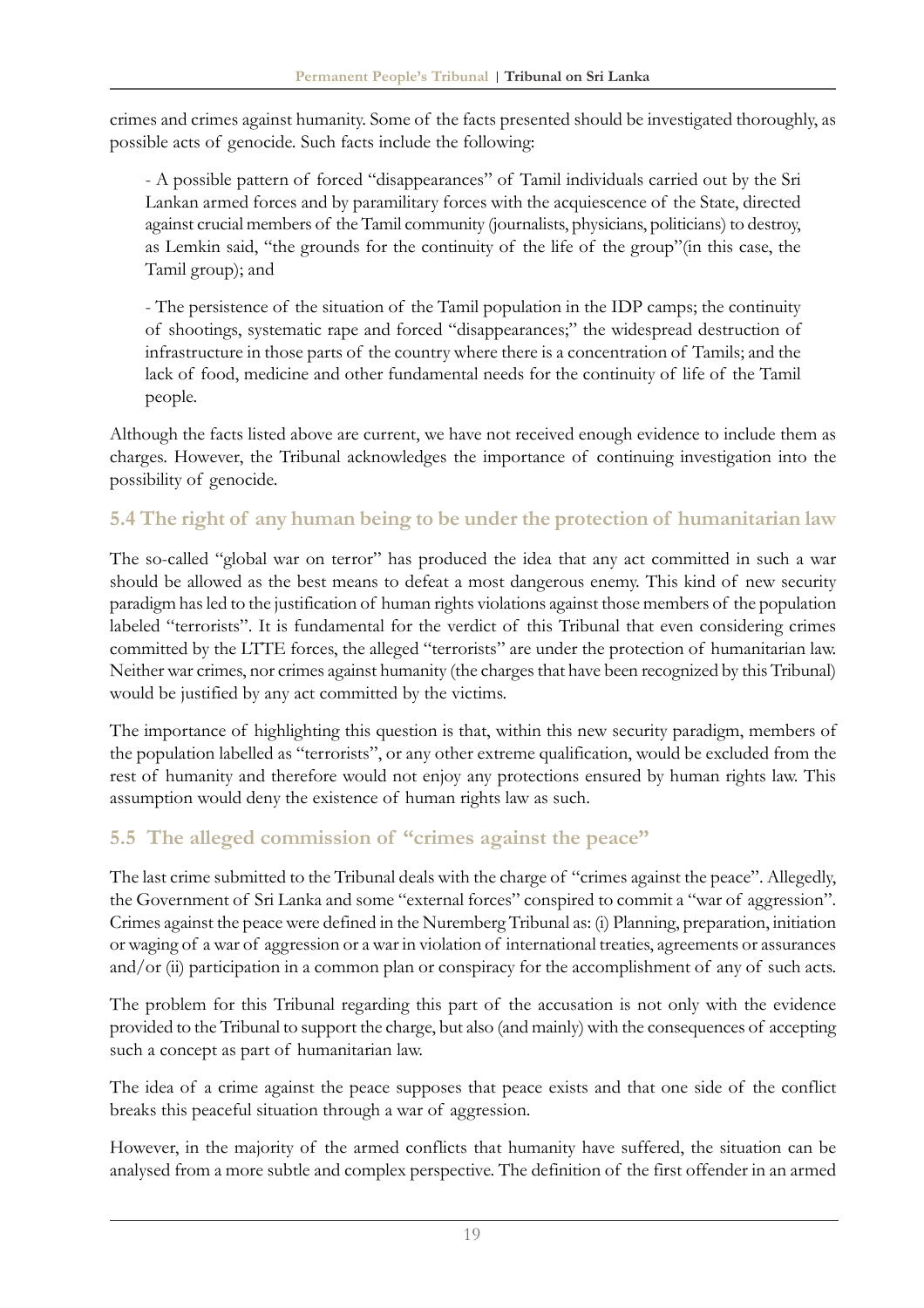conflict is difficult to determine and subjective. The manner in which years of oppression accumulate to a critical level may easily become the first act in a "war of aggression."

That is the case of the years of war within Sri Lanka. The perspective through which the conflict is analysed defines who may be charged with "crimes against the peace". That is the reason the Tribunal will not endorse specific charges in regards to such a crime.

Nevertheless, on the basis of the evidence obtained and the testimonies heard, the Tribunal acknowledges the responsibilities of the international community, inasmuch it did not take concrete steps to prevent violations of the human rights of the Tamil people, and subsequently omitted the pursuit of war crimes and crimes against humanity.

The Tribunal stresses the responsibility of the Member States of the United Nations that have not complied with their moral obligation to seek justice for the violations of human rights committed during the last period of war. After repeated pleas, and in spite of the appalling conditions experienced by Tamils, the UN Human Rights Council and the UN Security Council failed to establish an independent commission of inquiry to investigate those responsible for the atrocities committed due to political pressure exerted by certain Members.

It also highlights the conduct of the European Union in undermining the CFA of 2002. In spite of being aware of the detrimental consequences to a peace process in the making, the EU decided - under pressure from the United States and the United Kingdom - to list the TRM (Tamil Resistance Movement, which included the LTTE) as a terrorist organization in 2006. This decision allowed the Sri Lankan Government to breach the ceasefire agreement and re-start military operations leading to the massive violations listed above. It also points to the full responsibility of those governments, led by the United States, that are conducting the so-called "Global War on Terror" (GWOT) in providing political endorsement of the conduct of the Sri Lankan Government and armed forces in a war that is primarily targeted against the Tamil people.

The Tribunal also points to the direct responsibility of various countries in providing the Sri Lankan Government with weapons. Some of these weapons are banned by conventions such as the Convention on Certain Conventional Weapons (CCW), and others. In addition, some of those countries also trained Sri Lankan military forces during the ceasefire period.

#### 6. Recommendations

#### 6.1 To the Government of Sri Lanka

The PPT recommends that the government of Sri Lanka:

- Establish as a matter of urgency an independent and authoritative Truth and Justice Commission, to investigate crimes against humanity and war crimes committed by parties to the conflict in the course of the last phases of the war after the collapse of the 2002 ceasefire, and ensure the prosecution of those responsible for war crimes and crimes against humanity;
- Immediately re-establish fundamental freedoms and political rights for the Tamil people, by withdrawing the state of emergency and repealing the Prevention of Terrorism Act of 1979;
- Assure the safety and dignity of the 12,000 plus political prisoners, allowing access to International Committee of the Red Cross and legal representation according to international norms;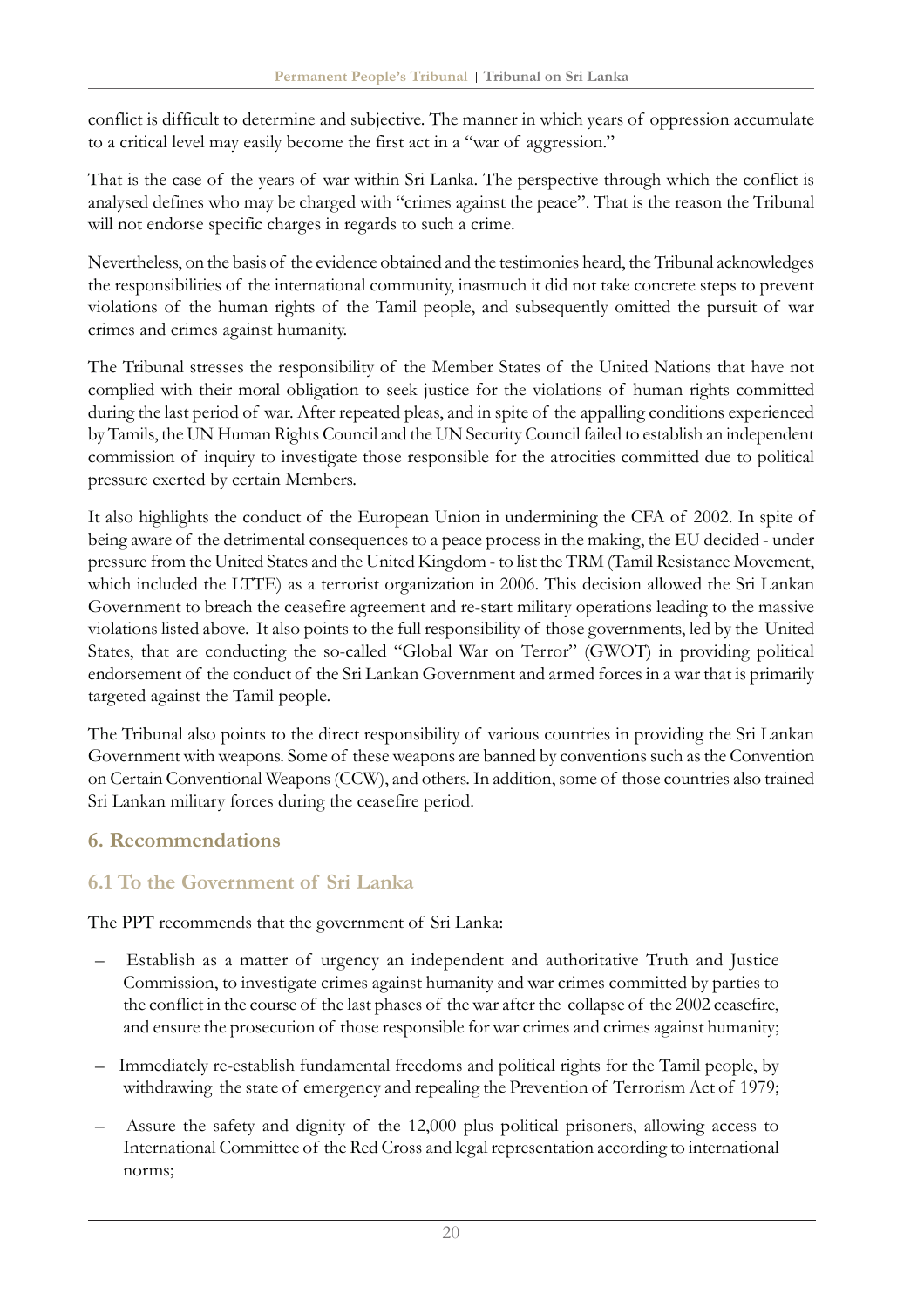- Promptly ensure the protection and integrity of national and international journalists and human rights defenders, and guarantee their legitimate human rights;
- Disband all paramilitary forces and progressively reduce the presence of military forces in the Tamil areas;
- Implement a political power-sharing solution that gives the Tamil people a proactive and legitimate role in the administration and management of the Northeast, while upholding their rights to equal citizenship, participation and representation at all levels, and ensuring a free, fair, and peaceful electoral process in regard to parliamentary elections scheduled for May 2010; and
- Sign, ratify and implement the Treaty of Rome establishing the International Criminal Court.

As far as the current situation in the camps and for Internally Displaced Persons, the PPT recommends:

– Allow free and unlimited access to humanitarian organizations, such as the International Committee of the Red Cross, human rights defenders and media to the refugee camps;

– Hand control of the camps from military to civilian authorities, and ensure the resettlement of Tamils in their native lands, managed by civilian authorities and overseen by international organizations with the full and active participation of the affected people;

– Ensure implementation of standards for safe returns, such as the UN Guiding Principles on Internal Displacement, and allow independent international monitoring of returnees, rehabilitation, and reconstruction activities;

– Carry out impact assessments and human audits, and set up a mechanism of accountability and compensation after a proper assessment of damages suffered by the Tamil people; and

– Address the particular condition of women, children, and separated families, allowing access to basic services, post-war rehabilitation, education, and health and psychological care, including treatment for Post-Traumatic Stress Disorder (PTSD).

#### 6.2 To the International Community, Donor Governments and the United Nations

The Panel urges to the above that they:

• Appoint a UN special rapporteur for Sri Lanka to investigate and identify responsibilities for human rights violations, violations of humanitarian law and war crimes committed by all parties in conflict;

• Support the establishment of an independent group of eminent persons to investigate the responsibilities of the international community in the disruption of the ceasefire agreement and subsequent war crimes and crimes against humanity and provision of the Sri Lankan Government with weapons during the ceasefire;

• Establish a field office of the UNHRC to allow for independent monitoring of the human rights situation of the Tamil people, and the implementation of Tamil rehabilitation and resettlement programmes, as well as measures aimed at reinstating fundamental rights, freedoms and the rule of law;

• Create an inter-governmental and inter-agency task force to coordinate donor agencies' activities to support peace and reconciliation processes, landmine clearance, rehabilitation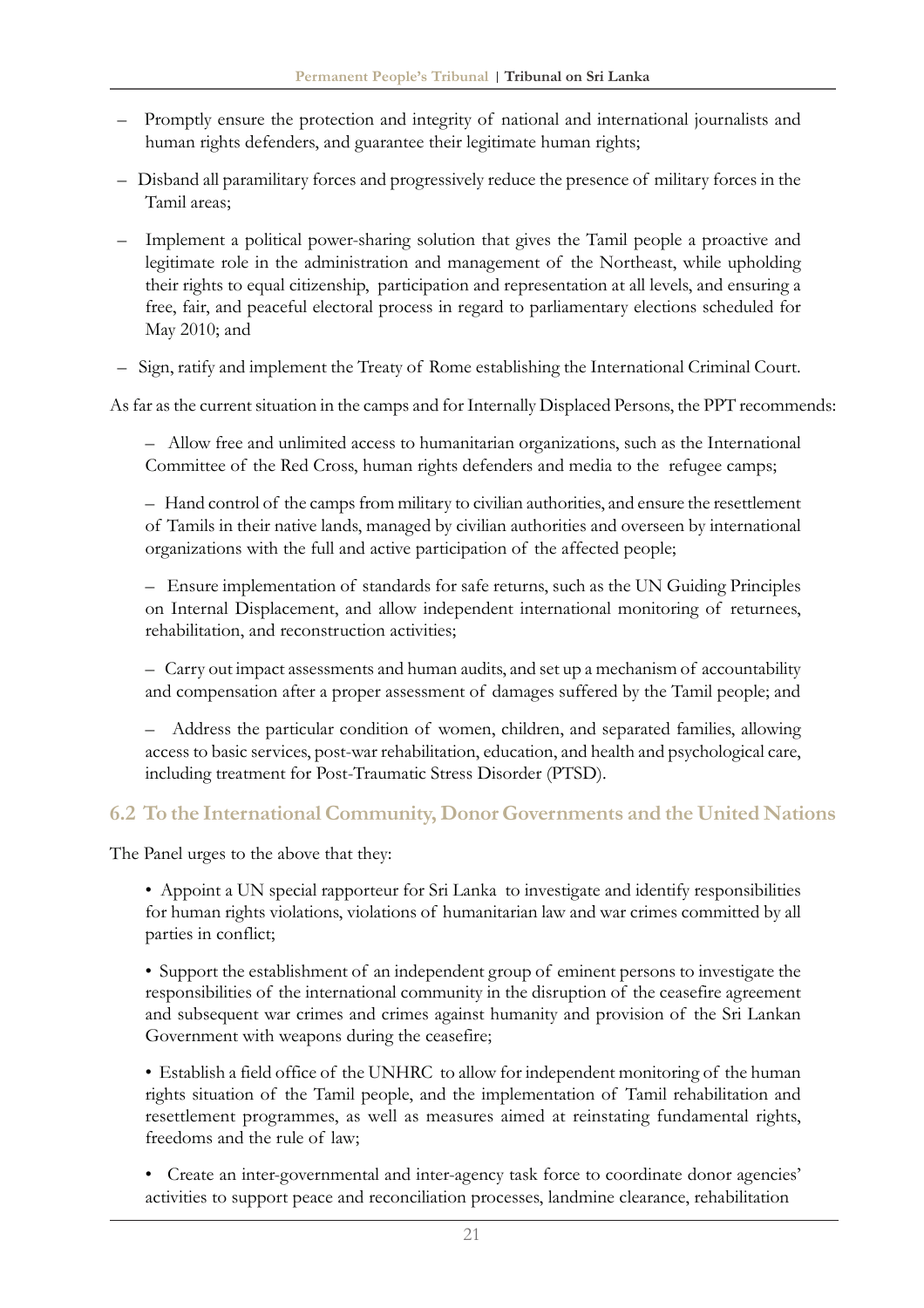and post-war reconstruction, subject to the rights and wishes of the Tamils;

• Provide the Tamil people with means to ensure their sustainable livelihoods and meet basic human needs, and support confidence-building programs to enable inter-cultural and inter-ethnic dialogue between the Sinhala and Tamil peoples;

• Investigate the final use and proper redistribution of international emergency and development aid to Sri Lanka for tsunami relief and post-disaster reconstruction;

• Appoint a special international electoral monitoring mission for the upcoming parliamentary elections, scheduled for 2010; and

• Demand that the right to a fair and transparent trial be recognized for the 12,000 plus political prisoners currently detained in Sri Lankan prisons.

#### 6.3 Concluding Remarks

The PPT cannot conclude its work without specifically recognizing the fundamental contribution of those eyewitnesses who had the courage to come forward to testify on facts that have touched their lives profoundly and forever. They are the most qualified representatives of the victims, whose numbers will never be known and whose suffering could never be described in full. The recognition and protection of their rights are the reasons for the existence and activities of the PPT.

The PPT is also well aware that in the current situation the rights of those that witnessed the atrocities committed in the country are vulnerable to further violations, both directly against their personal freedom and life, and through the persecution of their families.

Therefore, the PPT declares that any harm that might happen to those that testified or to their families should be considered as the exclusive responsibility of those authorities and actors addressed within our judgement. We commit ourselves to maintain a sharp attention to the safety of the witnesses who have courageously contributed to the fact-finding task of the tribunal. If anything would happen to any of them, we will hold the government of Sri Lanka responsible for that.

The PPT furthermore declares its readiness and commitment to take an active role in monitoring and promptly acting on any consequence that the witnesses might suffer due to the fact of having contributed to our work and deliberations.

Francois Houtart - Chairperson People's Tribunal on Sri Lanka

Gianni Tognoni - Secretary General Permanent People's Tribunal - Rome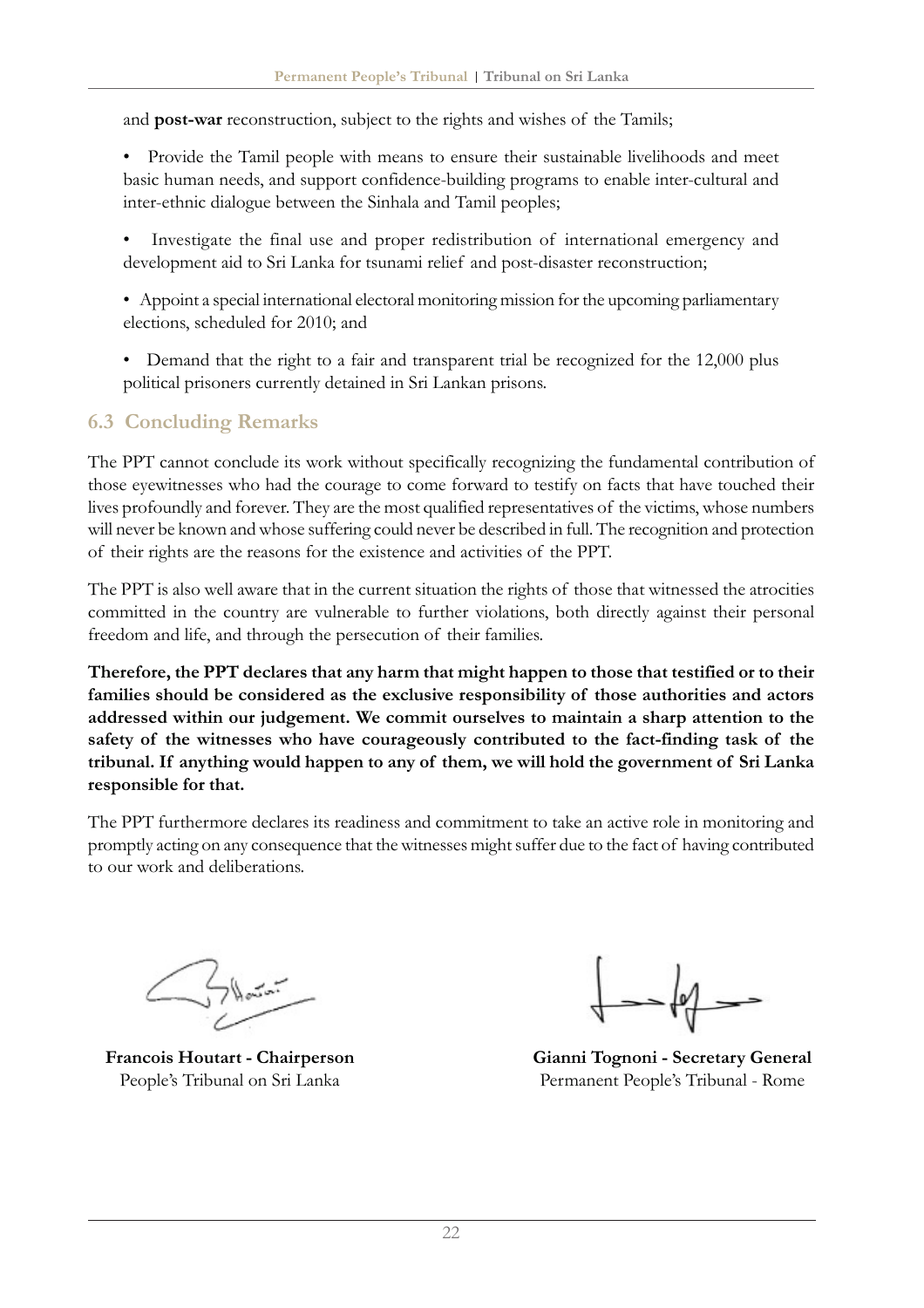# Personal Appeal for Peace from Thai Buddhist Sulak Sivaraksa

e would like to appeal to the Sinhala Buddhists first of all to acknowledge the crimes that they committed against their own Tamil sisters and brothers and ask for forgiveness from the Tamils. Rejoicing at the war victories, when thousands have been killed, 'disappeared', maimed, raped and hundreds of thousands of people have been displaced and detained, is totally against the dhamma. W

After all, forgiveness in Pali is apaya – no fear – we should cultivate spiritual fearlessness. Fear arises from construction of the other. Construction of the other arises from separation of self and other. This is ignorance. The enemy is, in fact, greed, hatred and ignorance. In order to be fearless one needs to break the fetters of ignorance and greed. It is the ideological attachment to a majority dominated state that has caused the war and led to enormous suffering. The notions of minority and majority are wrong perceptions. We are interrelated or 'interbeing'. One who realizes interbeing is fearless. It is this fearlessness that can help transform the colonial construction of the Sri Lankan unitary state. This construction is based on greed and hatred.

Through deep Buddhist meditation we can realize our interbeing. In reality we all are friends, who may have different ethnicities. But with right-mindfulness (sammâ smadhi), we can see that they are all our friends, not enemies. The words war heroes and terrorists are misconceptions. We can live together, acknowledging each other's dignity. Tamils are human beings and they should live their basic human rights as we do. They aspire to live in their own land just like the Sinhalese. The government of Sri Lanka should follow Emperor Asoka who transformed violence into loving kindness treating all diverse ethnicities in his empire with dignity and equal respect, upholding different cultures and religions. We need to follow the great Buddhist emperor in order to uphold the world in the twenty- first century in peace, truth and compassion. The Sri Lankan state needs a transformation.

The Machiavellian approach of exploitation and imperialism is coming to an end, as the Buddhist teaching of anicca, impermanency has implied and as evidenced by the fact that the Roman and British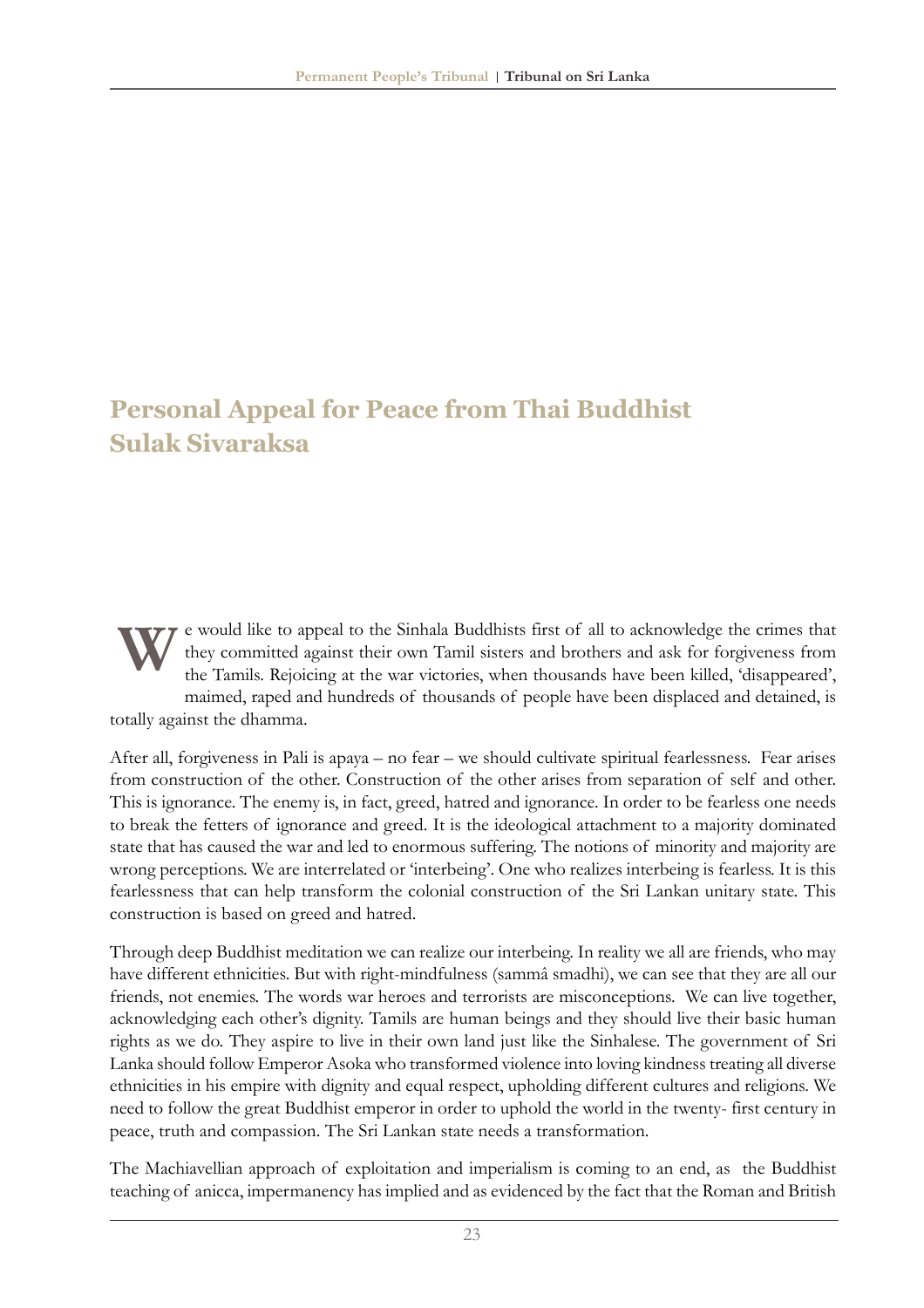empires have come to their ends and the American one is on the decline. The future of humankind depends on ahimsa and satyagraha. The power of the truth was not only expressed by Gandhi, but it was proclaimed by the Buddha. Once we confront the Noble Truth of Suffering – not only individually but socially; we can then find out the causes of suffering, which link directly with greed lobha (capitalism and consumerism), hatred dosa (nationalism, militarism, pseudo-democracy), and delusion moha (mainstream education stressing on the head without cultivating the heart and mainstream mass media).

Then we can overcome social suffering through the Noble Eightfold Path of Sila not exploitative of oneself and others, samadhi, deep meditative practice of self-awareness, and panna, that is wisdom or true understanding, seeing that we are all interconnected. The Tamils and Sinhalese need to be brother and sister. If this is taken seriously as a reality not as a far-fetched ideal Sri Lanka can really be a land of the buddha, with a small 'b'. Tamils and Sinhala could be side by side in unity and diversity. This will indeed be a good example of the country in the twenty-first century. It will be a century marked by the strength of spirituality beyond hypocrisy and mediocrity.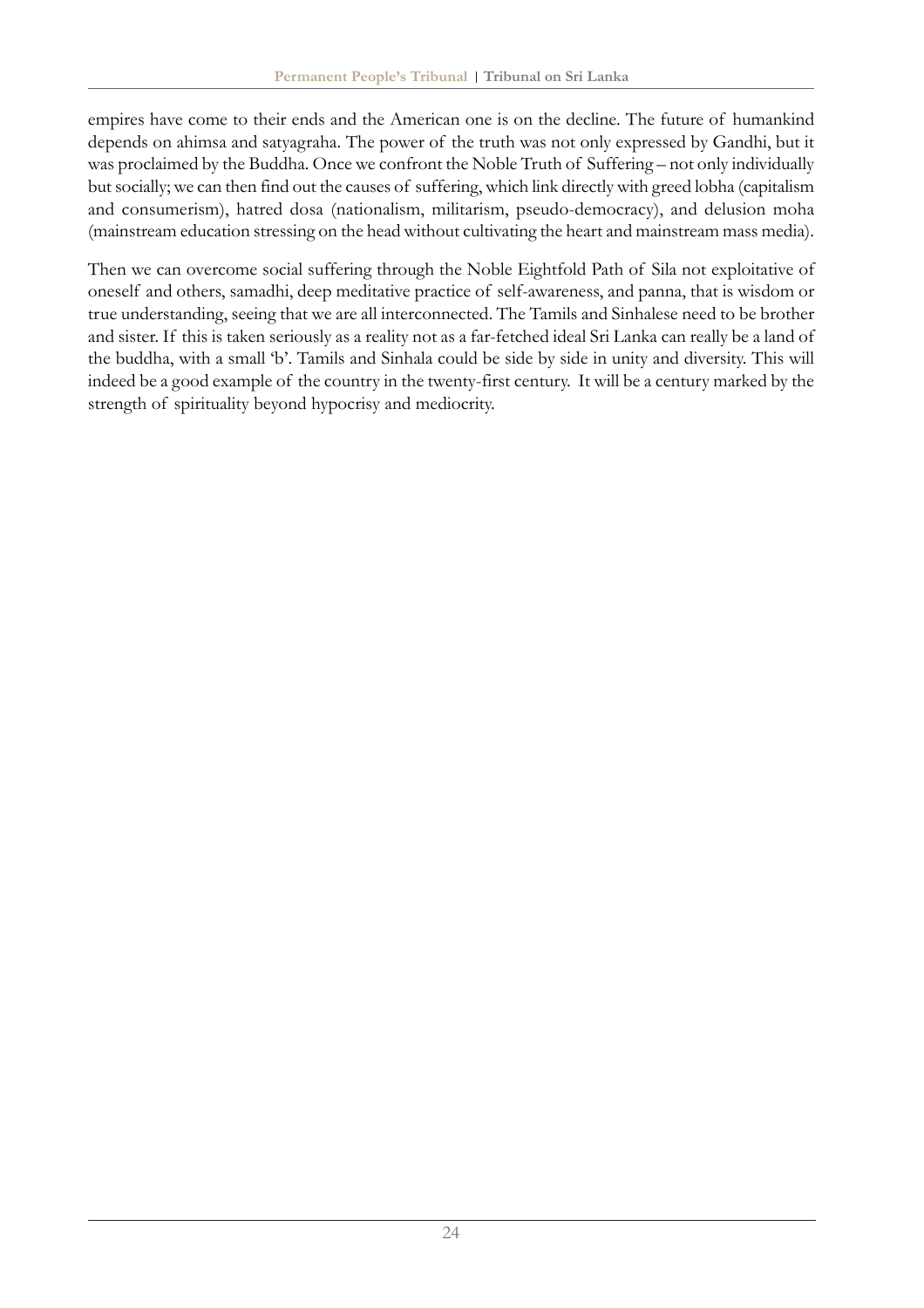## Annex I

# The Programme People's Tribunal on Sri Lanka 14 -16 January, 2010

Day One: 14 January 2010

Nature of Crimes to be Investigated: Part I

Last Phase of the War in Sri Lanka and its Aftermath: Crimes against Humanity and War Crimes

Session I : 9.00 a.m. - 11.00 a.m. (Open to the Public)

#### 1. Mr Rajeev Sreetharan and Ms Janani Jananayagham (Tamils Against Genocide)

Evidence of war crimes based on satellite images of the region ' Safety Zone' during the last phase of war

#### 2. Dr Paul Newman (Concerned Citizens' Forum of South Asia)

An overall view of refugees and human rights especially in the aftermath of war

Screening of Video Footages of bombing of civilian targets in the last phase of war

#### Session II : 11.15 a.m. – 1.30 p.m. (In Camera sessions)

#### 3. Expert Witness

An overall summary of crimes against humanity and war crimes based on existing documents

#### 4. Expert Eye Witness Account

crimes against humanity and war crimes; food as a weapon of war; medicine as a weapon of war; rape as a weapon of war; killing civilians and destroying civilian buildings etc

#### 5. An Eye Witness Account

killing of civilians and destroying civilian hospitals; schools; homes and places of worship; artillery attacks on the designated Safety Zone

#### Session III: 3.00 p.m. - 6.00 p.m. (In Camera sessions)

#### 6. An Eye Witness Account

Bombing of hospitals, food and medicine as a weapon of war

#### 7. An Eye Witness Account

killing of civilians and destroying civilian hospitals; schools; homes and places of worship; artillery attacks on the designated Safety Zone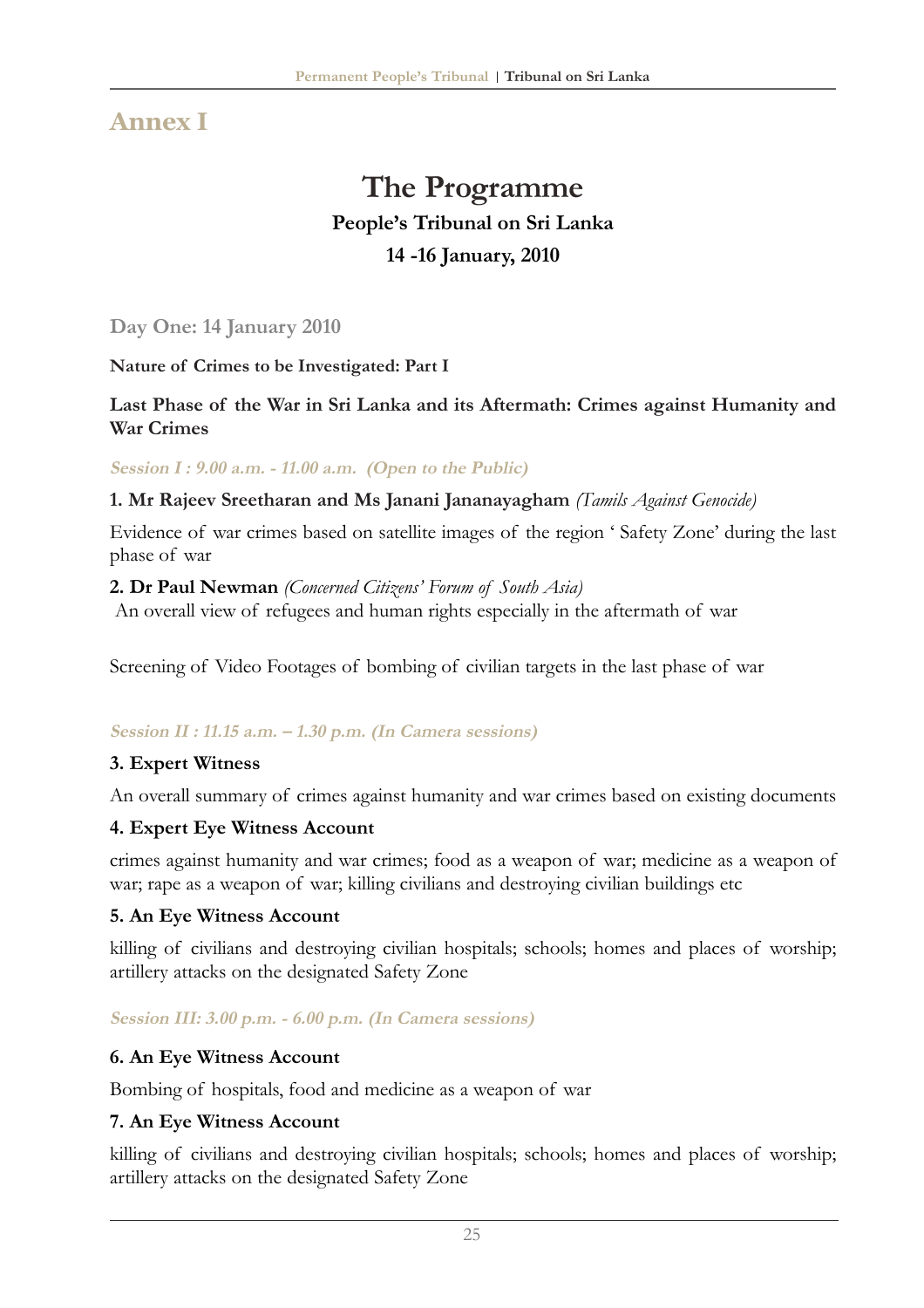#### 8. Eye Witness

An eye witness account of detention camps and violation of human rights; rape and abductions

#### 9. Eye Witness

An eye witness account of detention camps and violation of human rights; rape and abductions

6.00 pm -Closure of the first day one

#### Day Two: 15 January 2010

Session IV - 8.00 a.m.– 9.30 a.m. (In Camera Session)

#### 10. An Expert Account

Suppression of media; killing of journalists and extra-judicial killings

#### 11. Eye Witness Account

A Journalist/A Victim of Torture

#### Local and International factors that led to the collapse of 2002 CFA : Crimes Against Peace

#### Session I :10.15 a.m. - 12.15 p.m. (Open to the Public)

1. Commodore R.S Vasan, India (Head of the Strategic and Security Studies Centre- Chennai and a former naval officer in the Indian Peace Keeping Force in Sri Lanka)

How did the Sri Lankan State defend itself to protect its sovereignty, territorial integrity and national security against the separatist movement like the LTTE

2. Brigadier General Ulf Henrickson, Sweden (Head of the Monitoring Mission of the 2002 Ceasefire Agreement in Sri Lanka)

What happened to the 2002 Ceasefire Agreement?

#### 3. Prof. Peter Schalk , Sweden

The role of the European Union in the 2002 Ceasefire Agreement

Video footages of extra-judicial killings and desecration of dead bodies

Session II: 12.30 a.m. - 1.30 p.m. (In Camera Session)

#### 1. Two expert eye witnesses

An assessment of the welfare, healthcare, child care, de-mining and other humanitarian services during the peace process and especially after the 2004 Tusnami in the LTTE-controlled areas and the response of the international community to these services

Session III: 3.00 p.m. - 5.00 p.m. (final session - In Camera Session)

#### 1. Expert Witness, Ireland

Ireland's positive contribution to the peace process in Sri Lanka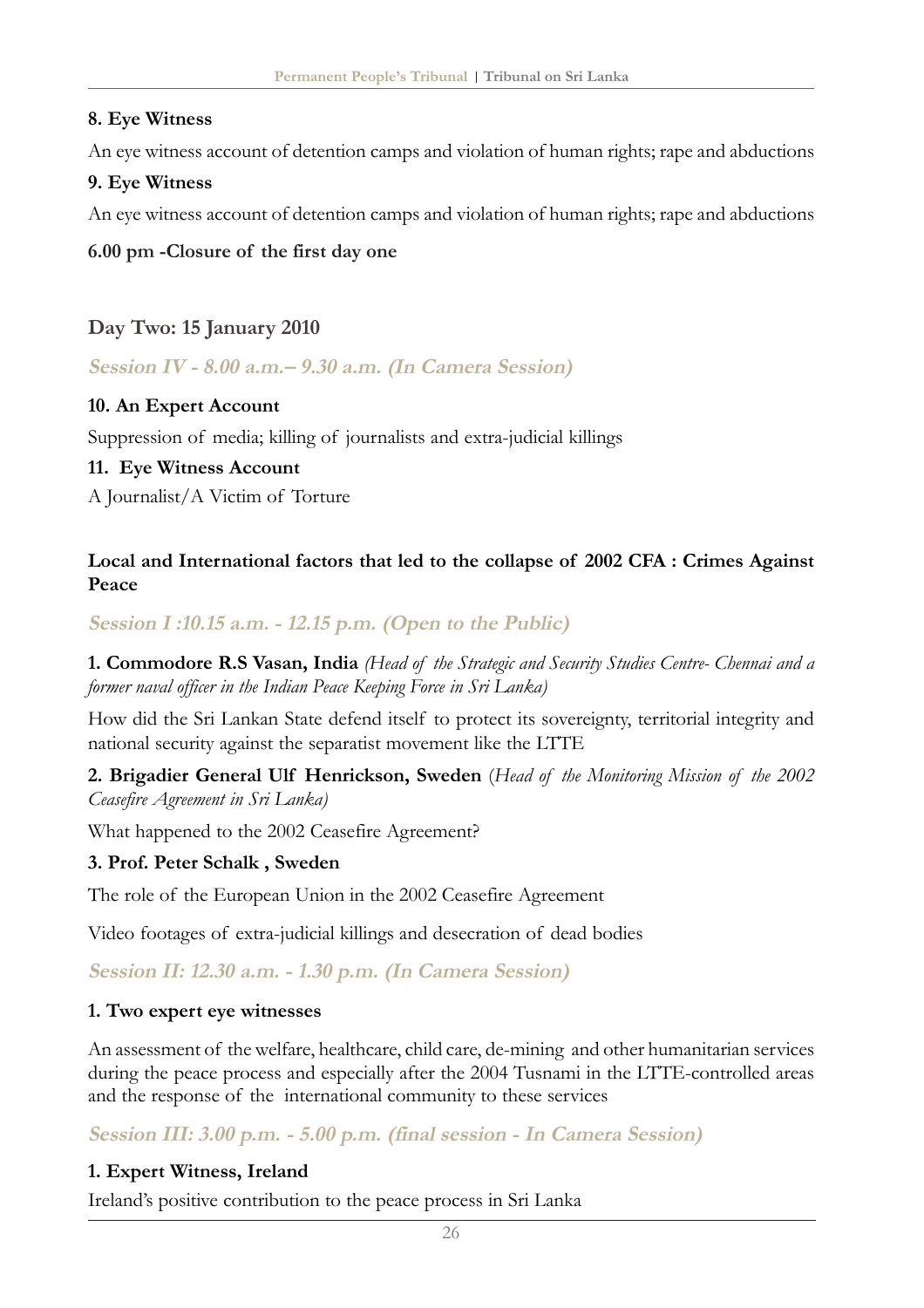#### 2. Two Expert Witnesses

International factors that led to the collapse of the CFA and promotion of the military solution (crimes against peace)

#### 5.00 p.m. -Closure of the Hearings

Day Three : 16 January 2010

Public Session : Presenting the Findings - 2.00 p.m. - 4.00 p.m.

#### 2.00 p.m. - 3.00 p.m.

Chaired by Prof. Francois Houtart

Presenting the findings

The Chair and the Panel leave the Hall

Closing Session : 3.15 p.m.- 4.00 p.m.

An open discussion led by the Irish Forum for Peace in Sri Lanka

............................................................................................................................................................

#### List of affadavits submitted at the People's Tribunal on Sri Lanka

#### Given in Person:

- 1. 'Crimes to be Investigated (part 1): Crimes against Humanity and War Crimes' **International** HumanRights Association (IMRV)
- 2. 'Crimes to be Investigated (part 2) : Crimes against Peace' International Human Rights Association (IMRV)
- 3. 'Massacres of Tamils' International Human Rights Association (IMRV)
- 4. 'Genocide Presentation to the People's Tribunal on Sri Lanka' Tamils Against Genocide (TAG)
- 5. TAG Presentation and accompanying written submission Janani Jananayagan a) IMF- Lawsuit ( 6 March)
- 6. TAG PPT Extra-Judicial Executions Rajeev Sreetharan
- 7. TAG PPT Boyle-WarCrimes-Sri Lanka Rajeev Sreetharan
- 8. TAG PPT Model-Indictment Rajeev Sreetharan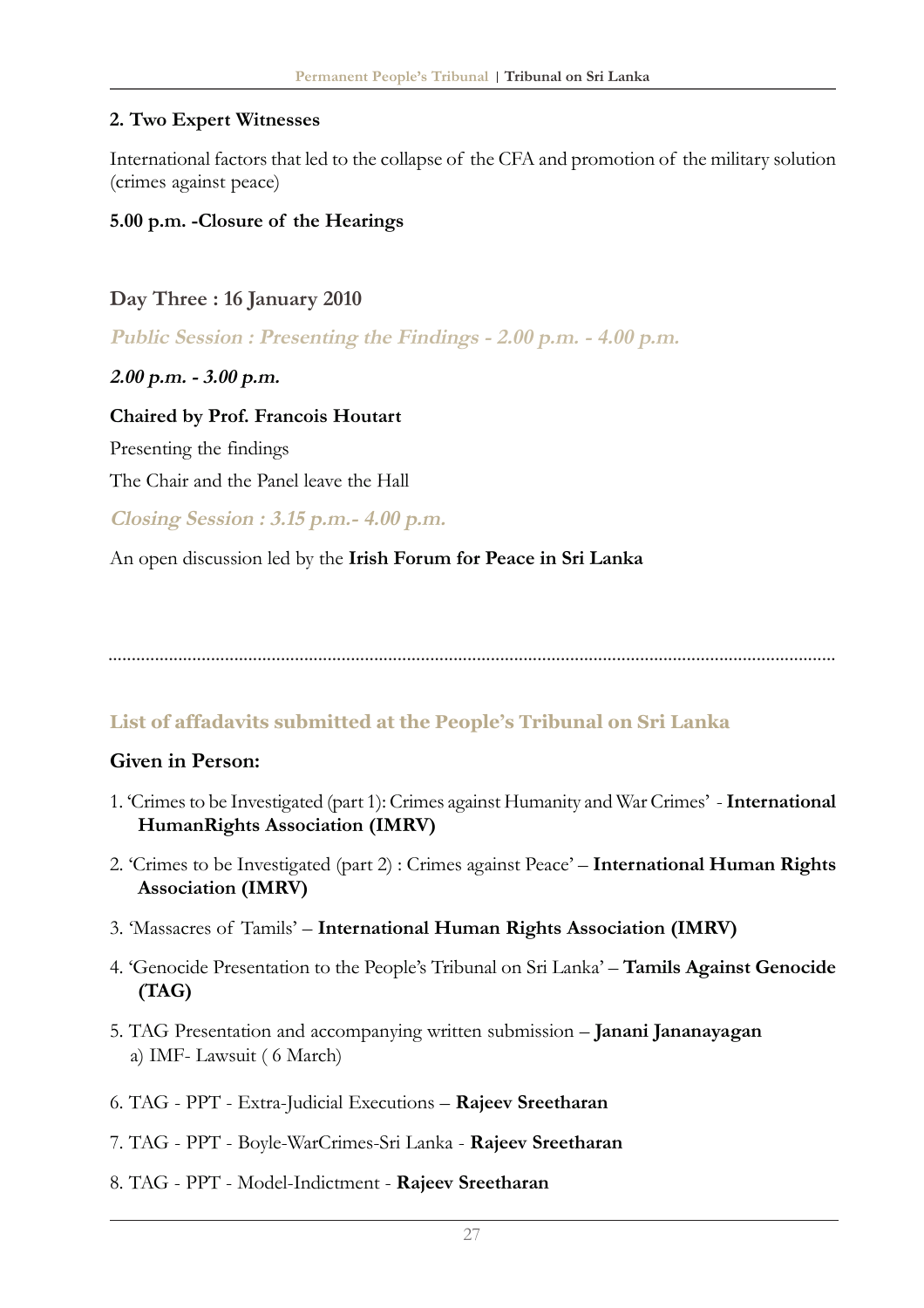- 9. TAG PPT PTK Hospital Sattelite Final V5 Rajeev Sreetharan
- 10. TAG PPT TrincoFiveExecution V5 Rajeev Sreetharan
- 11. 'My Experience in Vanni An Eyewitness Account' (in camera) Name of witness witheld for security reasons
- 12. 'Evidence for the Seven of the Nine Charges under Rome Statute: War Crimes and Crimes Against Humanity' – an expert eyewitness (witness' name witheld for security reasons) a) North Eastern Secretariat on Human Rights (NESOHR) and Statstical Centre for Northeast (SCNE): Massacres of Tamils: 1956-2008 ( Chennai, Manitham, 2009)
- 13. 'My Evidence during the Period July 2008-May 2009 Name of witness witheld for security reasons witness

14. 'People's Rights and Democracy – An Expert Witness - Name of witness witheld for security reasons.

a) Memo to H.E.The Secretary General of the United Nations, Mr. Ban Ki Moon

 b) Parliamentary Series No. 20 of The Sixth Parliament of the Democratic Socialist Republic of Sri Lanka (Third Session), Interim Report of The Select Committee of Parliament for investigation of the Operations of Non-Governmental Organizations and

their Impact.

c) Report of the UN Working Group on Enforced or

 Involuntary Disappearances, Sri Lanka, (Advanced edited version - A/HRC/10/9 - 6 February 2009)

(Excerpt - http://www2.ohchr.org/english/issues/disappear/docs/A.HRC.10.9.pdf)

d) Joint Public Press Release of the Civil Monitoring Mission, Free Media

Movement and Law and Society Trust ( 23 August, 2007)

e) Sri Lanka: Vanni Emergency, Situation Report, 16, ( 21 May, 2009), United Nations Office for the Coordination of Humanitarian Affairs

15. 'Suffering of IDPs and Conflict-affected People in Sri Lanka: A Case of War Crime' – Dr. Paul Newman

- 16. 'My Life in a Bombed Hospital' Name of witness witheld for security reasons
- 17. 'Suppression of Freedom of Expression (witness given by an affected journalist)' Name of witness witheld for security reasons
- 18. 'War against Terrorism in Sri Lanka and Peace and Security in the Indian Subcontinent' Commodore R.S Vasan
- 19. 'What Happened to the 2002 Ceasefire Agreement' Brigadier General Ulf Hendriksson
- 20. 'The Role of the EU in the Sri Lankan Conflict' Professor Peter Schalk
- 21. 'The Humanitarian and Rehabilitation Work in the LTTE Controlled Areas during the Ceasfire Agreement' - name of the two witnesses witheld for security reasons
- 22. 'The Role of Ireland in the Sri Lankan Peace Process' Name of witness witheld for security reasons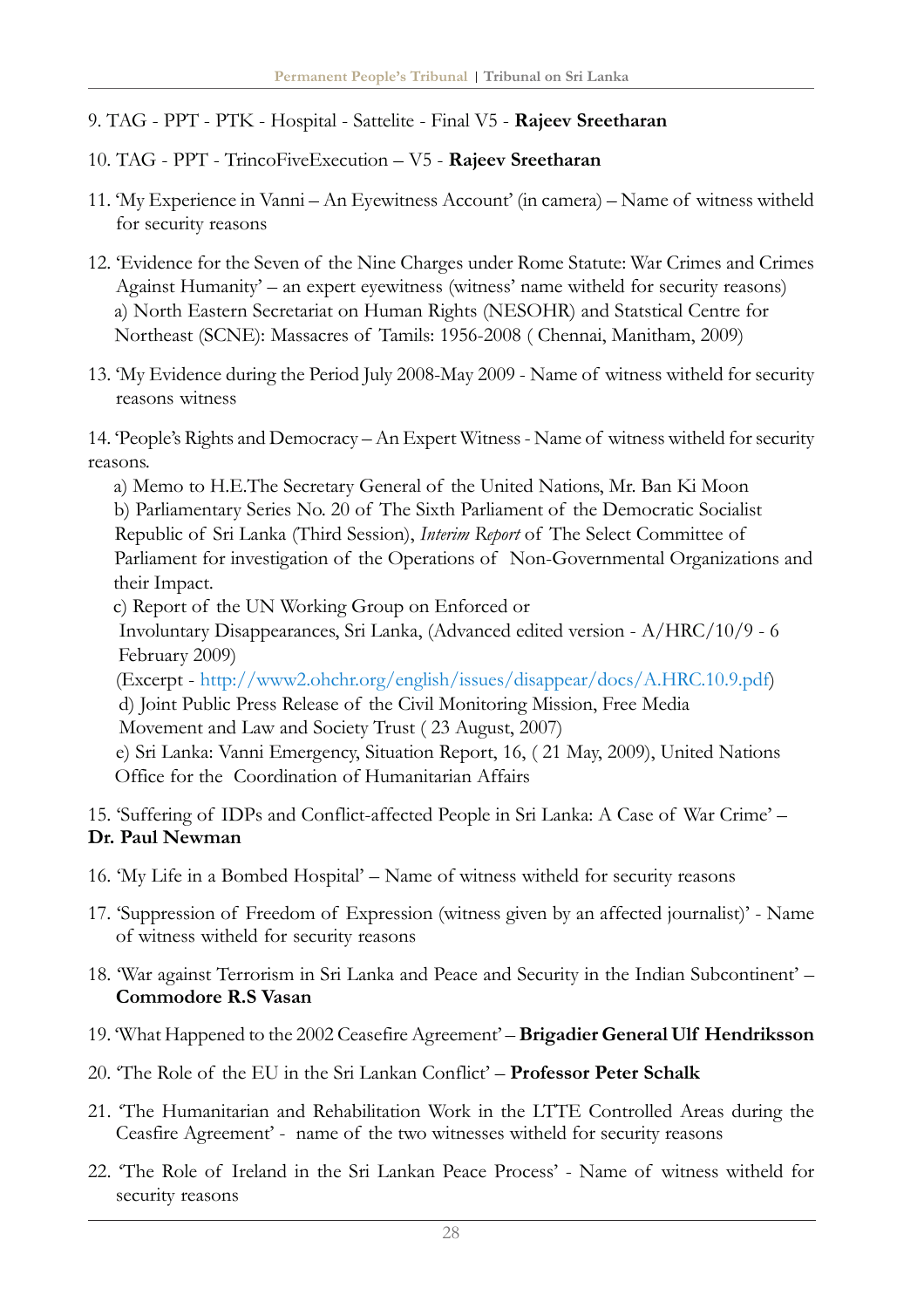#### Written Submissions Sent to PPT

#### Last Phase of War

1. 'An Eyewitness Account of the Last Phase of War in Vanni 1' - Name of witness witheld for security reasons

2. 'An Eyewitness Account of the the Last Phase of War in Vanni 2' – Name of witness witheld for security reasons

3. 'An Eyewitness Account of the Last Phase of War in Vanni 3' – Name of witness witheld for security reasons

4. 'An Eyewitness Account of the Last Phase of War in Vanni 4' – Name of witness witheld for security reasons

5. 'An Eyewitness Account of the Last Phase of War in Vanni 5' – Name of witness witheld for security reasons

6. 'An Eyewitness Account of the Last Phase of War in Vanni  $6'$  – Name of witness witheld for security reasons

7. 'An Eyewitness Account of the Last Phase of War in Vanni 7' – Name of witness witheld for security reasons

8. 'An Eyewitness Account of the Last Phase of War in Vanni 8' – Name of witness witheld for security reasons

9. 'An Eyewitness Account of the Last Phase of War in Vanni 9' – Name of witness witheld for security reasons

10. 'An Eyewitness Account of the Human Tragedy in Vanni 10' – Name of witness witheld for security reasons

11. 'An Eyewitness Account of the Last Phase of War in Vanni 11' – Name of witness witheld for security reasons

12. 'An Eyewitness Account of the Last Phase of War in Vanni 12' – Name of witness witheld for security reasons

13. 'An Eyewitness Account of the Last Phase of War in Vanni 13' – Name of witness witheld for security reasons

14. 'An Eyewitness Account of the Last Phase of War in Vanni 14' – Name of witness witheld for security reasons

#### The Aftermath of War

1. 'An Eyewitness Account of State of Refugee Camps in Sri Lanka 1' – Name of witness witheld for security reasons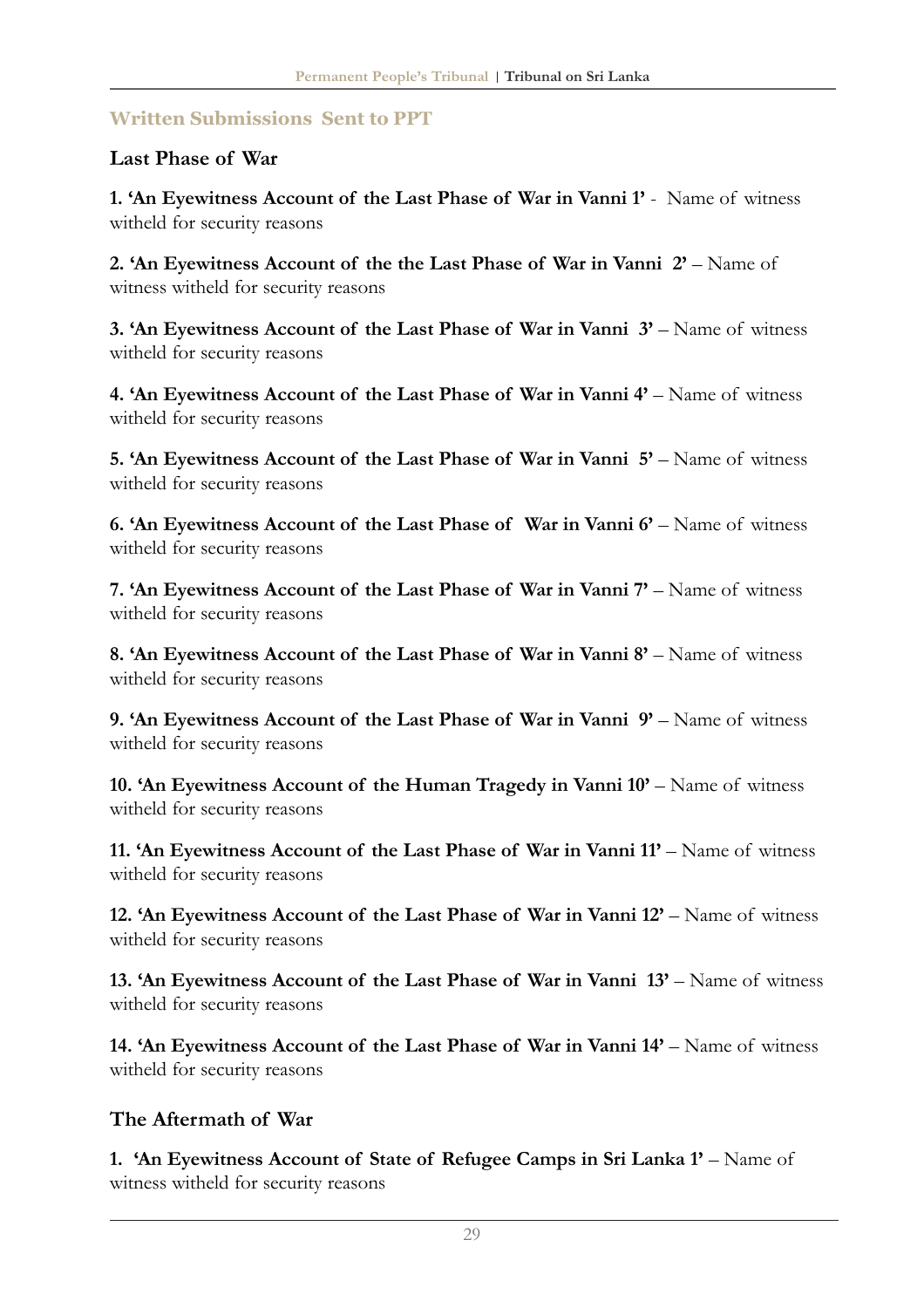2. "An Eyewitness Account of State of Refugee Camps in Sri Lanka 2' – Name of witness witheld for security reasons

3. "An Eyewitness Account of State of Refugee Camps in Sri Lanka 3' - Name of witness witheld for security reasons

4. "An Eyewitness Account of State of Refugee Camps in Sri Lanka 4' – Name of witness witheld for security reasons

5. "An Eyewitness Account of State of Refugee Camps in Sri Lanka 5' – Name of witness witheld for security reasons

6. ''An Eyewitness Account of State of Refugee Camps in Sri Lanka 6' – Name of witness witheld for security reasons

7. "An Eyewitness Account of State of Refugee Camps in Sri Lanka 7' - Name of witness witheld for security reasons

8. ''An Eyewitness Account of State of Refugee Camps in Sri Lanka 8' – Name of witness witheld for security reasons

9. "An Eyewitness Account of State of Refugee Camps in Sri Lanka 9' – Name of witness witheld for security reasons

10. ''An Eyewitness Account of State of Refugee Camps in Sri Lanka 10' – Name of witness witheld for security reasons

11. ''An Eyewitness Account of State of Refugee Camps in Sri Lanka 11' – Name of witness witheld for security reasons

12. "An Eyewitness Account of State of Refugee Camps in Sri Lanka 12' - Name of witness witheld for security reasons

13. "An Eyewitness Account of State of Refugee Camps in Sri Lanka 13' – Name of witness witheld for security reasons

14. "An Eyewitness Account of State of Refugee Camps in Sri Lanka 14' - Name of witness witheld for security reasons

15. "An Eyewitness Account of State of Refugee Camps in Sri Lanka 15' – Name of witness witheld for security reasons

16. ''An Eyewitness Account of State of Refugee Camps in Sri Lanka 16' – Name of witness witheld for security reasons

17. "An Eyewitness Account of State of Refugee Camps in Sri Lanka 17' – Name of witness witheld for security reasons

18. ''An Eyewitness Account of State of Refugee Camps in Sri Lanka 18' – Name of witness witheld for security reasons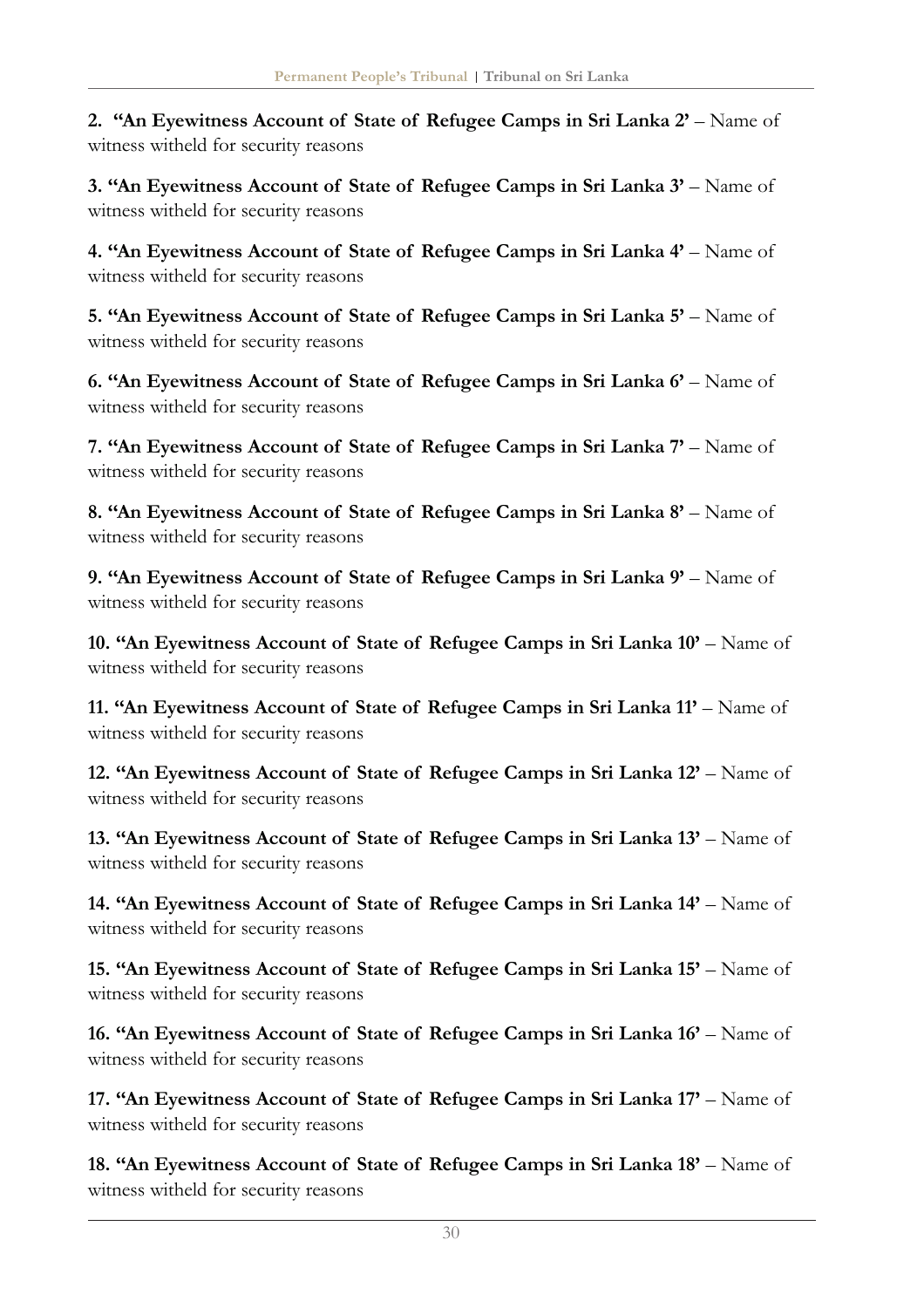19. ''An Eyewitness Account of State of Refugee Camps in Sri Lanka 19' – Name of witness witheld for security reasons

20. "An Eyewitness Account of State of Refugee Camps in Sri Lanka 20' - Name of witness withheld for security reasons

21. ''An Eyewitness Account of State of Refugee Camps in Sri Lanka 21' – Name of witness witheld for security reasons

#### Video footages and photogarphs

1. A large collection of video footages of bombing, killing and wounding civilians and destruction of hospitals

2. Video footages of descration of dead bodies of women taken by mobile phone cameras of the soliders

3. Photographes of desecration of dead bodies taken by soldiers ( email dated:11 June, 2009)

#### Written submissions sent by identified persons and organisations

1. Crimes Against Humanity, War Crimes and Crimes Against Peace' – Dr P Kukathasan

2. 'Fact Sheet:Tamil Asylum Seekers'- Civil Society Solidarity for Asylum Seekers & Refugees (Jakarta Legal Aid Institute, Legal Aid Foundation, Working People 's Association and Confederation Congress of Indonesia Union Alliance)

3. 'Internment of Tamil Civilians in Sri Lanka'- Tamil Legal Advocay Project-UK

4. Sri Lanka: The Case for Suspension from Commonwealth

5. The Affidavit of the Global Peace Support Group - UK

6. 'Scarred'- Janani Paramsothy

7. 'Over 2000 Cases of Disappearences': Committee for the Investigation of the Dissapeared (CID) - Colombo, Sri Lanka

8. 'Rape as a Weapon of War' - Thiben Ramanathan (email dated: 20/12/2009)

9. A realistic view of the root causes of the current Sri Lankan crisis – Dr S. Jeyasundaram

#### Documents compiled by Irish Forum for Peace in Sri Lanka (IFPSL)

#### Articles and links for forced evictions and deportations of Tamils

1. Biscuits for LTTE: Suspects remanded – 31 January 2008 http://www.sinhala.net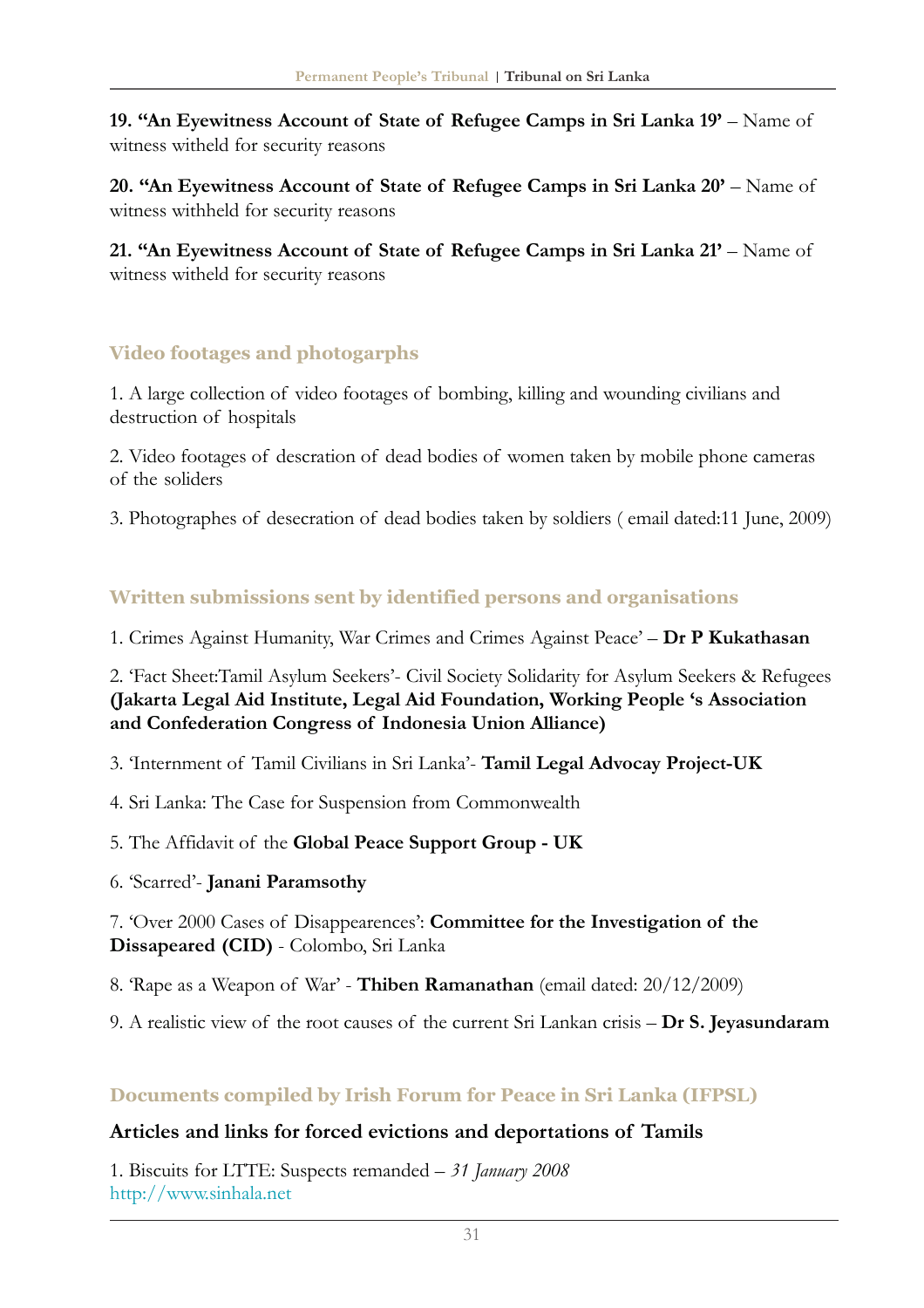2. WFP wants story on biscuits rectified. http://www.thebottomline.lk/2008/01/30/B35.htm

3. High protein biscuits supplied at government request: UNICEF http://www.slmuslims.com/index.php/200802011517/Local-News/High-protein-biscuitssupplied-at-government-request-UNICEF.php

4. Food Supplies to Kilinochchi and Mullaittivu Districts http://www.thecolombotimes.com/2008\_10\_01\_archive.html

5. Is truth also military gear? A question to Sri Lanka media. www.lakmag.com/02-01-2008.html

6. Norwegian NGO used by LTTE, also delivered arms to an insurgency in Sudan -Walter Jayawardana http://www.defence.lk/new.asp?fname=20080728\_02

7. WFP food packs meant for LTTE? - 28 January 2008 http://www.news.lk/index.php?option=com\_content&task=view&id=4724&Itemid=44

8. WFP biscuit story: Trico Chairman clarifies http://www.news.lk/index.php?option=com\_content&task=view&id=4735&Itemid=44

10. The latest Situation Report by Lawrence Christy, Planning Director, TRO - Updated on 02 May 2009 http://www.sangam.org/2009/05/Enclave\_Report.pdf?uid=3460

11. On the spot report by Lawrence Christy, Planning Director, TRO - Updated on 04 March 2009

http://vannimission.org/reports/On%20the%20Spot%20Report%20- %204th%20March,%202009.pdf

12. On the Spot Report by Lawrence Christy, Planning Director, TRO - Updated on 11 March 2009.

http://vannimission.org/reports

On%20the%20Spot%20Report%20%20Bunker%20life%2011th%20March%202009.pdf

13. REPORT from the 'Safe Zone' / TRO Media Release - 25 April 2009 http://www.tamilnational.com/world-news/asia/774-report-from-the-safe-zone.html

14. Some Notes on Situation Report for the month of February, 2009. http://www.tamilnation.org/tamileelam/tro/090220on\_the\_spot\_report.pdf

15. On the Spot Report by Lawrence Christy, Planning Director, TRO – Latter part of January, 2009.

http://www.tamilnation.org/tamileelam/tro/090120on\_the\_spot\_report.pdf

16. TRO's Relief Activities in Vanni - Updated on 26th April, 2009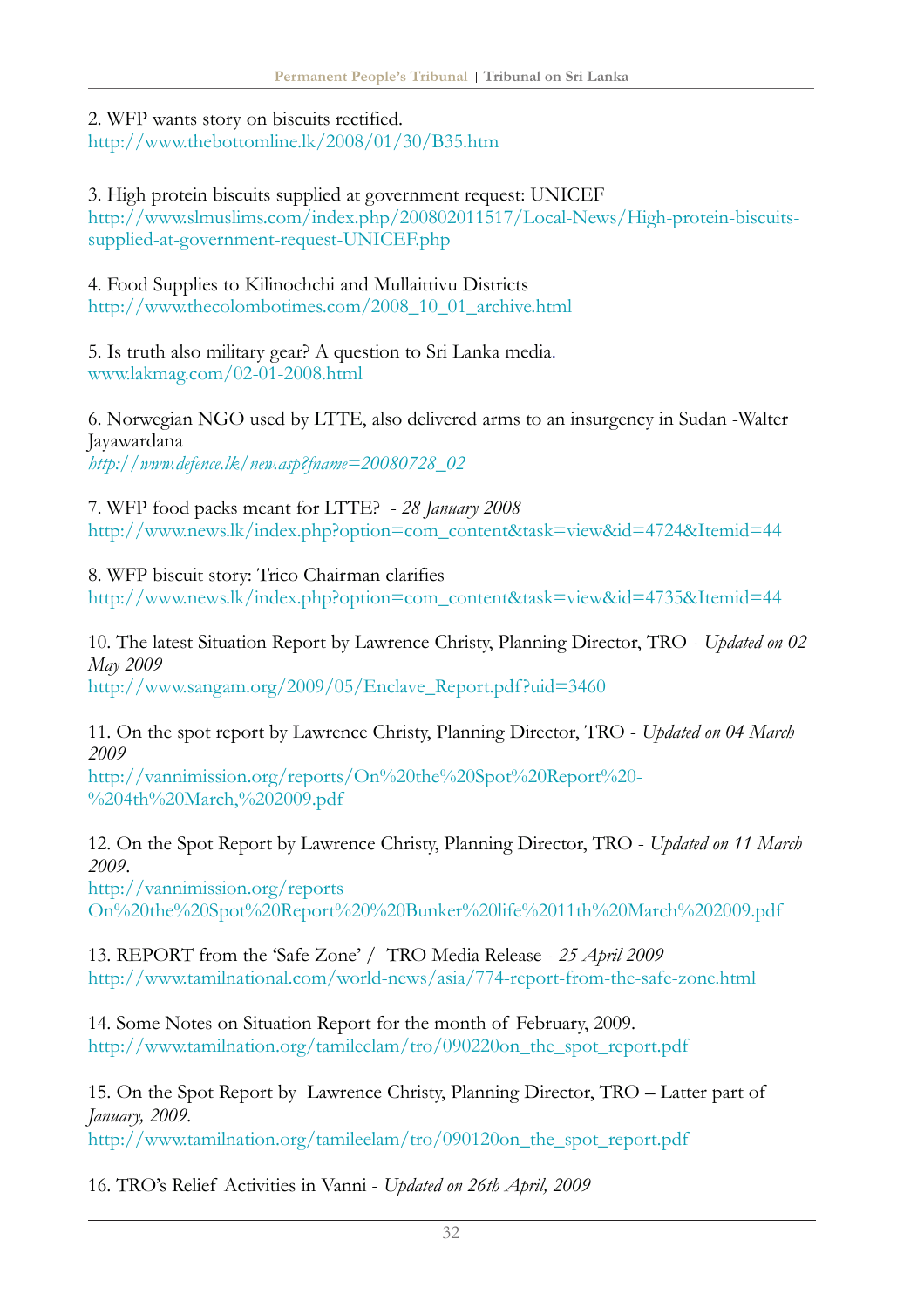http://www.sangam.org/2009/05/TRO\_Relief.pdf

17. 'As the shells fell, we tried to save lives with no blood or medicine' http://www.guardian.co.uk/world/2009/sep/15/sri-lanka-war-on-tamil-tigers http://www.guardian.co.uk/world/video/2009/sep/16/sri-lanka-tamil

18. In Sri Lanka the war is over but Tamil Tiger remnants suffer brutal revenge http://www.guardian.co.uk/world/2009/may/21/sri-lanka-tamil-tigers-ltte-tamil-refugeesin-camp

19. Disgraceful treatment of LTTE captives - 14 November 2009 http://www.srilankaguardian.org/2009/11/disgraceful-treatment-of-ltte-captives.html

 $20.$  මුදා නොගත් පුදේශවල ලසෂ 3ක් ජනතාව සිටින බව කීම මවා පෑමක් - කෙහෙළිය http://www.lankaenews.com/Sinhala/news.php?id=7761

21. A Profile of Human Rights and Humanitarian Issues in the Vanni and Vavuniya The Centre for Policy Alternatives (CPA) March 2009

 $22$ . පුභාකරන් බේරා ගැනීමට සිටින මහවිරු පවුල් සිවිල් ජනයා ලෙස සැළකිය නොහැකියි http://www.lankaenews.com/Sinhala/news.php?id=7816

23. National Leader Prabakaran's Daughter Dwaraka's photos released http://www.ireport.com/docs/DOC-369439

24. Sri Lanka's brutal war takes heavy toll  $(AFP) - May \, 9$ , 2009 http://www.google.com/hostednews/afp/article ALeqM5gGEOc5G\_8nk8A97fD1FbLHIGPeow

25. On the operating table, evidence of Sri Lanka's brutal war - AFP - 10 May 2009 http://reliefweb.int/rw/rwb.nsf/db900sid/ MYAI7RW633?OpenDocument&query=white%20phosphous

26. Sri Lankan Army used Chemical Weapons on Tamils in the war zones http://www.nowpublic.com/world/sri-lankan-army-used-chemical-weapons-tamils-warzones

27. Sri Lanka acquires 'banned' weapons - 13 August 2001 http://www.tamilnet.com/art.html?catid=13&artid=6237

28. Controversial weapon meant for genocide alleges MP - 17 August 2001 http://www.tamilnet.com/art.html?catid=13&artid=625

29. Recurring Nightmare State Responsibility for "Disappearances" and Abductions in Sri Lanka – Human Right Watch- March 2008- Volume 20, No. 2(C)

30. New allegations of war crimes in Sri Lanka - Mark Leon Goldberg – 26 August 2009 http://www.undispatch.com/node/8816

31 Sri Lanka: Execution Video Shows Need for International Inquiry - Human Right Watch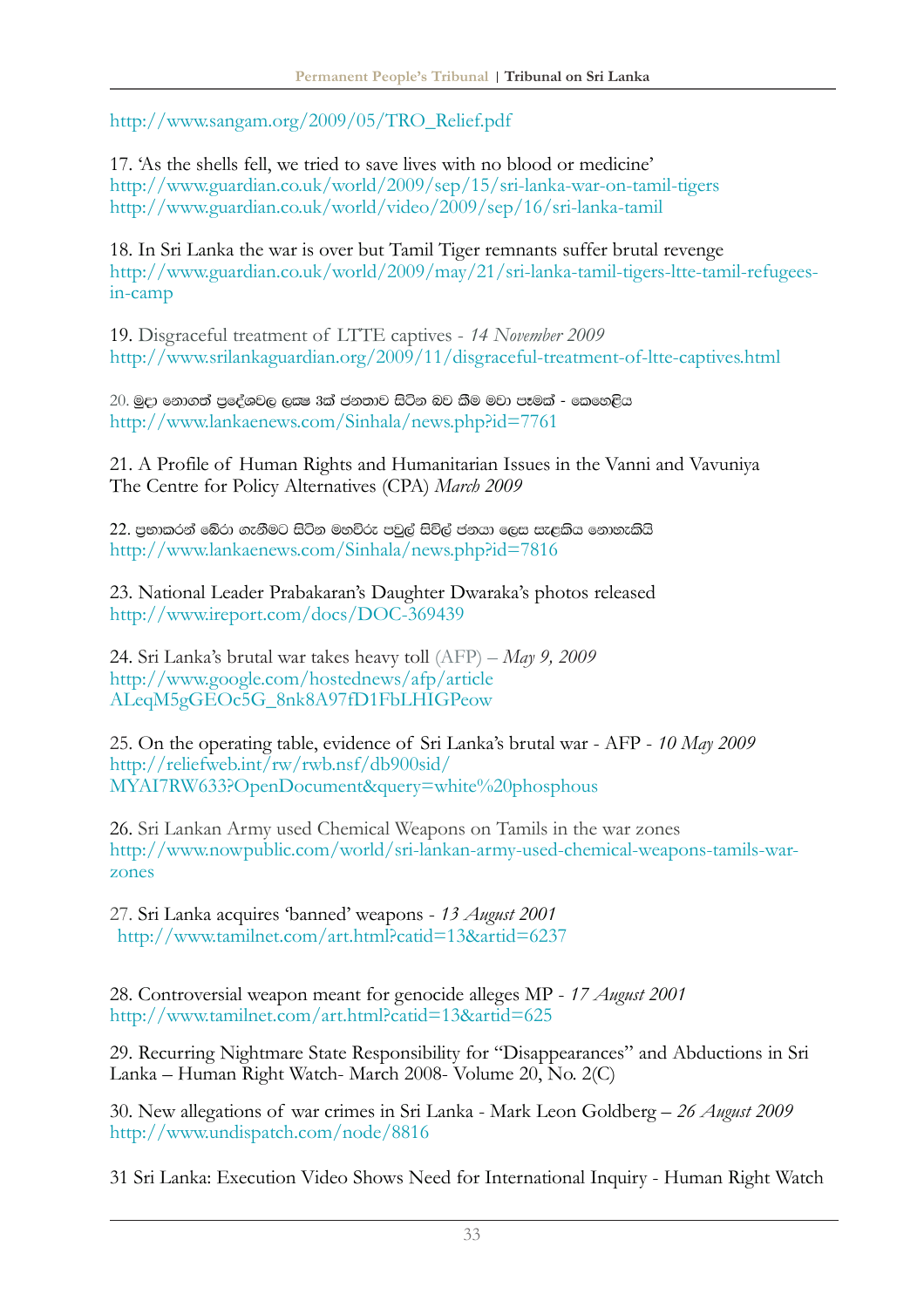http://www.hrw.org/en/news/2009/08/26/sri-lanka-execution-video-shows-needinternational-inquiry

32. Slovak rockets sold to war-torn Sri Lanka http://www.spectator.sk/articles/view/31317/2/ slovak\_rockets\_sold\_to\_war\_torn\_sri\_lanka.html

33. Thermobaric warfare and humanitarian concerns – D.B.S. Jeyaraj http://www.tamilcanadian.com/page.php?id=805

34. Emergency Relief Coordinator Condemns Killing of Aid Workers in Sri Lanka - 7 August 2006 http://www.unicef.org.uk/press/news\_detail\_full\_story.asp?news\_id=757

35. United Nations-Department of Public Information, New York - Press Release IHA/ 1211, 7 August 2006 / Emergency Relief Coordinator Condemns Killing of Aid Workers in Sri Lanka

#### Sri Lanka : Vanni Emergency Situation Reports United Nations Office for the Coordination of Humanitarian Affairs (OCHA)

36. Situation Report: Vanni Emergency Situation Report # 1 - 27 April 2009 37. .Situation Report: Vanni Emergency Situation Report # 2 - 28 April 2009 38. Situation Report: Vanni Emergency Situation Report # 3 - 29 April 2009 39. Situation Report: Vanni Emergency Situation Report # 4 - 30 April 2009 40. Situation Report: Vanni Emergency Situation Report # 5 - 03 May 2009 41. Situation Report: Vanni Emergency Situation Report # 6 - 04 May 2009 42. Situation Report: Vanni Emergency Situation Report # 7 - 06 May 2009 43. Situation Report: Vanni Emergency Situation Report # 8 - 07 May 2009 44. Situation Report: Vanni Emergency Situation Report # 9 - 11 May 2009 45. Situation Report: Vanni Emergency Situation Report # 10 - 12 May 2009 46. Situation Report: Vanni Emergency Situation Report # 11 - 13 May 2009 47. Situation Report: Vanni Emergency Situation Report # 12 - 14 May 2009 48. Situation Report: Vanni Emergency Situation Report # 13 - 15 May 2009 49. Situation Report: Vanni Emergency Situation Report # 14 - 18 May 2009 50. Situation Report: Vanni Emergency Situation Report # 15 - 19 May 2009 51. Situation Report: Vanni Emergency Situation Report # 16 - 22 May 2009 52. Situation Report: Vanni Emergency Situation Report # 17 - 25 May 2009 53. Situation Report: Vanni Emergency Situation Report # 18 - 27 May 2009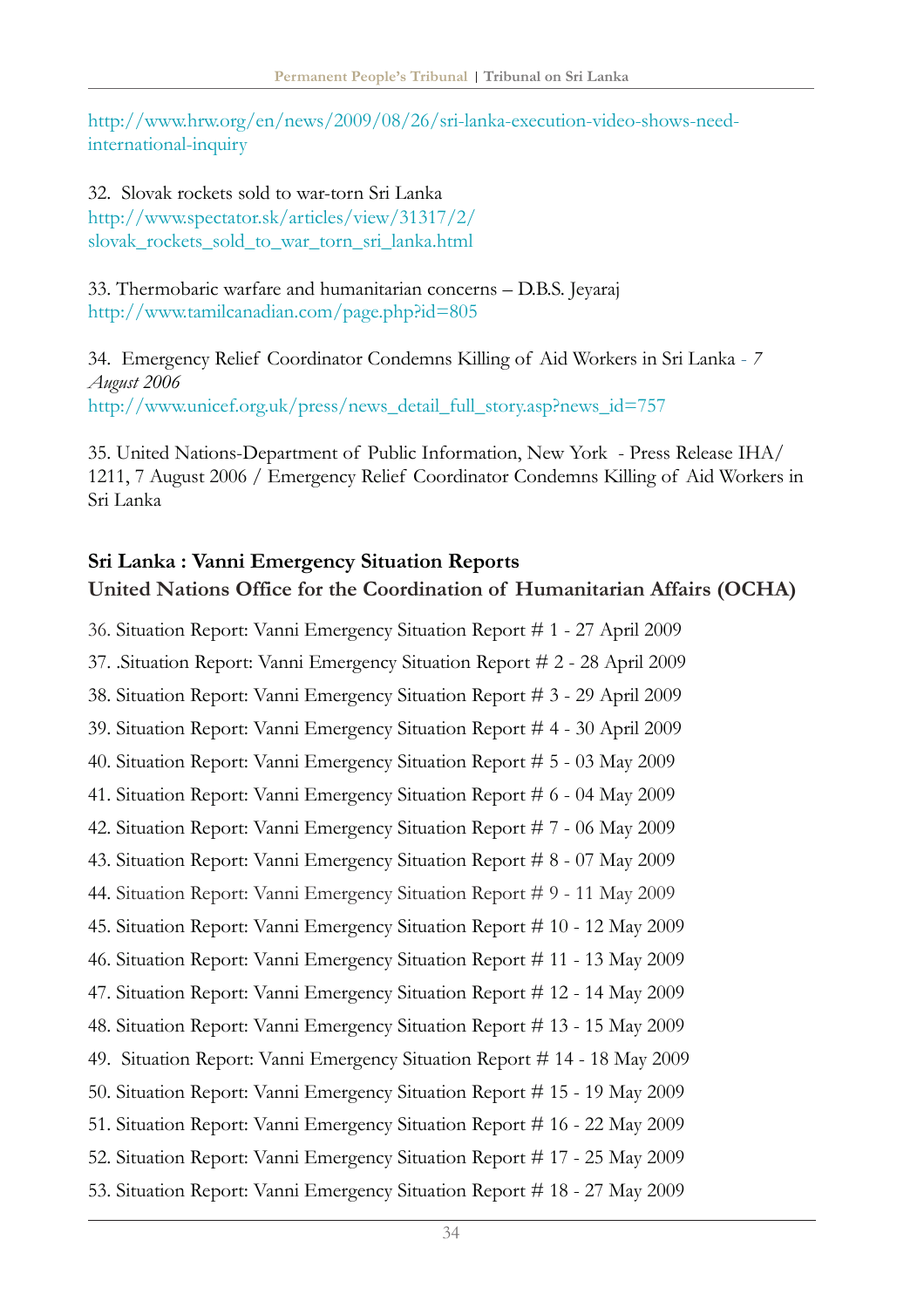- 54. Situation Report: Vanni Emergency Situation Report # 19 30 May 2009
- 55. Situation Report: Vanni Emergency Situation Report # 20 01 June 2009
- 56. Situation Report: Vanni Emergency Situation Report # 21 11 June 2009
- 57. Situation Report: Vanni Emergency Situation Report # 22 18 June 2009
- 58. Situation Report: Vanni Emergency Situation Report # 24 02 July 2009
- 59. Situation Report: Sri Lanka Flash floods Situation Report # 01 17 August 2009
- 60. Situation Report: Sri Lanka Flash floods Situation Report # 02 21 August 2009
- 61. Map: Welfare Centre Locations as at 01 May 2009 Jaffna District

#### OCHA -Joint Humanitarian Updates

62. Situation Report: Joint Humanitarian Update - Jaffna, Kilinochchi, Mullaitivu, Mannar, Vavuniya, Trincomalee and Batticaloa Districts Report #2 - 13 – 26 Feb 2009

63. Situation Report: Joint Humanitarian Update - Jaffna, Kilinochchi, Mullaitivu, Mannar, Vavuniya, Trincomalee and Batticaloa Districts Report #3 - 27 February – 13 March 2009

64. Situation Report: Joint Humanitarian Update - Jaffna, Kilinochchi, Mullaitivu, Mannar, Vavuniya, Trincomalee and Batticaloa Districts Report # 4 - 13 Mar – 27 Mar 2009

65. Situation Report: Joint Humanitarian Update - Jaffna, Kilinochchi, Mullaitivu, Mannar, Vavuniya, Trincomalee and Batticaloa Districts Report #5 - 28 Mar – 30 Apr 2009

66. Situation Report: Joint Humanitarian Update - Jaffna, Kilinochchi, Mullaitivu, Mannar, Vavuniya, Trincomalee and Batticaloa Districts Report #6 - 01 – 15 May 2009

67. Situation Report: Joint Humanitarian Update - Jaffna, Kilinochchi, Mullaitivu, Mannar, Vavuniya, Trincomalee and Batticaloa Districts Report #7 - 16 – 31 May 2009

68. Situation Report: Joint Humanitarian Update - Jaffna, Kilinochchi, Mullaitivu, Mannar, Vavuniya, and Trincomalee Districts Report # 08 - 29 Aug – 11 Sep 2009

69. Situation Report: Joint Humanitarian Update - Jaffna, Kilinochchi, Mullaitivu, Mannar, Vavuniya, Trincomalee and Batticaloa Districts Report #8 - 01 – 15 June 2009

70. Situation Report : Humanitarian Update - Jaffna, Kilinochchi, Mullaitivu, Mannar, Vavuniya, Trincomalee and Batticaloa Districts Report #8 - 01 – 15 June 2009 - 26 Jun 2009

71. Situation Report: Joint Humanitarian Update - Jaffna, Kilinochchi, Mullaitivu, Mannar, Vavuniya, Trincomalee and Batticaloa Districts Report #9 - 15 – 30 June 2009

72. Situation Report: Joint Humanitarian Update - Jaffna, Kilinochchi, Mullaitivu, Mannar, Vavuniya, and Trincomalee Districts Report  $\#$  02 - 11 - 17 July 2009

73. Situation Report: Joint Humanitarian Update - Jaffna, Kilinochchi, Mullaitivu, Mannar, Vavuniya, and Trincomalee Districts Report # 03 - 18 – 24 July 2009

74. Situation Report: Joint Humanitarian Update - Jaffna, Kilinochchi, Mullaitivu, Mannar, Vavuniya, and Trincomalee Districts Report # 04 - 25 – 31 July 2009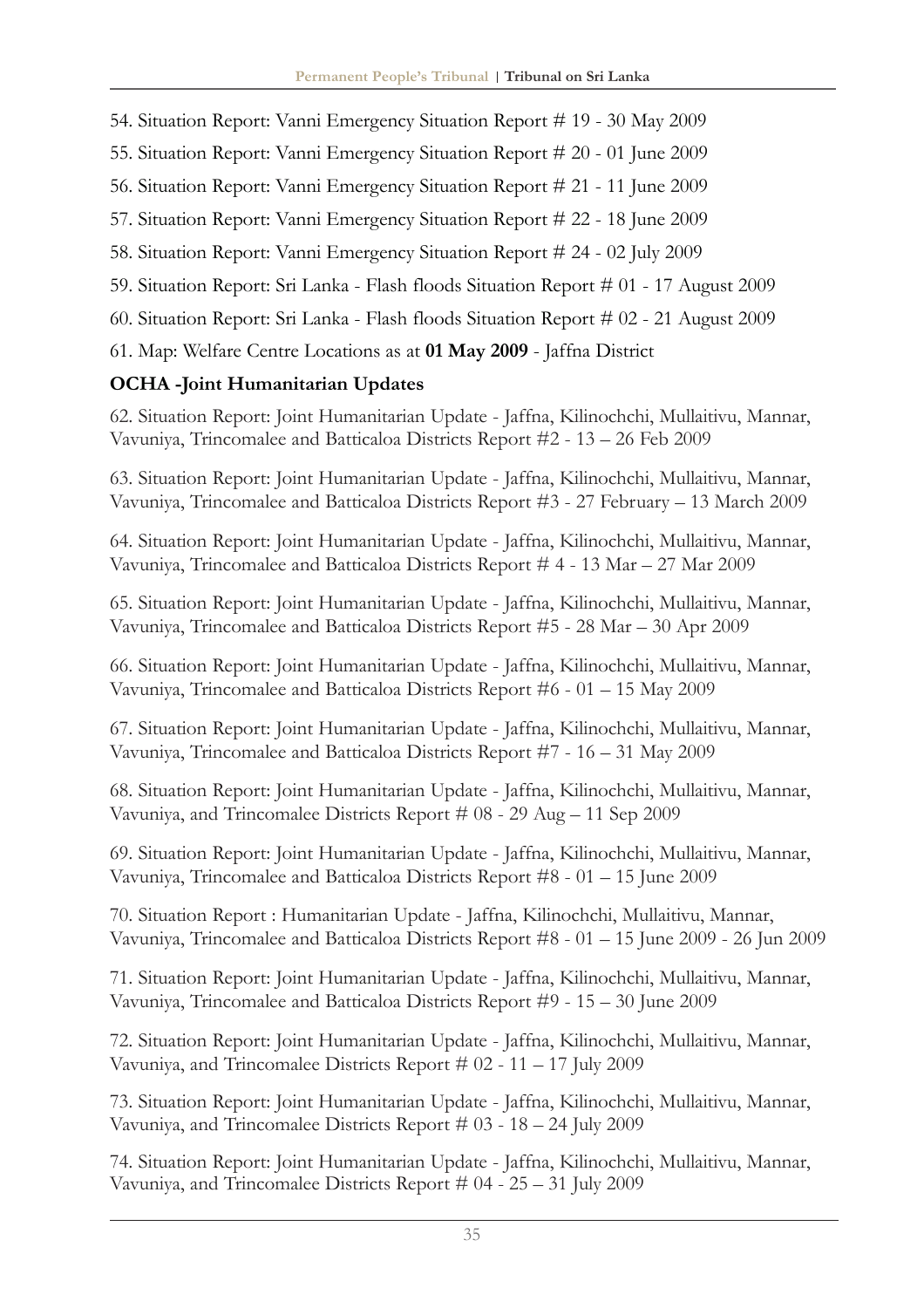75. Situation Report: Joint Humanitarian Update - Jaffna, Kilinochchi, Mullaitivu, Mannar, Vavuniya, and Trincomalee Districts Report  $\#$  05 - 01 - 07 August 2009

76. Situation Report: Joint Humanitarian Update - Jaffna, Kilinochchi, Mullaitivu, Mannar, Vavuniya, and Trincomalee Districts Report # 07 - 15 – 28 August 2009

77. United Nations Condemns Indiscriminate Use of Force in Sri Lanka / November 2006 Press Release IHA/1240 http://www.un.org/News/Press/docs/2006/iha1240.doc.htm

78.Transcript of Press Conference by Secretary - General Ban Ki - Moon at United Nations Head Quarters , 11 June 2009 http://www.un.org/News/Press/docs/2009/sgsm12306.doc.htm

79. Transcript of Press Conference by Secretary - General Ban Ki - Moon at United Nations Head Quarters / 29 July 2009 http://www.un.org/News/Press/docs//2009/sgsm12389.doc.htm

80. On Sri Lanka, UN's Alston Probes Execution Video, Kaelin Says His Praise Was Misquoted - By Matthew Russell Lee http://www.innercitypress.com/unhr1srilanka102709.html

81. UN Plaza: Pay Attention to Sri Lanka! - Matthew Russell Lee http://bloggingheads.tv/diavlogs/17772?in=11:33&out=32:56

82. Civilian killings in Sri Lanka discussed in UN, leaked documents and double standards-Matthew Russell Lee - Inner City Press http://www.youtube.com/watch?v=RtIW-Kx7QRQ

83. SG/SM/10304 17 January 2006-Secretary-General very Concerned about Deteriorating Security Situation in Sri Lanka; Urges Resumption of Dialogue, Respect for Human Rights http://www.unis.unvienna.org/unis/pressrels/2006/sgsm10304.html

84. Battle for water or something else 7 August 2006 Press release By LTTE http://www.tamilnet.com/art.html?artid=19111&catid=13

85. "Complicit in Crime: State Collusion in Abductions and Child Recruitment by the Karuna Group". Human Rights Watch - 23 January 2007. http://www.hrw.org/reports/2007/srilanka0107/.

86. "Norway regrets the Government of Sri Lanka's decision to terminate the 2002 ceasefire agreement". Ministry of Foreign Affairs. - 02 January 2008. http://www.regjeringen.no/en/dep/ud/Press-Contacts/News/2008/Norway-regretsthe-Government-of-Sri-Lan.html?id=495581.

87 "Unicef: Bombed orphans were not Tamil Tigers". Mail and Guardian Online - 15 August 2006.

http://www.mg.co.za/articlepage.aspx?area=/breaking\_news/ breaking\_news\_international\_news/&articleid=280855.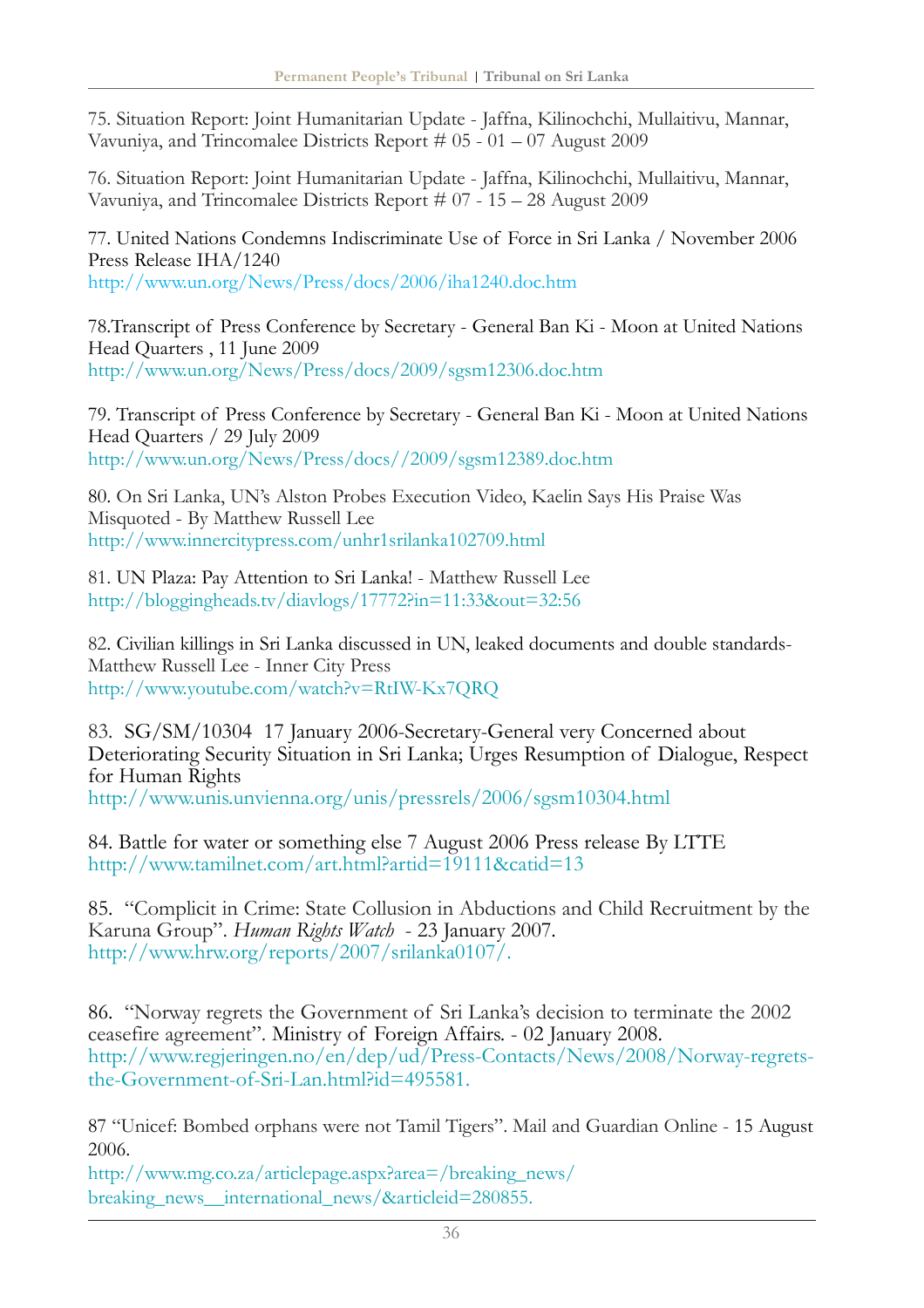88. Note no. 359 25.01.2007 CAPTURE OF VAKARAI AND THE Contradictions in Sri Lanka's Agenda – Update :112 / by Col R Hariharan (retd.) http://www.southasiaanalysis.org/%5Cnotes4%5Cnote359.html

89. Destructive tide of a water war http://www.nation.lk/2006/08/06/politics3.htm

90. SLMM had entered Mavil Aru area unannounced-Sri Lanka Secretariat for Coordinating Peace (SCOPP) Press Release http://www.tamilnation.org/conflictresolution/Tamileelam/norway/060806sri\_lanka.htm

91. LTTE opens Mavil Aru Dam ahead of SL Govt http://www.lankalibrary.com/phpBB/viewtopic.php?f=2&t=2756

92. "Mission Water Shed" continues -By Walter Jayawardhana http://www.defence.lk/PrintPage.asp?fname=20060731\_07

93. Parties want peace, but no consensus on how to achieve it http://sundaytimes.lk/060813/columns/lobby.html

94. Bauer drowns in Mavil Aru http://sundaytimes.lk/060813/columns/political.html

95. Ire after fire http://www.nation.lk/2006/08/13/politics2.htm

96. Sri Lanka: Ban Ki-Moon Regrets Termination of Cease Fire Agreement http://www.un.org/News/ossg/hilites/hilites\_arch\_view.asp?HighID=987

97. Hakeem has got wires crossed - Govt. http://www.lankanewspapers.com/news/2006/8/7996.html

98. "Lanka defends expulsion of Tamils". The Times of India (AP). 2007-06-10 / http:// timesofindia.indiatimes.com/Lanka\_defends\_expulsion\_of\_Tamils/articleshow/ 2112442.cms

99.Amal, Jayasinghe (2007-06-07). "Sri Lanka police evict ethnic Tamils from capital" - AFP/ 2007-06-07.

100. "Deportation of Tamils from Colombo is reminiscent of The Holocaust" - 2007-06-08 / http://www.achrweb.org/press/2007/SLK0307.htm

101. Krishan, Francis (2007.06.07). "Sri Lanka accused of ethnic cleansing as over 400 Tamils evicted from capital" - AP / 2007.06.07 /

102. Lanka SC steps in, halts eviction of Tamils from Colombo -The Times of India / http://timesofindia.indiatimes.com/Lanka\_defends\_expulsion\_of\_Tamils/articleshow/ 2112442.cms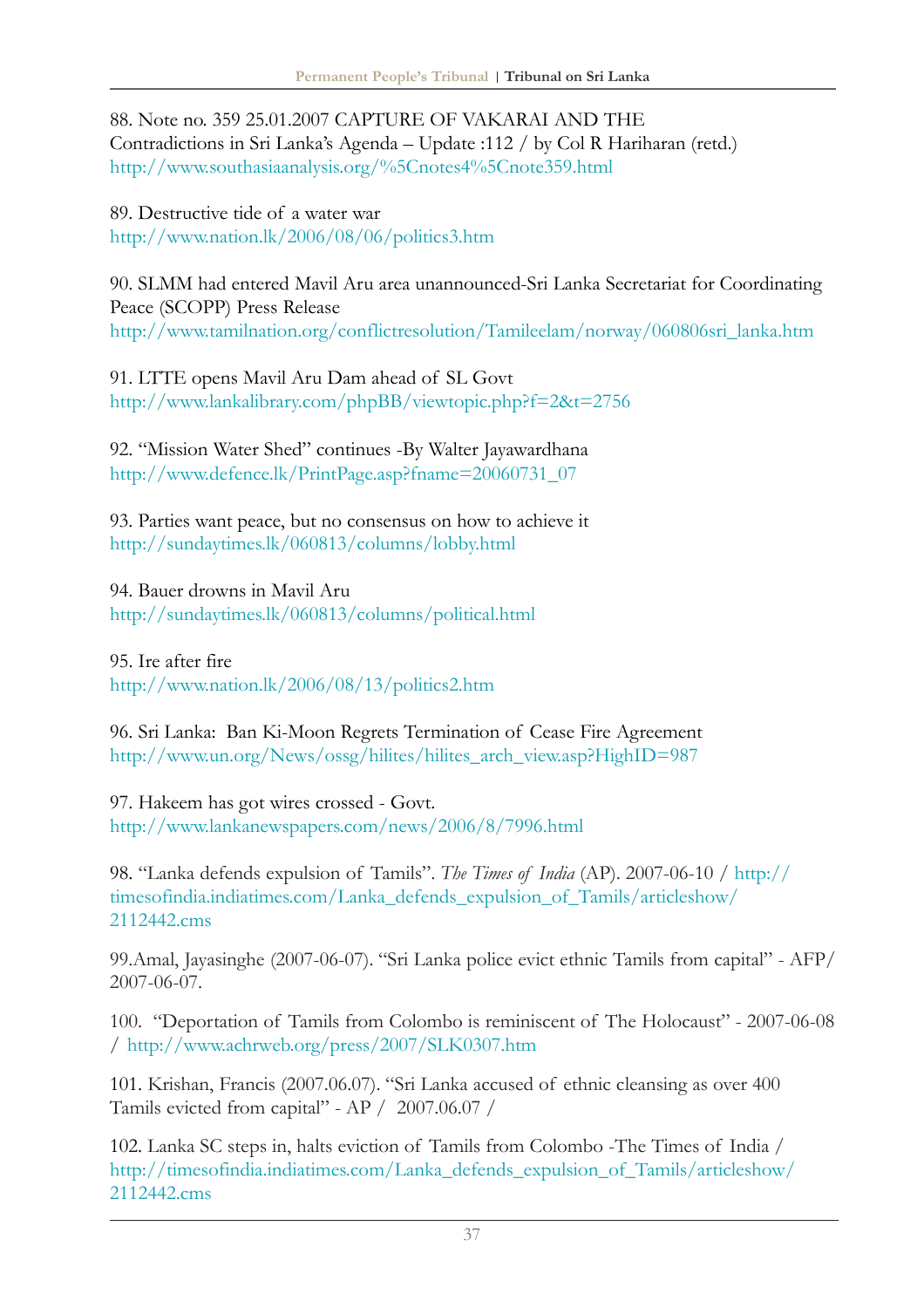103. "Tamils return to Sri Lanka capital" / http://english.aljazeera.net/news/asia/2007/06/ 2008525143412610585.html - 2007-06-09.

104. Police evict Tamils from Colomb - BBC/ http://news.bbc.co.uk/2/hi/south\_asia/ 6729555.stm / 2007-06-07

105. "The United States condemns the forced removal of Tamils" / press release June 2007 (U.S. Department of State.). http://srilanka.usembassy.gov/pr-08june2007.html

106. Norway condemns enforced removal of Tamils from Colombo / press release June 2007

107. "Sri Lanka media slam Tamil eviction" - AP / 2007-06-09 / http://www.dnaindia.com/ world/report\_sri-lanka-media-slam-tamil-eviction\_1102233

108. "Mass expulsion of Tamils from Colombo denounced" - INAS / 2007-06-07/ http:// www.indiaenews.com/srilanka/20070607/55214.htm

109. "Ethnic Cleansing" in Sri Lanka? - TIME / http://www.time.com/time/world/article/ 0,8599,1631473,00.html

110. Apex court halts eviction of Tamils from Colombo / Rediff.com / http:// www.rediff.com/news/2007/jun/08lanka.htm

111. Ethnic cleansing claim after police move Tamils at gunpoint / The Guardian / http:// www.guardian.co.uk/world/2007/jun/08/randeepramesh.international

112. Sri Lanka court blocks state deportation of Tamils | Reuters / http:// www.reuters.com/article/idUSCOL6048

113. "Is Sri Lanka "our country?" - 2007-06-09 - BBC / http://www.bbc.co.uk/sinhala/ news/story/2007/06/070608\_evicted\_tamils.shtml

114. Mallawaarachchi, Bharatha (2007-06-08). "Court: End Tamil Expulsions in Colombo". (AP) / http://www.sfgate.com/cgi-bin/article.cgi?f=/n/a/2007/06/08/ international/i040745D49.DTL&type=printable

115. "Sri Lanka Supreme Court orders to stop evacuation of ethnic Tamils from Colombo lodges" - Colombo Page. / http://www.colombopage.com/archive\_07/June8102839SL.html

116. "SC issues Interim Order against forcible transportation of Tamil lodgers". LankaeNews / 2007-06-08 / http://lankaenews.com/English/news.php?id=4239

117. "Those chased from Colombo yesterday brought back to Colombo today". LankaeNews / 2007-06-08 / http://lankaenews.com/English/news.php?id=4240

118. "Those chased from Colombo yesterday brought back to Colombo today" (in Sinhala). LankaeNews / 2007-06-08 / http://lankaenews.com/Sinhala/news.php?id=2496

119. "Vacation of lodgings: President asks IGP for immediate report" (in English). Daily News / 2007-06-09 / http://www.dailynews.lk/2007/06/09/news02.asp

120. "Sri Lanka PM expresses regret" - The Hindu - 2007-06-11/http://www.hindu.com/ 2007/06/11/stories/2007061115040100.htm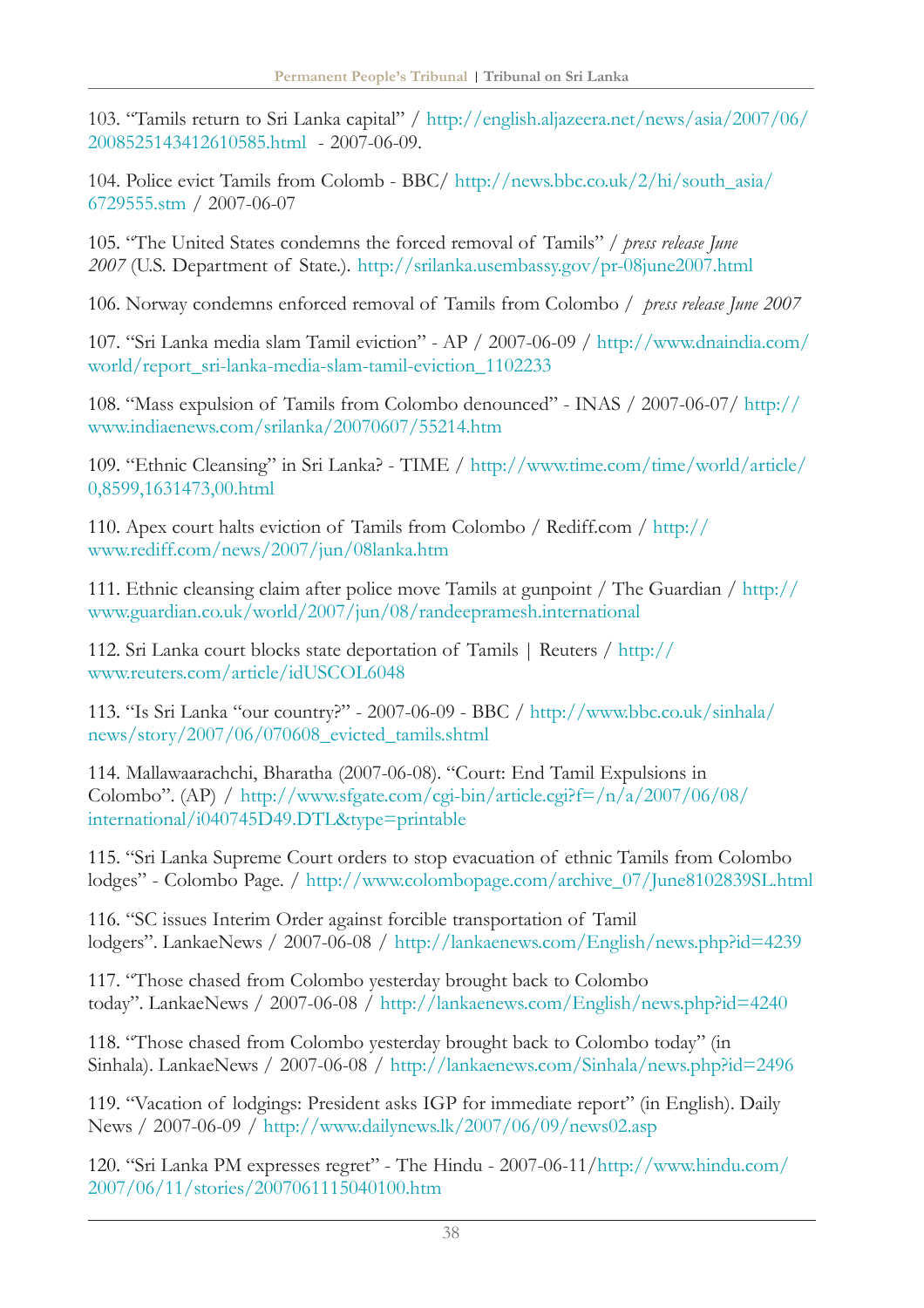121. Open Letter to President Mahinda Rajapakse to stop the expulsion of Tamils from Colombo / http://www.imadr.org/statement/human\_rights\_in\_sri\_lanka/ open\_letter\_to\_president\_mahin/

122. Forced Evictions of Tamils in Northeast Since 1980's by Sri Lankan Armed Forces A Report by NESOHR January 2005 http://www.tamilnet.com/img/publish/2006/01/forced\_evictions\_ne.pdf

123. Sri Lanka begins forced eviction of Tamils - is there a human rights violation? http://www.indiadaily.com/editorial/17015.asp

124. Expulsion of non-resident Tamils from Colombo http://en.wikipedia.org/wiki/Expulsion\_of\_non-resident\_Tamils\_from\_Colombo

125. Sri Lanka State Terrorism Rape & Murder of Eelam Tamil Women http://www.tamilnation.org/indictment/rape/0211omct.htm

126. Integration of the Human Rights of Women and the Gender Perspective Violence Against Women / Report of the Special Rapporteur on violence against women,Yakin Ertürk / http://www.ecoi.net/file\_upload/ds668\_02908.pdf

127. Traumatised Tamils live in fear of new crackdown in Sri Lanka http://www.guardian.co.uk/world/2009/apr/05/sri-lanka-forces-tamil-tigers

128. 'Urgent Appeal: Flight of the Tamils in Sri Lanka' , Irish Forum for Peace in Sri Lanka (IFPSL) / 19 May, 2009

129. 'Unlock the Camps in Sri Lanka', Amnesty International - 17 August, 2009 / http:// www.amnesty.org/en/news-and-updates/news/unlock-camps-sri-lanka-20090807

130. 'Sri Lanka: Free All Unlawfully Detained' - Human Rights Watch - 24 November, 2009 / http://www.hrw.org/en/news/2009/11/24/sri-lanka-free-all-unlawfully-detained

#### Repressive laws and killings of journalists

1 . SriLanka: Briefing Paper- Emergency Laws and International Standards, International Commission of Jurists ( March, 2009) / http://www.icj.org/IMG/SriLanka-BriefingPaper-Mar09-FINAL.pdf

2. Recorded List of Media Workers, November 2005- March 2009

#### Cilvilian Targets

1. Plight of the People: Background to Humanitarian Issues in Sri Lanka, Canadian Humanitarian Appeal for Relief of Tamils

2. Attacks on Hospitals, Compiled by Human Rights Watch based on interviews from aid agencied and eye witnesses (15 Dec 2008 - Feb 10 2009) / http://www.hrw.org/ja/news/ 2009/05/08/sri-lanka-repeated-shelling-hospitals-evidence-war-crimes#Hospital

3. Civilians Wounded, Families Separated in Conflict Zone, MSF ( 16 April, 2009) / http:// doctorswithoutborders.org/news/article.cfm?id=3542&cat=field-news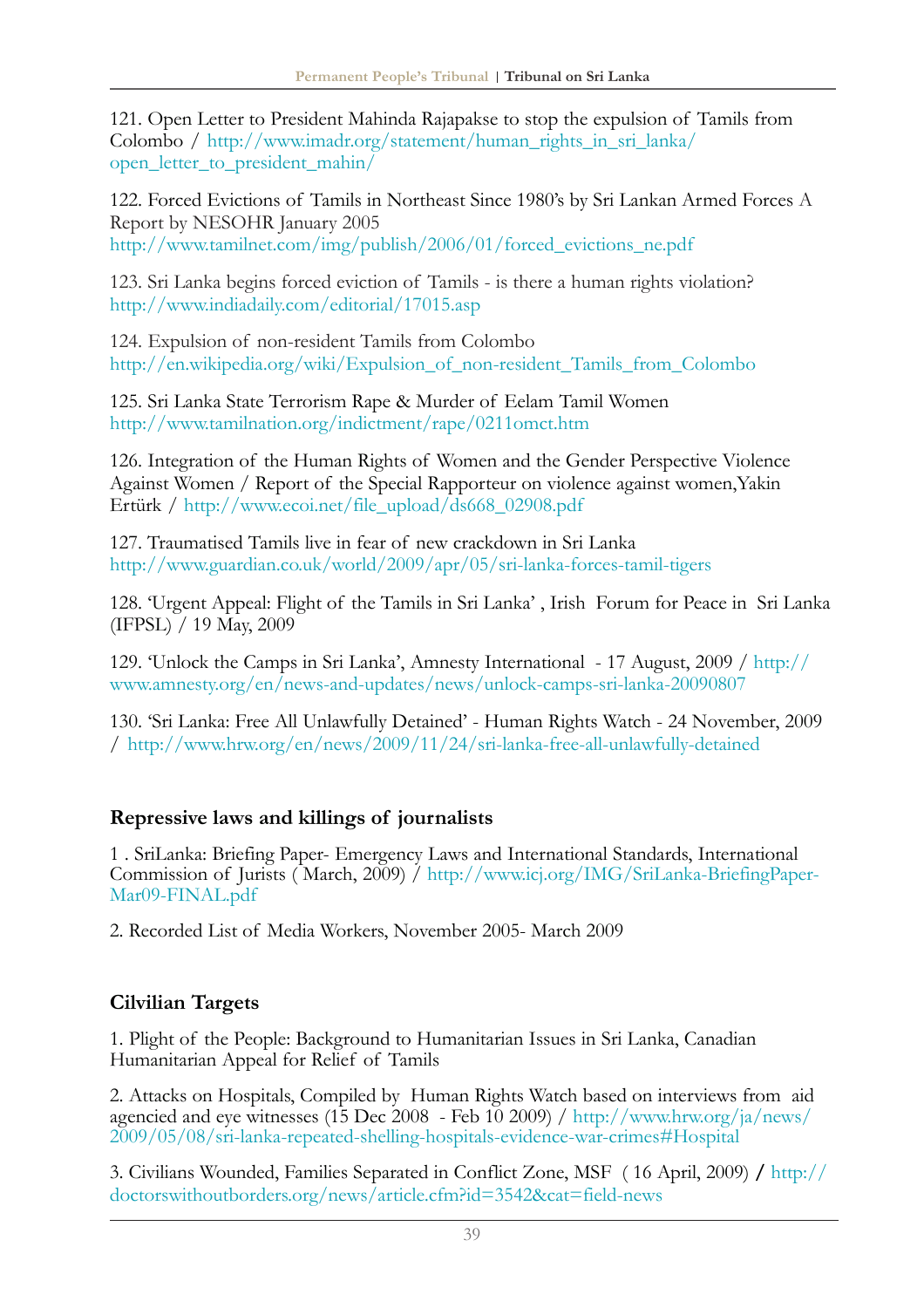4. Halt the mass murder of Sri Lankan Tamils , Concerned citizens of South Asia ( 10 April, 2009 )/ http://radicalnotes.com/journal/2009/04/10/halt-the-mass-murder-of-sri-lankantamils-in-the-vanni-area-of-north-sri-lanka/

5. 'Government cannot be responsible for the safety and security of civilians, Statement by SL government', ( 02 Feb, 2009) / http://www.lankadaily.com/ index.php?option=com\_content&view=article&id=207%3Asl-warns-civilians-in-combatzone-&Itemid=197

6.'UN must protect civilians in Sri Lanka, A joint appeal by a group of imminent personse', (06 March, 2009) / http://www.tamilnet.com/art.html?catid=13&artid=28621

7. Regarding the humanitarian crisis and mass deaths of civilians in Vanni, Statement issued by S.V. R. Krishner Iyer, ( 09 April,.2009)

8. Sri Lankan hospital shelled in Tamil no-fire zone. AFP news report, (09 April, 2009 ) / http://www.guardian.co.uk/world/2009/apr/09/sri-lanka-tamil-tigers-civilians

9. AFP Report on usage of Chemical weapons, ( 09 May, 2009)/ http://www.google.com/ hostednews/afp/article/ALeqM5gGEOc5G\_8nk8A97fD1FbLHIGPeow

10. Guardian Editorial : Sri Lanka:Crushing victory, (11 April, 2009 ) / http:// www.guardian.co.uk/commentisfree/2009/apr/11/sri-lanka-tamil-tigers

11. 47 people killed in new shelling in Sri Lanka, (12 May, 2009 ) / http:// articles.latimes.com/2009/may/12/world/fg-srilanka12

12. Telegraph: Sri Lanka hospital attack kills dozens, (12, May, 2009) / http:// www.telegraph.co.uk/news/worldnews/asia/srilanka/5312230/Sri-Lanka-hospital-attackkills-dozens.html

13. AP news report:40 civilians die daily in Sri Lanka war, (13 Feb, 2009) / http:// www.mg.co.za/article/2009-02-13-official-40-civilians-die-daily-in-sri-lanka-war

14. MSF: Listening to fleeing Sri Lankans, ( 13 Feb, 2009) / http://www.msf.org.hk/public/ contents/news?ha=&wc=0&hb=&hc=&revision\_id=41041&item\_id=41040

15. More than 2000 Tamils have been killed (17 Feb, 2009) / http://www.wrp.org.uk/news/ 4001

16. MSF: For those who escape the Vanni region, (17 March, 2009) / http:// doctorswithoutborders.org/news/article.cfm?id=3498&cat=field-news

17. Express India - Lankan army shelling 'no fire' zone, (17, April, 2009) / http:// www.expressindia.com/latest-news/Lankan-army-shelling-no-fire-zone-says-intl-watchdog/ 438348/

18. UNICEF's Executive Director speaks out on situation in Sri Lanka, (18 March,.2009)/ http://www.unicef.org.uk/press/news\_detail.asp?news\_id=1288

19. Times Online: Artillery pounds wounded Tamils trapped on beach, (22 March, 2009)/ http://www.timesonline.co.uk/tol/news/world/asia/article5950376.ece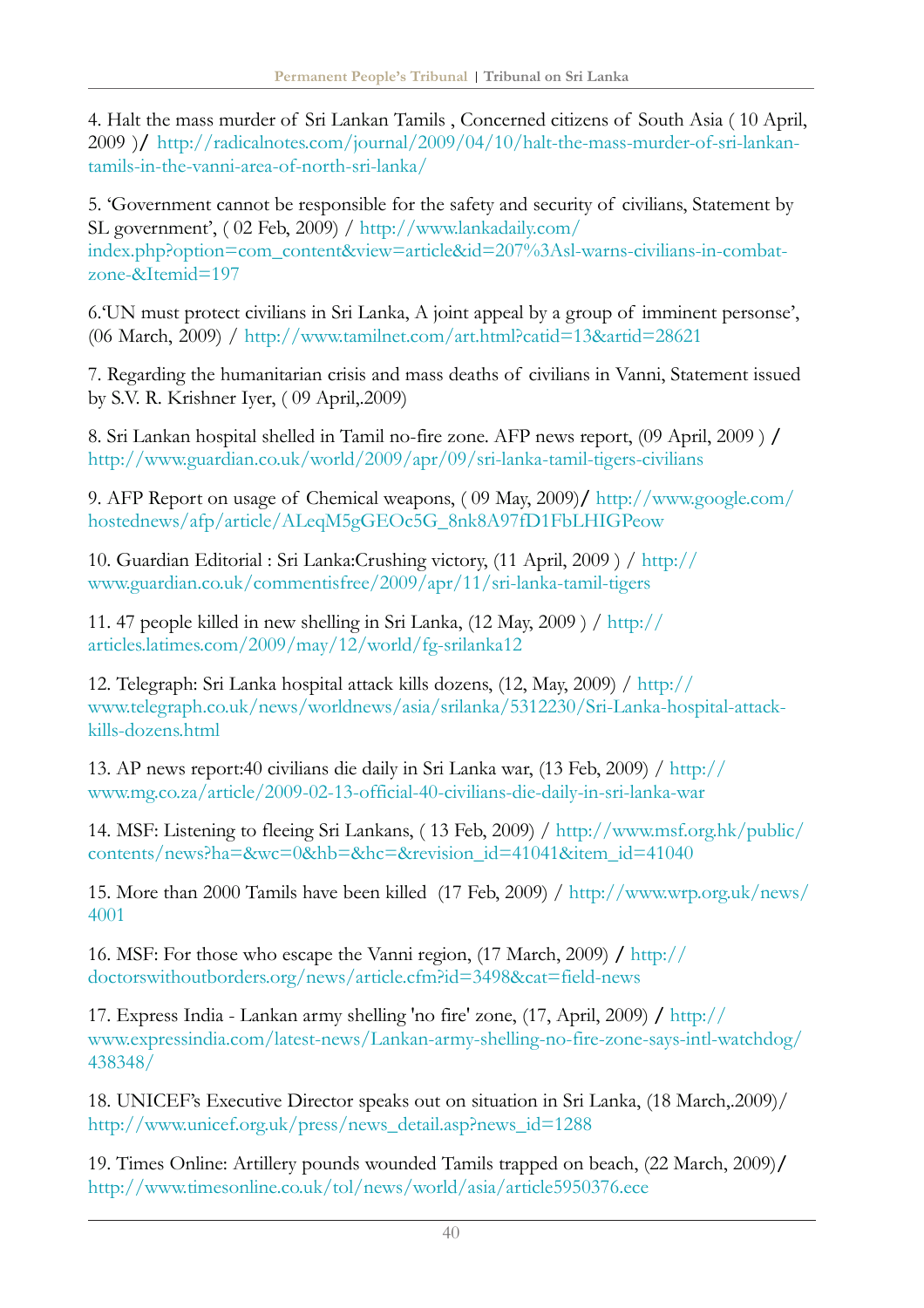20. Guardian: Civilians are dying, and the hospital is paralysed, (22 April,.2009) / http:// www.guardian.co.uk/world/2009/apr/22/sri-lanka-civilian-deaths

21. UN says nearly 6,500 civilians killed in Sri Lanka, (24 April, 2009) / http:// abcnews.go.com/International/wireStory?id=7417282

22. Downgrading of Sri Lankan Human Rights Commission, (18 December 2007)/ http:// www.hrw.org/en/news/2007/12/17/sri-lanka-human-rights-commission-downgraded

23. Karen Parker's Testimony on Sri Lanka to the Near East and South and Central Asian Affairs Committee on Foreign Affairs, United States ( 24 Feb 2009) / http:// www.tamilnet.com/img/publish/2009/02/KarenParker22Feb.pdf

24. Satellite Imagery Analysis of AAAS, ( 12 May, 2009) / http://www.aaas.org/news/ releases/2009/0812sri\_lanka.shtml

25. UN Document - Civilian Casualties in Wanni

26. UN document on Vanni killing and injuries, (March 2009)

27. Lanka Guardian: Disgraceful Treatment of LTTE Captives, ( 14 November, 2009) / http://www.srilankaguardian.org/2009/11/disgraceful-treatment-of-ltte-captives.html

#### Displacement and Acquisition of Land by the State

1. High Security Zones and the Rights to Return and Restitution in Sri Lanka - A case study of Trincomalee District / http://www.cohre.org/store/attachments/High Security Zones and the Rights to Return and Restitution in Sri Lanka-a case study of Trincomalee District.pdf

2. Trincomalee High Security Zone and Special Economic Zone / http://www.sangam.org/ 2009/12/Trinco\_HSZ.pdf

#### Local and International factors that led to the collapse of the 2002 Cease Fire Agreement

1. Brigadier General Ulf Henricsson's main speech - 23 March 2007 in Berlin /http:// www.friedenfuersrilanka.de/index.php?option=com\_content&task=view&id=15&itemid=27

http://www.friedenfuersrilanka.de index.php?option=com\_content&task=view&id=19&Itemid=27

2. Geo Strategic Interests of the USA in Sri Lanka / http://www.humanrights.de/doc\_de/ countries/sri-lanka/sivaram/sivaram\_4\_d\_hi.wmv

3. War Against the Tamil People and the US-SL Strategic Relations, International Human Rights Association, (IMRV)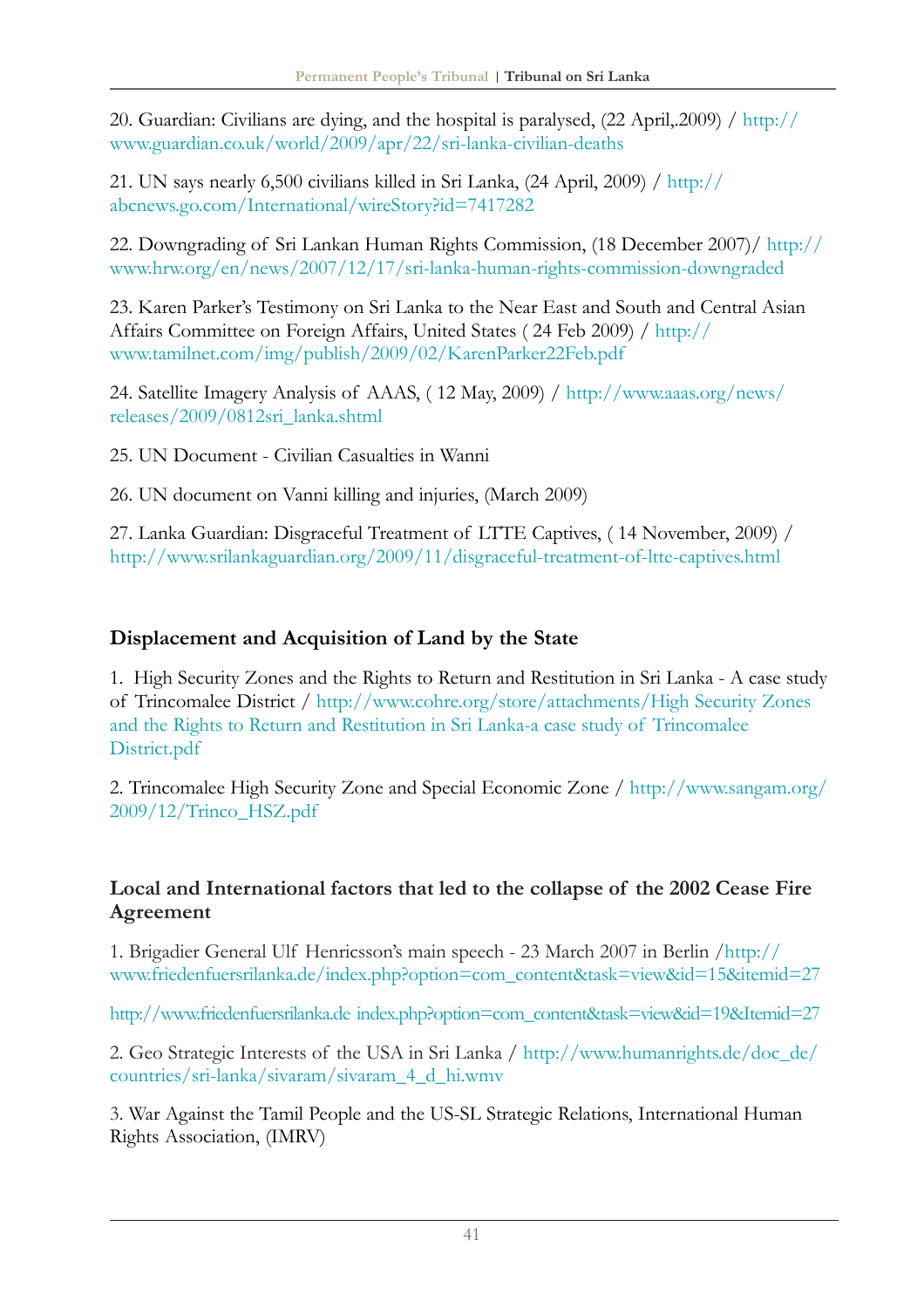## Annex II

#### List of Supporters

#### Individuals:

Among those who cannot be on the Panel - for various reasons - but have agreed to publicise and interpret the findings of the Tribunal are:

- Brockmann, Miguel d'Escoto Senior Advisor to the President of Nicaragua, the outgoing President of the UN General Assembly (2008-2009), the former Minister for Foreign Affairs in Nicaragua and liberation theologian
- Esquivel, Adolfo Pérez Argentinian human rights campaigner, and a Nobel Peace Prize winner
- Fernandez, Irene A leading Malaysian Trade Unionist and a human rights campaigner
- Iyer, S.V.R.Krishna Former Judge of the Indian Supreme Court, former Minister in the Kerala Parliament
- Keskin, Eren Kurdish-born lawyer, rights campaigner and vice president of the Human Rights Association, Istanbul, Turkey.
- **Maguire, Mairead -** Nobel Peace Prize Laureate. Co-founder of Community for Peace People, an organisation which encouraged a peaceful resolution to the troubles in Northern Ireland. Mairead is member of the Honorary board of the International Coalition for the Decade of the culture of Peace and Nonviolence.
- McWilliams, Monica Prof. emeritus, Ulster University, co-founder of Northern Ireland Women's Coalition and a signatory to the Good Friday Agreement (1998)
- Roy, Arundhati Writer and Journalist and Booker prize-winner
- Ziegler, Jean University of Geneva, Switzerland

#### Further Individual Supporters:

#### Afghanistan

Dabhi, Dr. James C. - SJ, Country Director, Afghanistan Research and Development Institute, Kabul, Afghanistan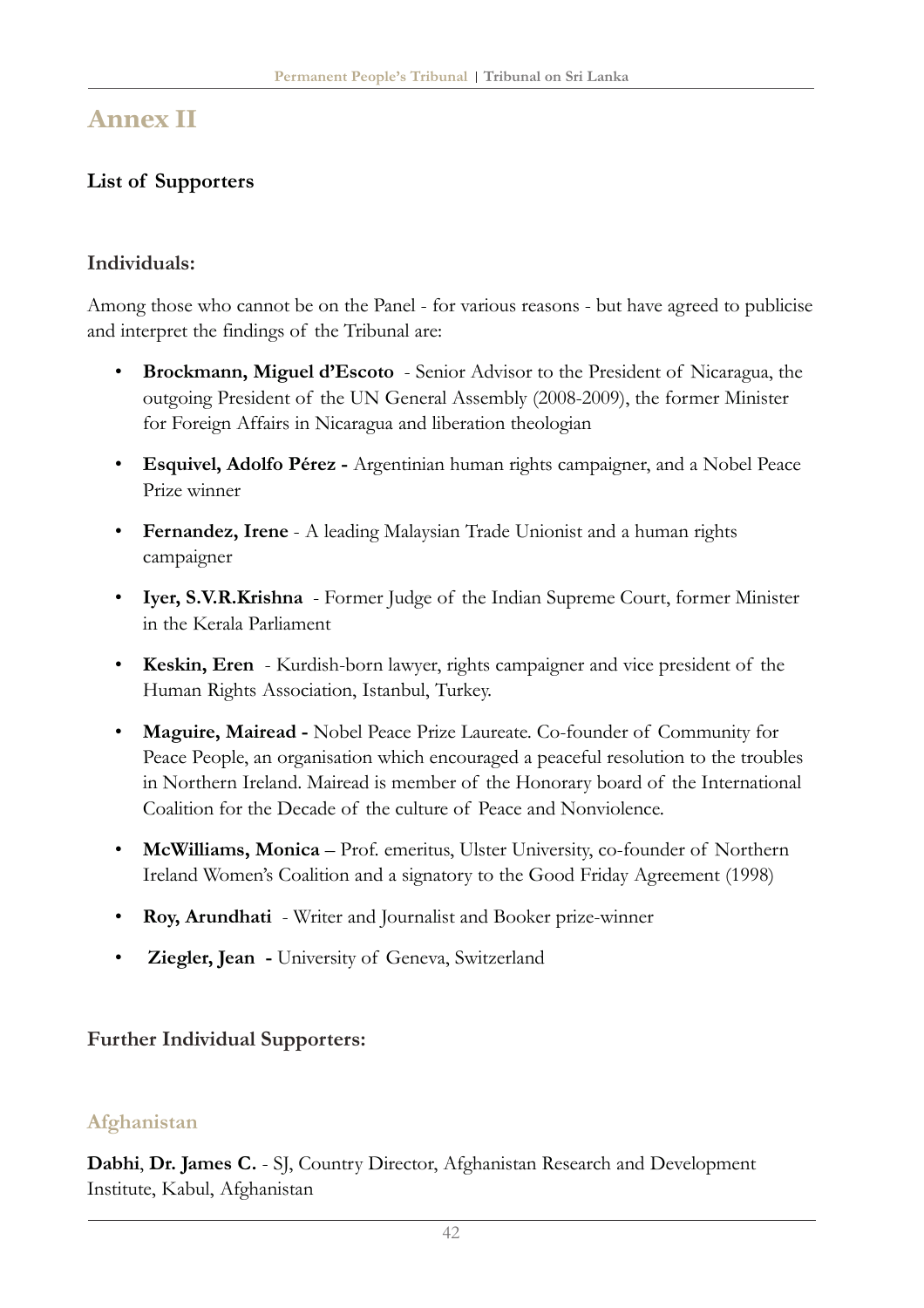#### Argentina

Calvelo, Graciela - Argentina Casas, Jose - Professor Universidad Nacional de San Juan, Argentina Crocco, Natalia - Argentina Dalmau, Iván Gabriel - Buenos Aires, Argentina Ferreira, Marcelo - Chair, Department of Human Rights, Faculty of Philosophy and Arts, University of Buenos Aires, Argentina Ohanian, Bárbara I. - Sociologist, University of Buenos Aires, Argentina Ortiz, Alberto Luis - General Roca, Rio Negro, Argentina Ramos, Carlos José Pérez - Sociologist, University of Buenos Aires, Argentina Said, Emilia Judith - Buenos Aires, Directora Archivo Nacional de la Memoria, Argentina Samanes, Cecilia - Argentina Stupenengo, Alejandra - Buenos Aires, Argentina Stupenengo, Julieta - Buenos Aires, Argentina

#### Canada

Sundar, Aparna - Assistant Professor, Dept of Politics and Public Administration, Ryerson University

#### **Croatia**

Bec, Janja - Croatia

#### England

Kawamura, Betsy A. - London, United Kingdom

Nathan, Prof. Pradeep - Cambridge, United Kingdom

Spencer, Prof. Philip - Associate Dean and Director of the Helen Bamber Centre for the Study of Rights, Conflict and Mass Violence, Faculty of Arts and Social Sciences, Kingston University, UK

#### India

Ayyanathan, K. - Editor, tamil.webdunia.co

Dr. Dominic. D - Associate Professor, Dept. of Kannada Studies, Bangalore University Jayaraman, Nityanand - Chennai, India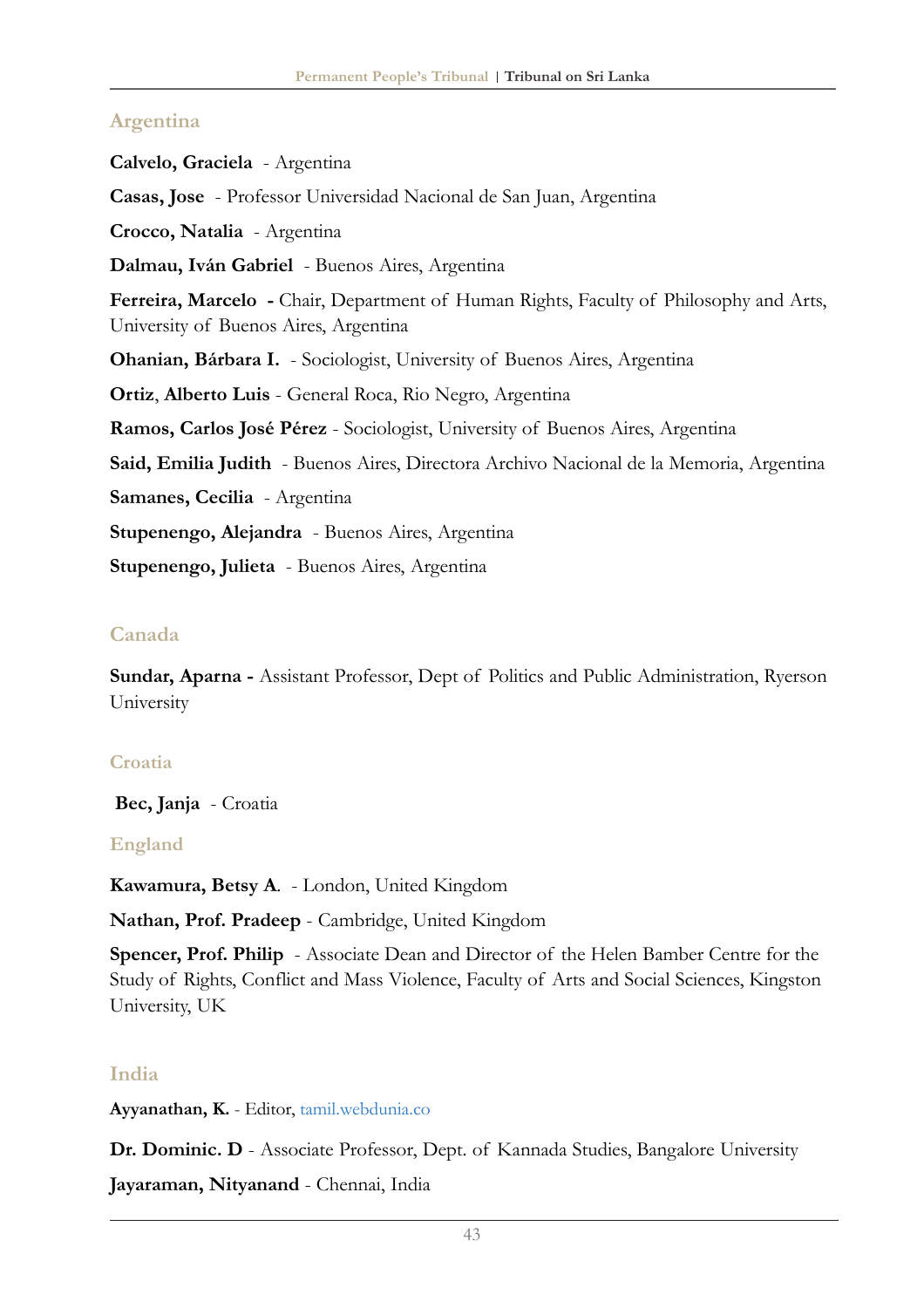Jeyaraj, Xavier - Secretary, South Asian Peoples' Initiatives (SAPI)

Koshy, Prof. Ninan - Kerala, India

Manisha Sethi, Jamia - Teachers' Solidarity Association, New Delhi, India

Roy, Kirity - Secretary, Banglar Manabadhikar Suraksha Mancha (MASUM) & National Convenor (PACTI), Programme Against Custodial Torture & Impunity, West Bengal, India

Sudhakar, Dr. Philip - Director, Commission for Communication, Dindigul, Tamilnadu, India

Xavier, Santiagu - Secretary, Jesuits in Social Action (JESA)

#### Ireland

Caliman, Liviu - Dublin, Ireland

Fitzpatrick, Breda - Portlaoise, Ireland

Grehan, Gerry - Chair, Peace People, Belfast, Northern Ireland

Malesevic, Dr. Sinisa - School of Political Science and Sociology, National University of Ireland, Galway

McKeown, Bishop Donal, Belfast

Murphy, Dr. Ray - Irish Centre for Human Rights, National University of Ireland, Galway, Ireland

Tormey, Sorcha - Coexist Ltd., Ireland

Ward, Dr. Eilís - School of Political Science and Sociology, National University of Ireland, Galway, Ireland

#### Malaysia

Nair, Raveendran - Malaysia

#### Scotland

Bloxham, Donald - Professor of Modern History, School of History, Classics and Archaeology, University of Edinburgh. Author of 'The Final Solution: A Genocide'

#### Spain

Prada,, Carlos Slepoy - Attorney, Madrid, Spain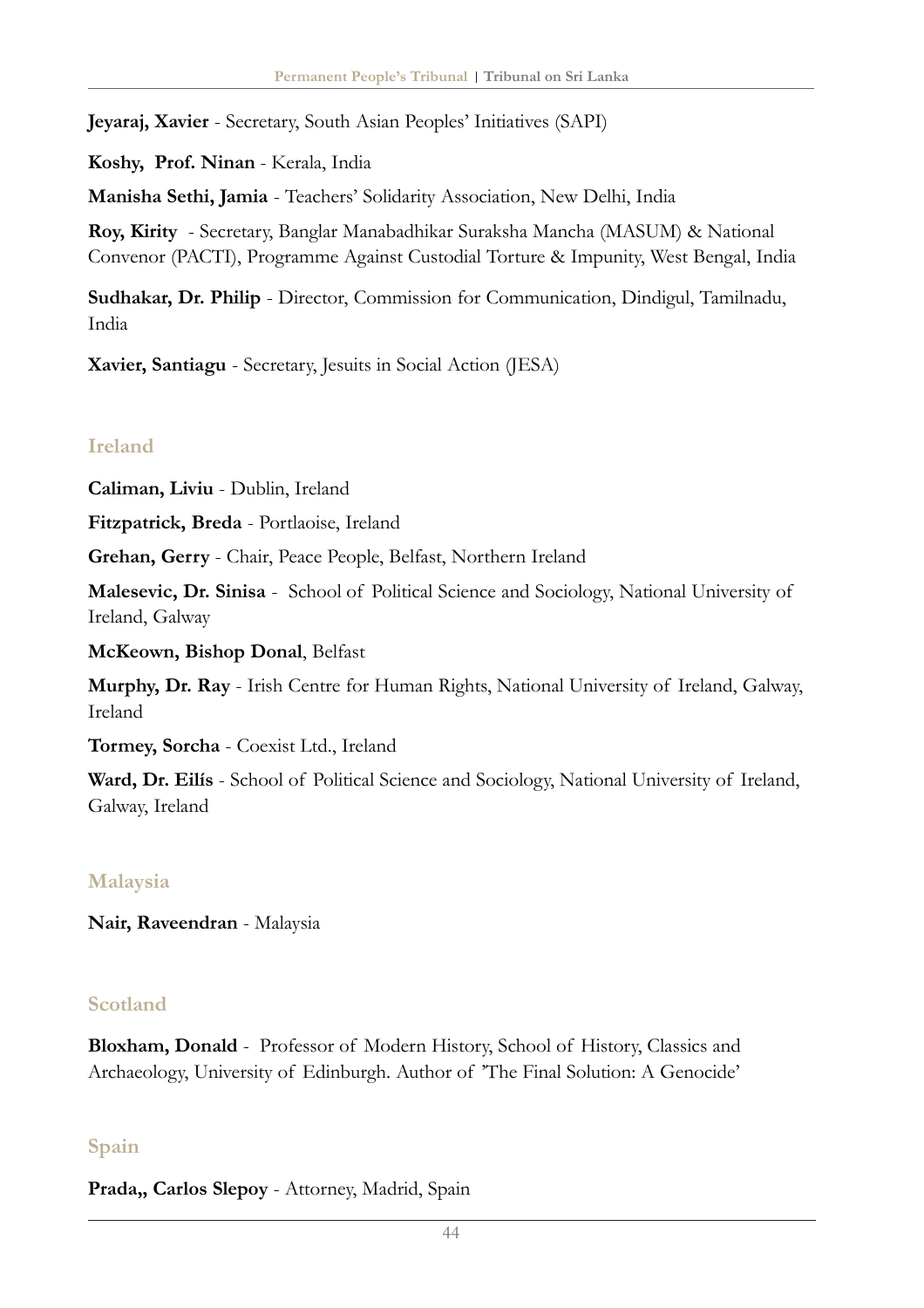#### Thailand

Kosolnavin, Surasee - Former National Commissioner for Human Rights, Thailand

#### United Arab Emirates

Hanieh, Adam - Assistant Professor, Department of Humanities and Social Sciences, Zayed University, United Arab Emirates.

#### United States of America

Chatterji, Dr. Angana - Co-convener of International People's Tribunal on Human Rights and Justice in Indian-administered Kashmir; Professor of Anthropology at California Institute of Integral Studies, San Francisco Prof.

Imtiyaz, A. R. M. - Department of Political Science, Temple University Philadelphia, USA

#### Organisations:

#### Asia

- 1. Sathirakoses-Nagapradipa Foundation, Thailand
- 2. People's Union for Civil Liberties-Chennai and Ponderchery, India
- 3. People's Union for Civil Liberties- Kerala, India
- 4. Concerned Citizens' Forum of South Asia- Bangalore, India
- 5. Campaign for Abolition of Thirld World Debt (CADTM) ,Pakistan
- 6. Working Peoples Association, Indonesia
- 7. Institute of Dialogue with Cultures and Religions, University of Madras, India
- 8. Institute for Development Education Action and Studies (IDEAS) Centre, Madurai, India
- 9. Ecumenical Christian Forum for Human Rights (ECFoHR), India

10. MaduraiPeople's Action Liberation Movement in East Ramnad (PALMERA), Devekottai, India

- 11. DACA ( Dr.Ambedkar Cultural Academy),Madurai, India
- 12. JOHAR, Adivasi Centre for Development and Human Rights, Dumkha, Jharkhand, India
- 13. Adivasi Yuva Chetana Manch, Raipur, Chattisga, India
- 14. Parishkaran-Bridging Populous and Polity, India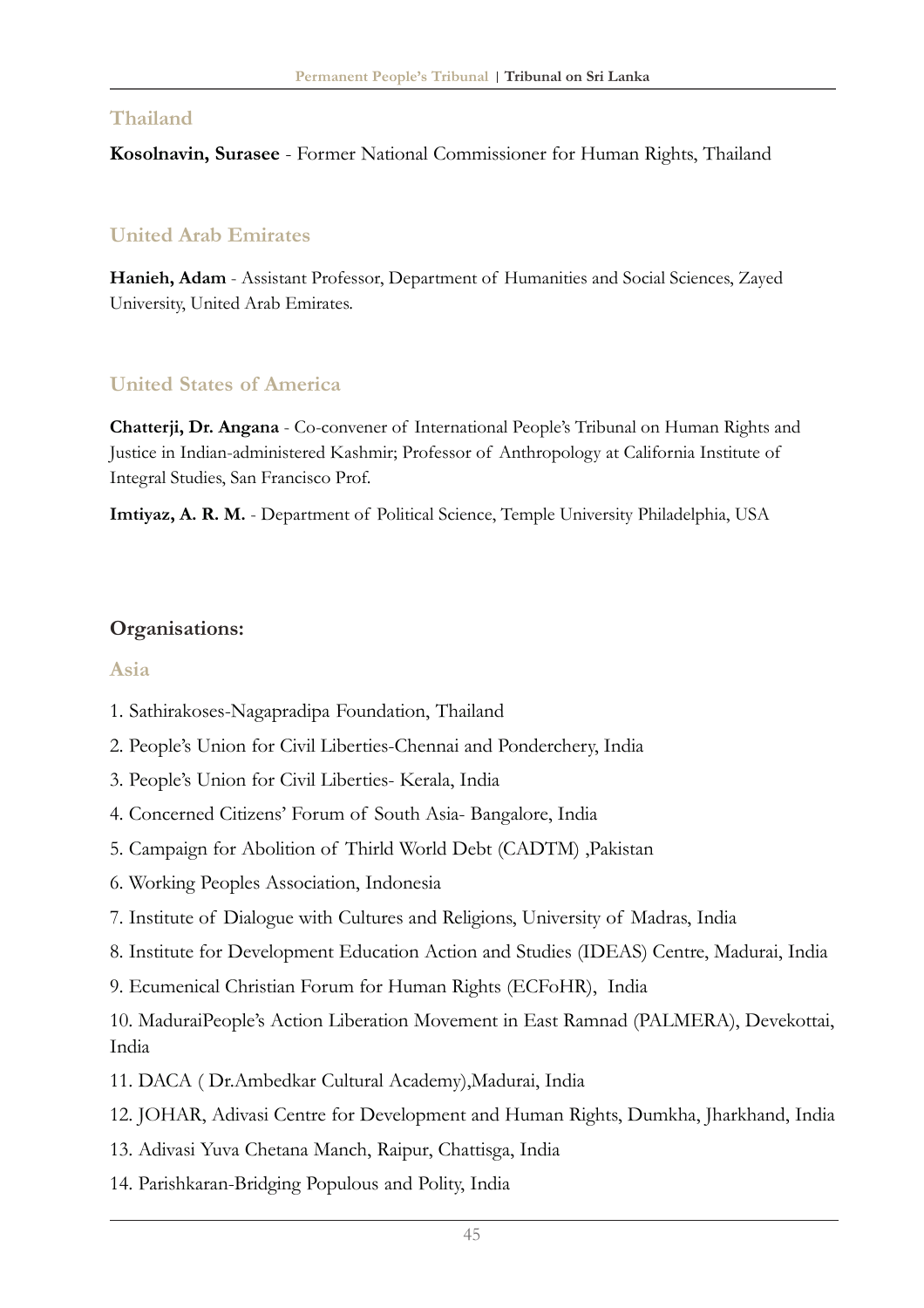- 15. Adivasi Jivan Vikas Sanstha (AJVS), New Delhi India (Secretary- Rojalia Tete)
- 16. JOHAR Human Resources Development Centre, Dumka, Jharkhand, India (Director
- -David Madhava Solomon)

17. SHAKTI - Legal Aid and Human Rights Centre (LAHRC), Songadh, Gujarat, India (Director - Amrutbhai R. Patel)

18. Focus on the Global South, CUSRI, Chulalongkorn University, Bangkok,Thailand

- 19. All India Catholic University Federation (AICUF)
- 20. Tamilnadu Pondy Fisher People's Federation, Chennai, India
- 21. Jamia Teachers' Solidarity Association, New Delhi, India
- 22. Afghanistan Research and Development Institute, Herat and Bamyan University, Kabul

#### Australia

- 1, Socialist Alliance, Australia
- 2, Sydney Peace Foundation
- 3. Centre for Peace and Conflict Studies, University of Sydney.

#### Canada

1. Socialist Project, Toronto, Canada

2. Canadian Arab Federation (The national umbrella organization of all Arab organizations based in Canada)

- 3. The Toronto Area Council of the United Steelworkers Union of Canada
- 4. Canadian Forum for Justice and Peace in Sri Lanka
- 5. Coalition Against Israeli Apartheid (CAIA) Canada
- 6. Canadian Organisation for Peace & Equality (COPE)
- 7. Centre for War Victims and Human Rights (www.cwvhr.org), Toronto
- 8. No One is Illegal, Toronto
- 9. The Philippine Solidarity Group of Toronto
- 10. Philippine Network for Justice and Peace, Toronto

#### Europe

1. Dublin Quaker Peace Committee, Ireland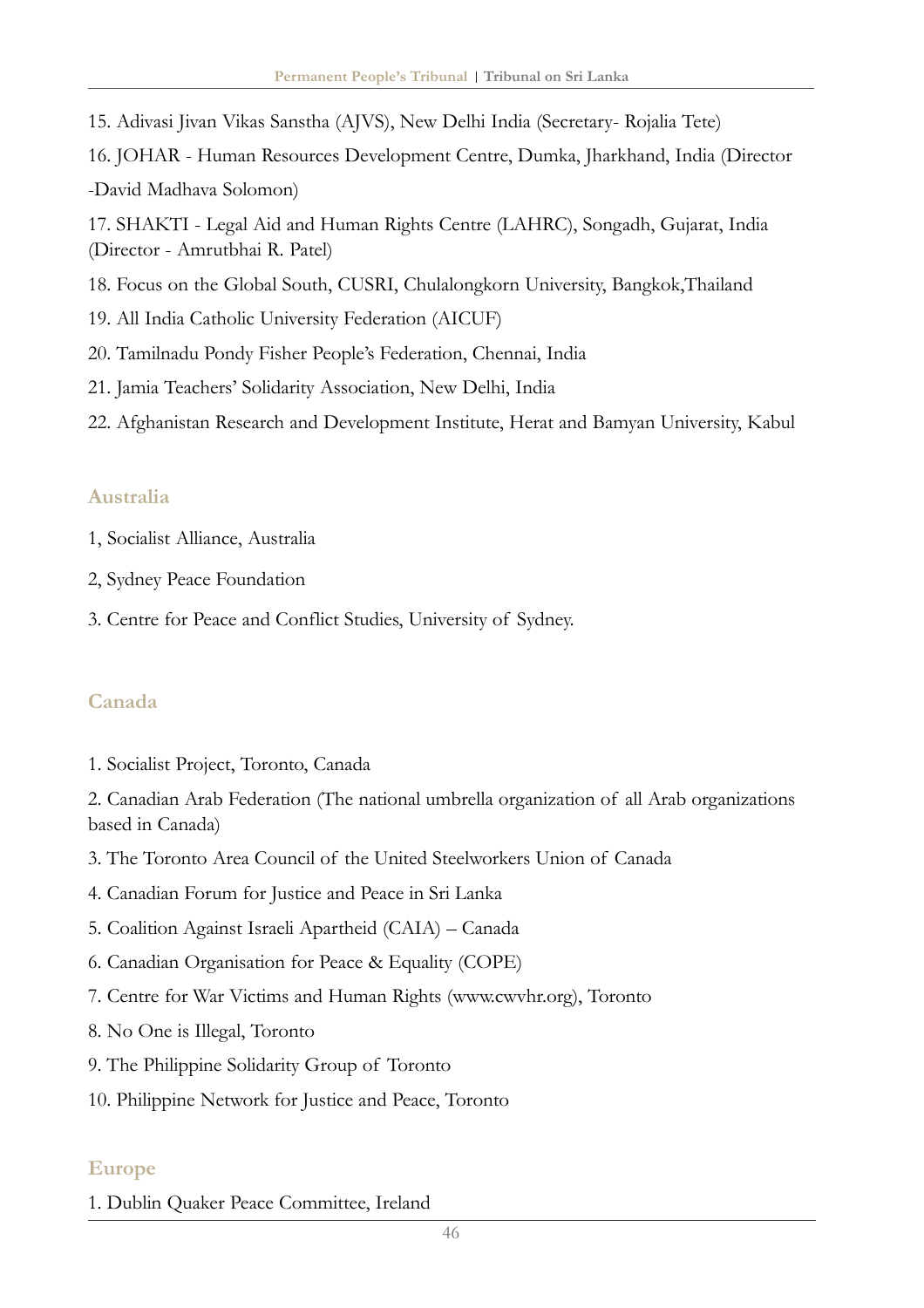2. Latin American Solidarity Centre – Dublin

3. Frontline- International Organisation for the Defenders of Human Rights, Dublin & Brussels

- 4. Irish Trade Union Congress
- 5. Action from Ireland (Afri)
- 6. Stephen Gargan & Jim Keys / Gaslight Productions, Derry, Northern Ireland
- 7. Ireland Palestine Solidarity Campaign (David Landy, Chair)
- 8. Comhlámh
- 9. Africa Centre, Ireland
- 10. Debt and Development Coalition, Ireland

11. Latin American Solidarity Centre- José Antonio Gutiérrez (Research and Development Officer, LASC)

12. Bloom Movement (Bloom is a movement of people in Ireland taking action together for global justice.)

- 13. Justice and Peace Office International Oblates, Rome and Washington
- 14. European Initiative for a Negotiated Settlement in Sri Lanka, Sweden
- 15. Initiative for Peace in Sri Lanka, Germany
- 16. Centre Tricontinental, Belgium
- 17. Mireille Fanon-Mendes, Foundation Frantz Fanon, France
- 18. Olivier Bonfond, Campaign for Abolition of Third World Debt (CADTM) Belgium

19. CEDETIM / IPAM ('Centre d'études et d'initiatives de solidarité internationale / Initiatives pour un autre monde)

20. FIMARC

21. Casa Argentina de Madrid, Spain

#### Latin America

- 1. Comisiòn Interclesial de Justicia y Paz, Colombia
- 2. Red de Alternativas a la impunidad y l globalizaciòn del Mercado, Colombia
- 3. Mesa Contra La Impunidad,Colombia
- 4. Proyecto Justica y Vida,Colombia

5. Red Colombianos y Colombianos Unidos por Nuestros Derechos Constitucionales, Colombia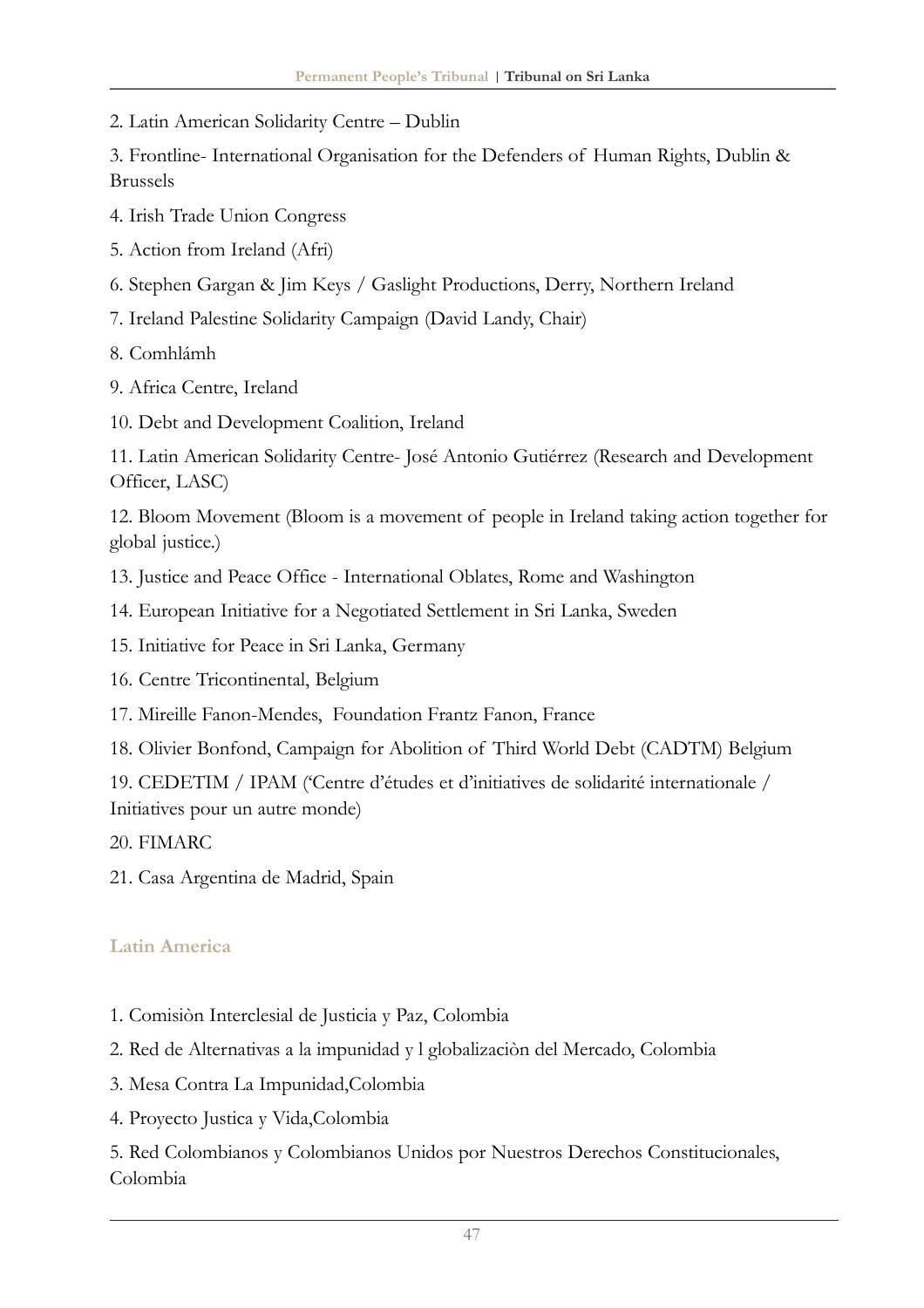- 6. Asociacion de Familiares de Detenidos Desaparecidos Dignidad Educativa, Colombia
- 7. Taller de Jormacion Estudiantil Raices, Colombia
- 8. Circulo del Pensamiento Critico Latino Americano, Colombia
- 9. Central Unitaria de Ttabajadores Derechos Humanos,Colombia
- 10. Colombianos y Columbianas por la Paz, Colombia
- 11. Asociacion Distrital de educadores, Colombia
- 12. Archipelago Movement for Ethnic Native Self Determination , Colombia
- 13. Theatre of the Oppressed Sao Paulo, Brazil

14. National Armenian Council of South America (Consejo Nacional Armenio de Sudamérica), Buenos Aires, Argentina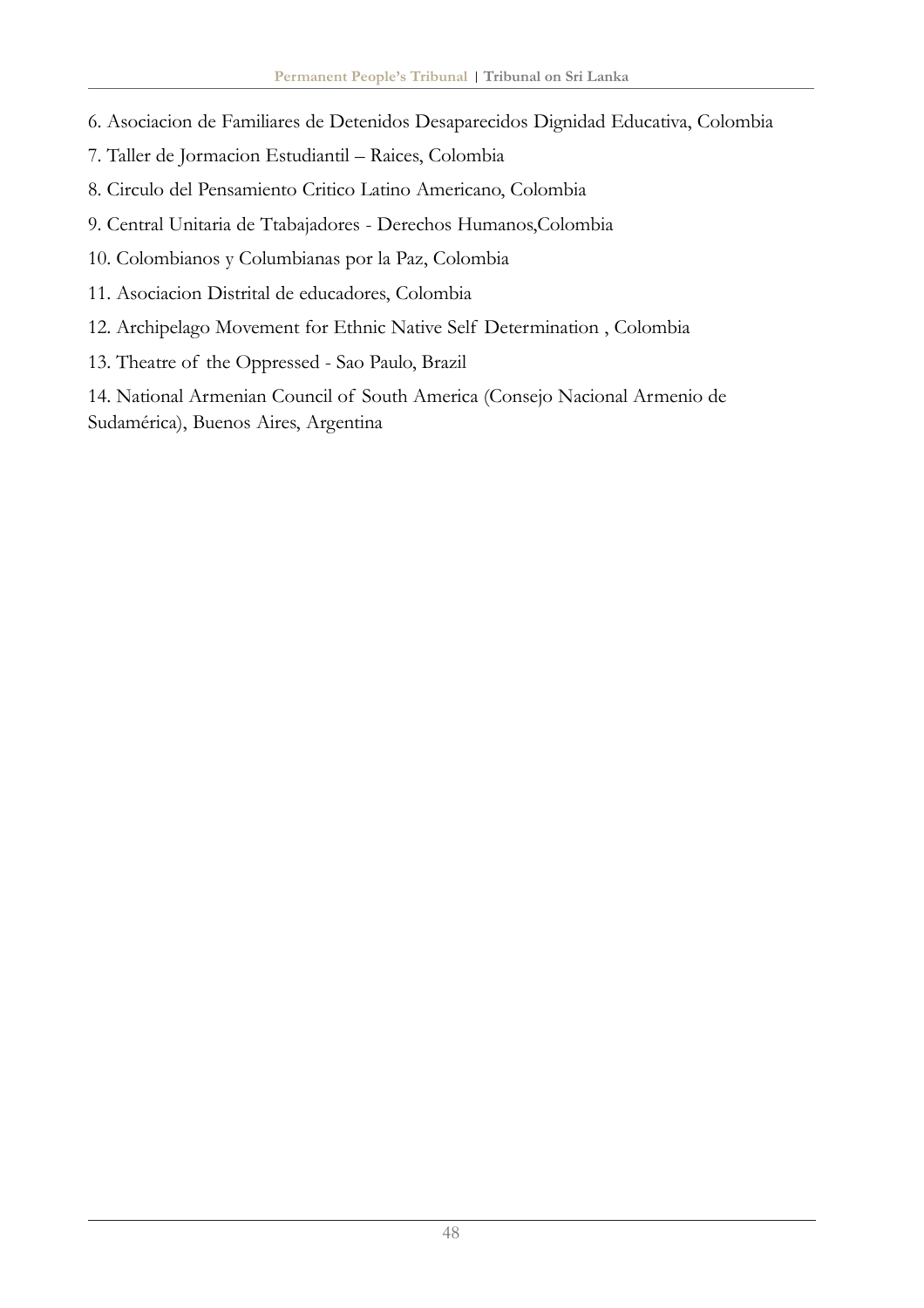Irish Forum for Peace in Sri Lanka, c/o Churchtown Meeting House, 82 Churchtown Road, Dublin 14, Ireland